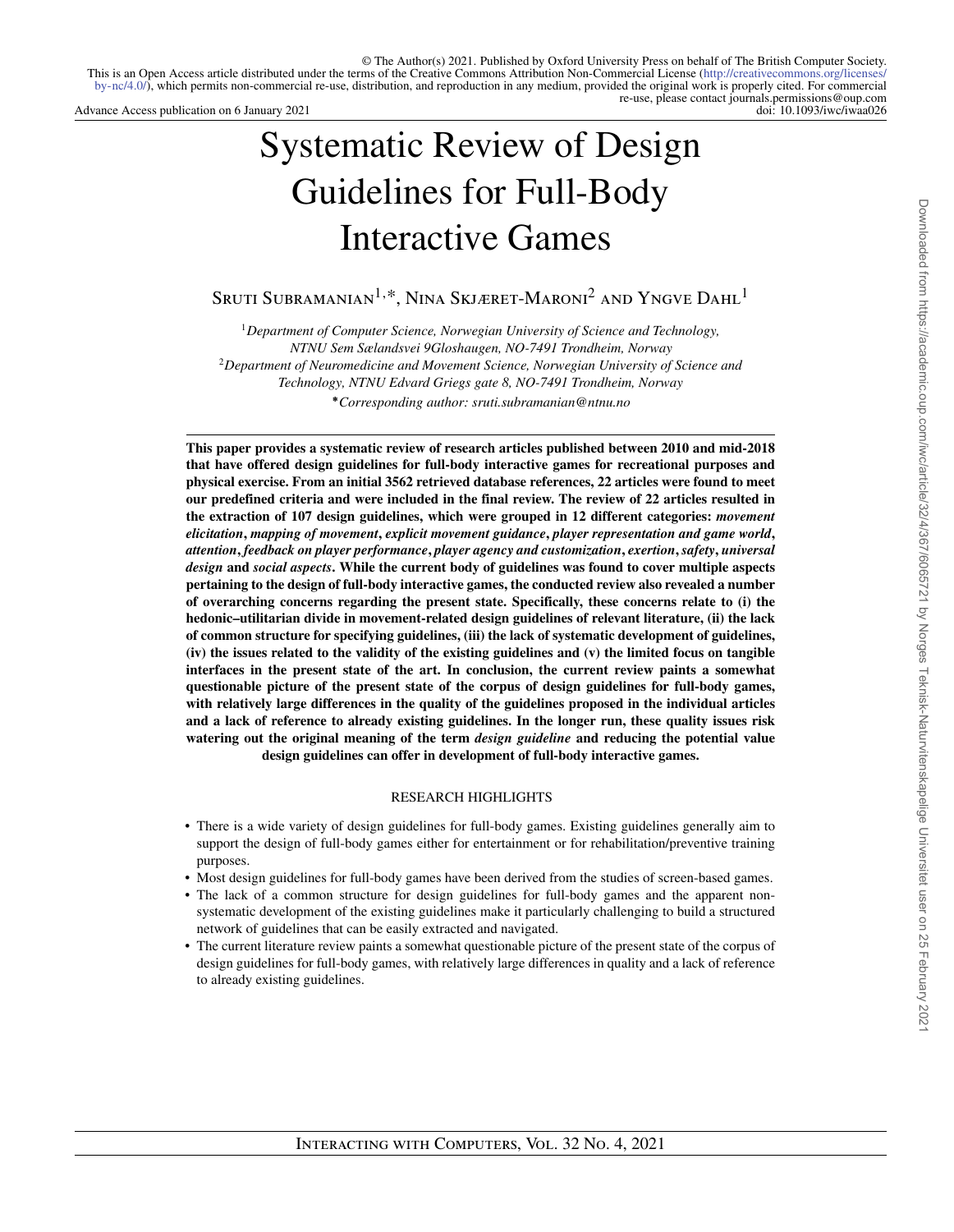*Keywords: full-body games; exergames; design guidelines; game design*

*Handling Editor: Ian Oakley*

*Received 19 June 2020; Revised 1 October 2020; Accepted 16 November 2020*

# **1. INTRODUCTION**

The past two decades have given rise to entirely new gaming concepts where players are encouraged to use their entire body when playing. As such, movement-based or *full-body* interactive games stand in sharp contrast to traditional devicecontrolled computer games, where the player's body largely remains idle during gameplay. This development was to a large extent propelled by commercial gaming consoles such as Microsoft Kinect®, Nintendo Wii® and Sony PlayStation®.

By utilizing the body as a medium for interaction and putting the body at the center of the user experience, full-body games open up new and rich interactive possibilities. The fun and playfulness many associate with games and gaming, combined with the health benefits of physical activity, are making full-body games applicable for potentially multiple purposes, ranging from leisure [\(Nijholt](#page-38-0) *et al.*, 2010) to more 'serious' objectives such as improved mental, social and physical health and well-being (Li *et al.*[, 2018;](#page-37-0) [Rosenberg](#page-38-1) *et al.*, 2019; Staiano [and Calvert, 2011\). However, full-body games present inter](#page-38-2)action, and game designers, with challenges where existing design knowledge falls short. For example, [Höök \(2018\)](#page-37-1) proposes a shift in interaction design toward a more experiential, felt and esthetic stance that reincorporates body and move[ment into the design regime. Others, such as](#page-36-0) Bamparopoulos *et al.* (2016) and Plow *et al.* [\(2011\),](#page-38-3) argue that realizing the potential health benefits of such games also requires extensive knowledge about the physical functioning of the body. The latter argument emphasizes that successful design of full-body [applications often requires multi-disciplinary skills \(Wiemeyer](#page-39-0) *et al.*, 2015).

The design and use of full-body games have gained increased attention in human–computer interaction (HCI) and other fields of computer science over the previous decade. Within HCI, this growing interest reflects in many ways the paradigm shift in the field toward embodied interaction [\(Dourish, 2001\)](#page-36-1) and the increased focus on physical and bodily aspects of the interaction this shift has entailed [\(Konrad](#page-37-2) *et al.*, 2003; Mueller *et al.*, 2019; [Svanæs, 2013\). A potentially important indication](#page-38-4) of a maturing body of knowledge on the design of full-body games is the increasing number of published works offering design guidelines or recommendations for best design practice. According to [Nowack \(1997\)](#page-38-6), a design guideline is '*a prescriptive recommendation for a context sensitive course of action to address a design issue*'. Fu *et al.* [\(2016\)](#page-37-3) offer a similar definition also highlighting the basis on which the design guidelines are derived: [*A design guideline is a*] *context-dependent* *directive, based on extensive experience and/or empirical evidence, which provides design process direction to increase the chance of reaching a successful solution*.

Drawing on the above definitions, then, a design guideline, as understood in the context of this work, is an explicit, experience-based or empirically grounded advice on how a designer can or should go about to accommodate factors that have been identified as important for a design solution to meet certain domain-specific goals or standards. As such, design guidelines can be considered to form an intermediary interface between the designer and user interface design knowledge [\(Huhn, 2010\)](#page-37-4). [Nowack \(1997\)](#page-38-6) suggests that a design guideline should contain the following parts: a description of the issue or issues addressed or impacted, the links to design context, the action recommendations and a rationale. Within HCI, [Shneiderman's \(1997\)](#page-38-7) recommendation to *offer informative feedback* is an example of a well-known guideline for the design of interactive user interfaces. [Shneiderman \(1997\)](#page-38-7) elaborates his recommendation as follows: '*The user should know where they are at and what is going on at all times. For every action there should be appropriate, human-readable feedback within a reasonable amount of time. A good example of applying this would be to indicate to the user where they are at in the process when working through a multi-page questionnaire. A bad example we often see is when an error message shows an error-code instead of a human-readable and meaningful message*.' While easily accessible and comprehensible descriptions of what-to-do and how-to-do are key criteria of usable design guidelines [\(Cronholm, 2009\)](#page-36-2), the format and elaborateness of design guidelines may vary considerably.

The primary value of design guidelines lies in their potential to provide empirically based directions for the design of future solutions by allowing practitioners to draw on the (sometimes hard-won) experience of others. As such, guidelines have played an important role in multiple design disciplines, including architecture and building design [\(Brittin](#page-36-3) *et al.*, 2015), product design [\(Telenko and Seepersad, 2010\)](#page-38-8), software architecture design [\(Robbins](#page-38-9) *et al.*, 1998) and of course HCI. With [respect to the lattermost, the guidelines offered by](#page-38-10) Nielsen (1993), [Norman \(2013\)](#page-38-11) and [Shneiderman \(1997\)](#page-38-7) are examples of well-established and highly acknowledged 'rules of thumb' in the design of graphical user interfaces (GUIs). These guidelines are part of the current HCI curriculum at most universities that offer an HCI program. Design guidelines continue to form [one of the key contributions of HCI studies \(Abascal and](#page-36-4) Nicolle, 2005; [Benyon, 2013;](#page-36-5) [Gong and Tarasewich, 2004;](#page-37-5)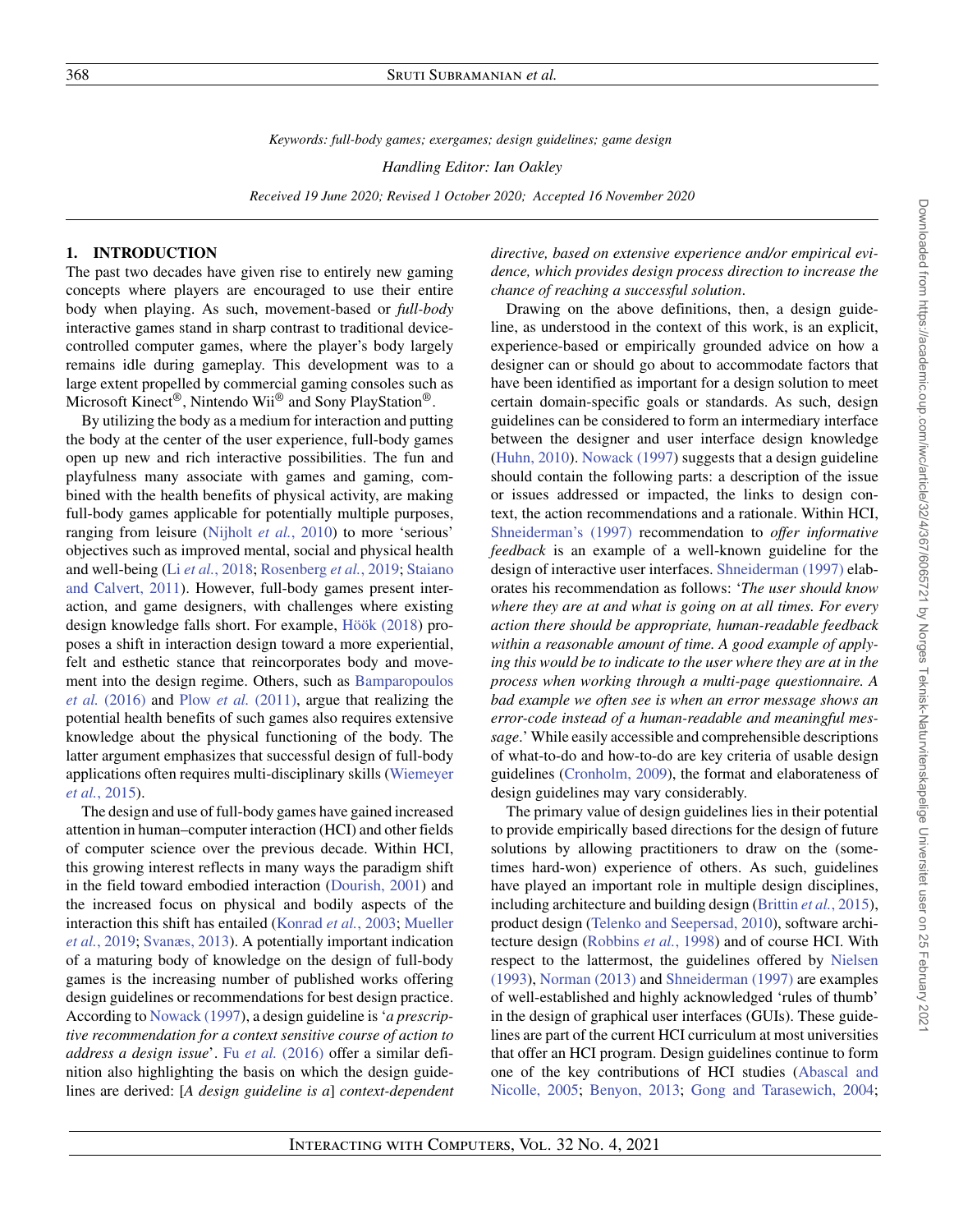[Stephanidis](#page-38-12) *et al.*, 1998), including studies investigating the design and use of full-body games [\(Amershi](#page-36-6) *et al.*, 2019; [Rossmy and Wiethoff, 2019\)](#page-38-13).

With the growing body of design guidelines for movementbased games, it is becoming increasingly challenging to have an overview of the current design knowledge and what aspects of the design the existing guidelines cover. The overall aim of this study is to synthesize and provide a systematic review of the existing design guidelines for interactive games that require players to use their full body to achieve the game objectives. In this review, we refer to this type of interactive games as *fullbody* games. Our study has involved three main steps.

- *Mapping of relevant studies*: first, we mapped existing studies that have produced design guidelines of relevance for full-body games. This involved identifying and comparing key characteristics of the studies from which the guidelines were derived.
- *Grouping and review of design guidelines*: second, we grouped the guidelines offered in the corpus of relevant studies according to what aspects of the design the guidelines covered. An extensive description of each category and its associated guidelines are provided in the review.
- *Identification and discussion of key concerns*: based on the mapped studies and the guidelines they proposed, the review identifies and discusses a set of key concerns regarding the status quo of the design guidelines for fullbody games.

The article is structured as follows. In [Section 2,](#page-2-0) we describe what we mean by *full-body interactive game* as the term is understood in the context of this work. [Section 3](#page-2-1) accounts for the applied method, that is, how we conducted the literature review. [Section 4](#page-4-0) describes and characterizes the articles. [Section 5](#page-14-0) accounts for the results of the mapping and review process. In [Section 6,](#page-32-0) five key concerns emerging from our review are presented. [Section 7](#page-35-0) presents the methodological considerations before conclusions are drawn in [Section 8.](#page-35-1)

# <span id="page-2-0"></span>**2. DEFINING FULL-BODY GAMES**

This review focuses on the design guidelines for *full-body interactive games* for recreational purposes and physical exercise. Before we continue, we first need to establish more precisely how the term is understood in this article. Addressing the latter [part of the term first, we have adopted](#page-38-14) Salen and Zimmerman's (2004) definition of what a game is: *a game is a system in which players engage in an artificial conflict, defined by rules, that results in a quantifiable outcome.* Our focus is on *interactive* (full-body) games, meaning that we take into consideration only games in which players interact with their bodies through computer technology.

The term *full-body*, or *whole-body* (Koštomaj and Boh, [2009\), is ambiguous and has been used to denote a number](#page-37-6) of interactive games that encourage and/or respond to a range of body motions in players, often involving combinations of multiple body parts (e.g. arms, hands, legs, feet and torso). In the current work, we use the term to refer specifically to body movements that are *weight-bearing*. A medical definition of weight-bearing body movement was provided by MacKelvie *et al.* [\(2002\). To be weight-bearing, according to the authors,](#page-37-7) motions must be part of a structured, force-generating activity that provides loading to skeletal regions above that provided activities of daily living. We found this definition to be particularly helpful in deciding whether a movement-based or bodycontrolled game qualified as a full-body game. For example, a clapping game [\(Sheridan, 2010\)](#page-38-15), which only encourages and responds to hand and finger movements of an otherwise immobile player, does not qualify as a full-body game, since such a game does not involve loading (of body weight) to skeletal regions. Similarly, serious games for hand rehabilitation [\(Elnaggar and Reichardt, 2016\)](#page-37-8) and games played while being seated [\(Hernandez](#page-37-9) *et al.*, 2012) do not qualify for the same reason. Moreover, interactive games that only provide very rough responses to a player's physical movements, and where the game design remains largely ignorant to the specific body movements that go into resolving the game challenge (e.g. *Into* [\(Ahtinen](#page-36-7) *et al.*, 2010), *UbiFit garden* (Consolvo *et al.*, 2008), *myFitnessCompanion* [\(Leijdekkers and Gay,](#page-36-8) [2013\) and commercially available mobile games such as](#page-37-10) *Pokemon Go*® and *Zombies, Run!*®), also fall outside our definition. While a player may employ weight-bearing body movements while playing such games, the designer-intended goal of such applications is more toward promoting general physical activity, or exertion, in players rather than eliciting certain body movements.

While all full-body games use sensor technology to infer aspects of players' body movements, we do not consider fullbody games to be restricted to any particular type of sensor technology. As such, full-body games may employ sensor technologies ranging from simple step pads (as in the stepping game *Dance Dance Revolution*) to advanced 3D motion capturing cameras (e.g. [Schönauer](#page-38-16) *et al.*, 2011). Likewise, we do not consider full-body games to be limited to any particular output medium. While many full-body games provide visual output to players via a display such as a TV screen, there are also examples of full-body games that do not make use of screenbased output. The vertigo game *Balance Ninja* (Byrne and [Marshall, 2016\) is an example of these.](#page-36-9)

# <span id="page-2-1"></span>**3. METHODS**

The volume of research on the design and use of full-body games is continuously growing. For the individual practitioner or researcher, this growth makes it increasingly challenging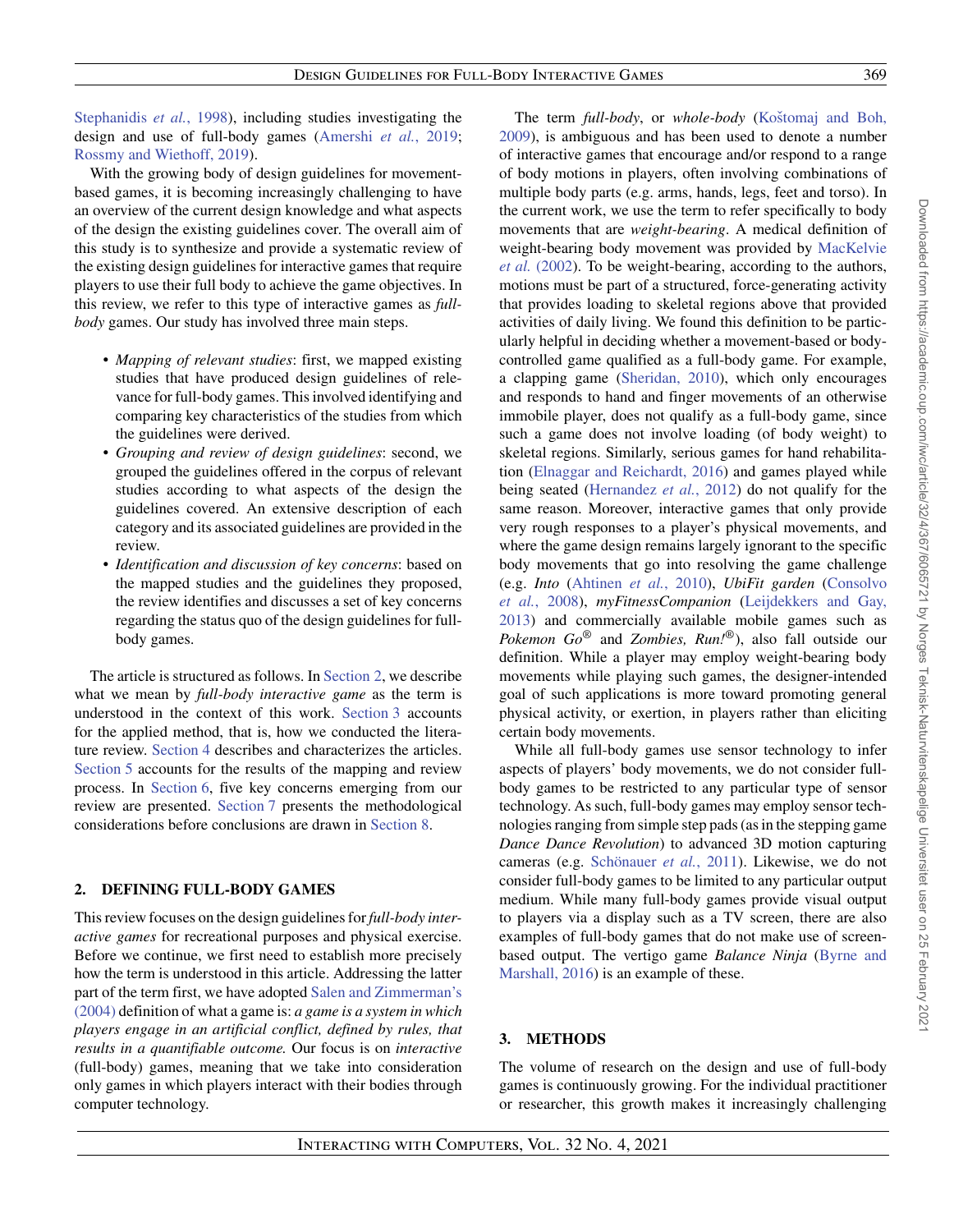to remain updated or critically evaluate and synthesize the state of existing relevant knowledge. Within many scientific disciplines, literature reviews have become indispensable tools for anyone who wants to keep up with the research 'frontier' and for identifying areas where the existing evidence is insufficient. Due to the lacking scientific rigor of traditional narrative reviews, there has been a significant increase in computer science over the recent years, including HCI (Clark *et al.*[, 2019;](#page-36-10) [Doherty and Doherty, 2019;](#page-36-11) [Hornbæk and Hertzum, 2017;](#page-37-11) Nunes *et al.*[, 2015\)](#page-38-17), in the number of published reviews that follow formal and structured methods, also known as *systematic literature reviews* (SLRs). The rigor associated with SLRs is reflected in their capability to produce explicitly formulated, reproducible and state-of-the-art summaries of research relevant to a particular research question, area or phenomenon of interest. In the context of full-body games, the SLR thus forms a key tool for providing an overview of the 'best practice' when it comes to design, as SLRs bring together and combine findings from multiple relevant studies.

## **3.1. Databases and search terms**

The papers included in the review were collected on 2 July 2018 using five major databases: ACM, Scopus, Engineering Village, PubMed and Web of Science. As such, we collected data material from search engines indexing articles both within technically and medically oriented sciences. Our main rationale for including PubMed, a medical science database, was that initial queries revealed that relevant work has not been indexed by the other databases.

The query we used to collect data from the beforementioned databases was constructed iteratively, meaning that we used the results from initial queries, that is, specific terms used in the index articles and the studies they referenced, to expand our search string. Through the process, we learned that a relatively wide variety of terms are used in the literature to describe the applications that we understand as full-body games, for example, movement-based game, motion-controlled game, exertion game, serious game and different variations of the listed terms. Hence, we found it necessary to include a wide variety of synonyms for full-body game in our final search string. Similarly, we found a relatively wide range of synonyms used to describe guidelines in relevant literature, for example, considerations, suggestions and recommendations. These terms were often used in combination with design or development, for example, design considerations or guidelines for the development of movement-based games. Multiple keywords related to the three distinct categories, *game*, *activity* and *design knowledge*, were included in the search string. Since one of the key intentions with the review was to map as much as possible of the existing body of design guidelines for full-body games, we did not include any domain-specific terms in the search string. This has resulted in a broad range of design guidelines and different focal points of the corresponding studies included in the

**TABLE 1.** Search terms.

<span id="page-3-0"></span>

| $design^*$<br>consideration*<br>$develop*$<br>recommend*<br>guideline*<br>suggestion*<br>strateg*<br>lessons | Game                                                                                                                                                                                                                                                          | Activity | Design knowledge |
|--------------------------------------------------------------------------------------------------------------|---------------------------------------------------------------------------------------------------------------------------------------------------------------------------------------------------------------------------------------------------------------|----------|------------------|
|                                                                                                              | Exergam <sup>*</sup><br>Exertion gam <sup>*</sup><br>Multimodal gam <sup>*</sup><br>Exertion video gam <sup>*</sup><br>serious gam <sup>*</sup><br>exercise gam*<br>movement-based gam*<br>motion-control gam*<br>motion-controlled gam*<br>motion-based gam* |          |                  |

review. This issue is further discussed in later sections of the article. [Table 1](#page-3-0) shows the list of search terms that were used to construct the final query.

Given the large variety in the nomenclatures used in relevant literature to describe the design guidelines for full-body games, we ended up with a relatively extensive search string. The full final query, including boolean operators (AND, OR) and truncations (denoted by an asterisk) can be found in Appendix 2.

The syntax of the query was adapted to the specific format of each database. Further, based on available search options, an advanced full-text search was performed in the ACM database, while an advanced title/keyword search was conducted in the PubMed database and a title/abstract/keyword search was conducted in the Scopus, the Engineering Village and the Web of Science databases. The decision to use a relatively extensive search string meant that we increased the possibility of finding articles relevant to the topic of the review within the corpus of articles returned by the query.

# **3.2. Selection process**

To guide the selection of studies that were to be part of the review, we used a protocol that, in addition to the search string, contained specific inclusion and exclusion criteria (see [Table 2](#page-4-1) for a detailed description). The database search identified 3562 studies of potential interest. As part of an initial screening process (conducted by the first author), duplicate records, non-peer-reviewed studies, non-English articles, systematic reviews, books/dissertations and articles with less than 5000 words such as extended abstracts (1816 studies) were eliminated from the corpus. Next, the title, abstract and keywords of the remaining 1746 articles were carefully examined independently by all three authors to identify articles offering design guidelines or recommendations for full-body games as a key scientific contribution, which further eliminated 1704 studies. A consequence of using such an inclusion criterion is that any article providing relevant design guidance in its body text, but whose abstracts does not explicitly state design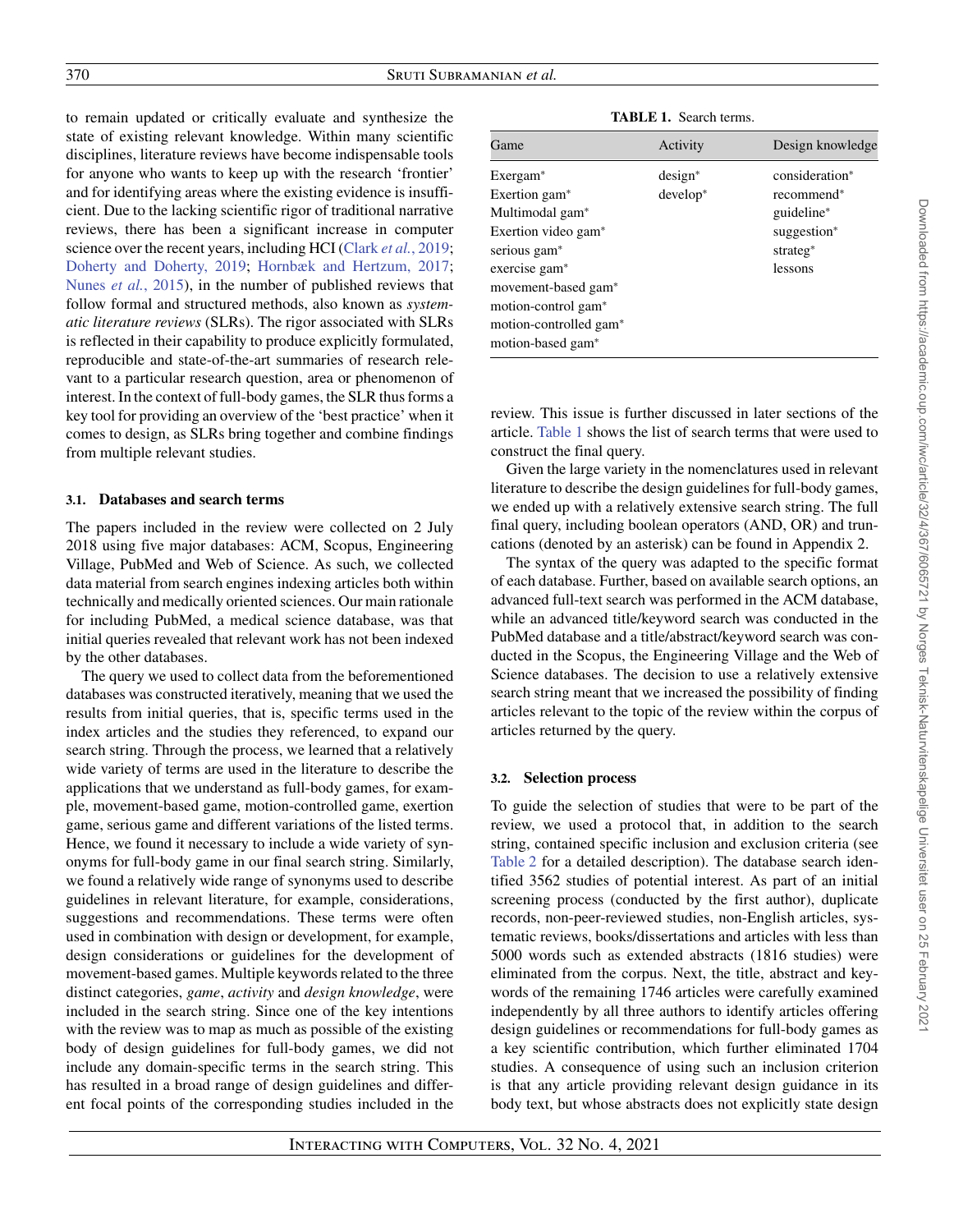<span id="page-4-1"></span>

|                                                                      | <b>TABLE 2.</b> Inclusion/exclusion criteria.                                                                                                             |
|----------------------------------------------------------------------|-----------------------------------------------------------------------------------------------------------------------------------------------------------|
| Inclusion criteria                                                   | Exclusion criteria                                                                                                                                        |
| Articles <i>explicitly</i> offering design                           | Non-English articles                                                                                                                                      |
| recommendations or guidelines<br>for <i>full-body games</i> as a key | Systematic reviews                                                                                                                                        |
| scientific contribution of the<br>described study or studies         | Articles with less than 5000 words<br>( <i>i.e.</i> short papers and extended<br>abstracts)                                                               |
|                                                                      | Overlap of identical guidelines<br>described by the same authors in<br>different articles (in such cases<br>only the most extensive work was<br>included) |
|                                                                      | Books and dissertations                                                                                                                                   |
|                                                                      | Non-peer-reviewed articles                                                                                                                                |

**TABLE 2.** Inclusion/exclusion criteria.

guidelines (or recommendations or similar synonyms; [Table 1\)](#page-3-0) to be a scientific output from the described study, has been excluded from our review. Hence, the inclusion or exclusion in the final review was strongly dependent on the phrasing of the abstract of an article and whether or not design guidelines appeared to form a key contribution of the described study. For example, the clause, '*Based on our studies, we present seven guidelines for the design of full-body interaction in games*', which appears in the abstract of a study described by Gerling *et al.* [\(2012\), clearly met our inclusion criteria. In comparison,](#page-37-12) [Bianchi-Berthouze's \(2013\)](#page-36-12) article, which proposes a model for player engagement in full-body games did not meet our criteria. The abstract of the article states '*Finally, I conclude by considering how the proposed model could lead to a more systematic and effective use of body movement for enhancing game experience*.' While the statement suggests that the article conveys design knowledge of potential relevance for the development of full-body games, the abstract does not suggest that this is in the form of prescribed recommendations. In cases where the abstract of an article raised uncertainty whether design guidelines formed a scientific output, the body of the article was examined.

Trade-offs resulting from selection processes such as the above are unavoidable in SLRs. Hence, and as further discussed in the *Methodological Consideration* in [Section 7,](#page-35-0) the current literature review should by no means be regarded as a *complete* summary of a relevant guidance for the design of full-body games produced in 2008–10 but as a review of central parts of that body.

<span id="page-4-0"></span>Studies that provided only the design methodological guidelines (for example, how to include people with Parkinson's disease in design activities; [McNaney](#page-37-13) *et al.*, 2015) were not included in the review. Disagreement about the eligibility of a study was resolved by full-text screening conducted by all three authors and resolution in a subsequent consensus meeting. As part of the title and abstract screening, 1704 studies that did not comply with the inclusion criteria were excluded. The remaining 42 papers were then independently assessed in full text by three authors (the first author assessing all papers and the second and third authors assessing 21 different papers), yielding a total of 22 studies that were included in the [review. In the final round of assessment, the study by](#page-36-9) Byrne and Marshall (2016) was excluded as the offered guidelines were not for the design of full-body games but for the design of digital vertigo games. Furthermore, the conference paper by [Mueller and Isbister \(2014a](#page-37-14)[/b\)](#page-37-15) was eliminated due to the [overlap of identical guidelines with their journal paper \(Isbister](#page-37-16) and Mueller, 2015), which was included in the review. [Figure 1](#page-5-0) illustrates the described selection process.

## <span id="page-4-2"></span>**3.3. Analysis**

The 22 articles included in the final review were read in full by the first and the second or third author. Data on aim, study design, participants, intervention and game and game technologies were extracted from the included studies. Details regarding game and game technology included game system and game objective, I/O technology and mapping of movements performed during gameplay and design-intended movements. Details relating to study design included data collection and duration [\(Table 5\)](#page-7-0).

The design guidelines and the rationale proposed in the individual articles were iteratively coded for themes. The set of papers in the final review were read again by all the authors and as new papers were added, new codes were created, renamed, removed or rearranged, to match the categories suggested by all studies included up to that moment. In cases where we found different codes being used to describe the same feature, we selected the code providing the most precise description. Papers were read multiple times in order to ensure newer codes included all studies in the review. For example, the following design criteria provided by [Gerling](#page-37-17) *et al.* (2010) was coded as two design guidelines with corresponding rationales in two different themes, *mapping of movement* and *feedback on player performance* [\(Tables 7](#page-17-0) and [12\)](#page-25-0): '*Due to the target audience's lack of previous gaming experience, games should focus on simple interaction mechanisms and provide the player with constructive criticism to avoid frustration and foster an enjoyable player experience*.' Comparative analysis was a driving principle in our analysis, forcing us to categorize the different studies and guidelines and thereby leading us to reflect on what the data were telling us. As the classification of the studies and guidelines became clearer, they were iteratively discussed among all the three authors of the paper. The analysis was only complete as the final version of this article was ready for submission, as the categorization was further refined during the writing process.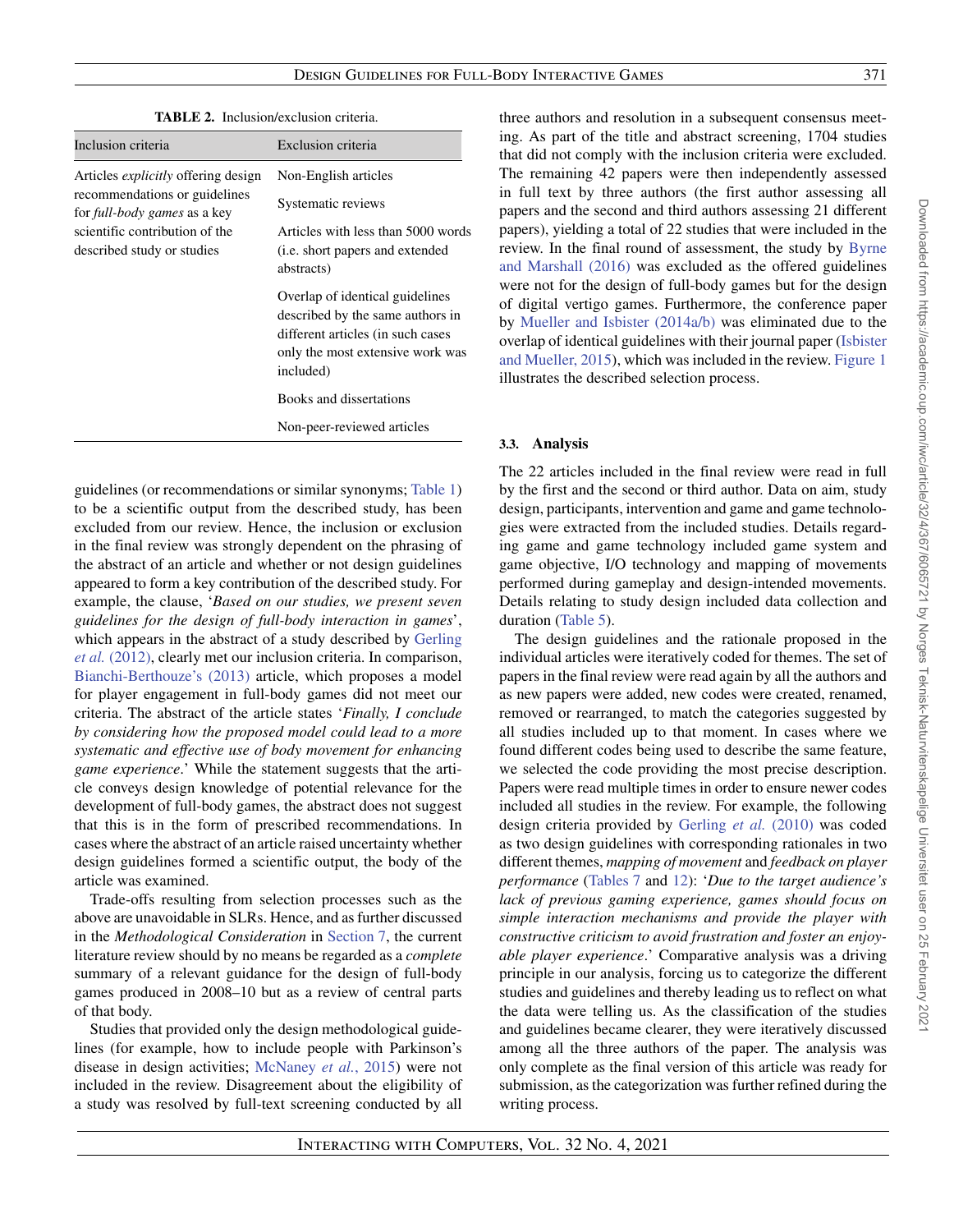

**FIGURE 1.** Flowchart over study selection through different phases of the review.

<span id="page-5-1"></span><span id="page-5-0"></span>

| Study design                    | No. of studies | <b>Studies</b>                                                                                                                                                                                                                                                                                |
|---------------------------------|----------------|-----------------------------------------------------------------------------------------------------------------------------------------------------------------------------------------------------------------------------------------------------------------------------------------------|
| User evaluation/ usability test | 12             | Thin and Poole (2010), Gerling et al. (2012), Skjæret et al. (2014), Zaczynski and<br>Whitehead (2014), Harrington <i>et al.</i> (2015), Jensen <i>et al.</i> (2015), Wiemeyer <i>et al.</i><br>(2015). Jensen and Grønbæk (2016), Richards and Graham (2016), Pyae et al.<br>(2016a,b, 2017) |
| Action research                 | 2              | Velazquez et al. (2013, 2017)                                                                                                                                                                                                                                                                 |
| Semi-structured interview       |                | Isbister and Mueller (2015)                                                                                                                                                                                                                                                                   |
| Group discussion                |                | Brox <i>et al.</i> $(2017)$ , Wiemeyer <i>et al.</i> $(2015)$                                                                                                                                                                                                                                 |
| Comparative study               |                | Altimira et al. (2014)                                                                                                                                                                                                                                                                        |
| Randomized control trial        |                | Uzor and Baillie (2014)                                                                                                                                                                                                                                                                       |
| Empirical feasibility study     |                | Fernandez-Cervantes et al. (2018)                                                                                                                                                                                                                                                             |
| User-centered design            |                | Brox et al. (2017), Nawaz et al. (2014)                                                                                                                                                                                                                                                       |
| Qualitative field study         |                | Barenbrock et al. (2014)                                                                                                                                                                                                                                                                      |
| Focus group tests               |                | Gerling <i>et al.</i> (2010)                                                                                                                                                                                                                                                                  |
| Brainstorming workshop          |                | Jensen et al. $(2015)$                                                                                                                                                                                                                                                                        |

# **4. CHARACTERIZING THE ARTICLES OF THE REVIEW**

The final corpus of papers in the review comprised 22 studies (see [Table 3](#page-5-1) for an overview). The initial list of studies identified through the database search covered 22 years of research, with studies published since 1996. However, the earliest article [included in the final review was published in 2010 \(Gerling](#page-37-17) *et al.*, 2010).

The included studies were published in a number of different venues. In total, there were 13 conference papers, 8 journal papers and 1 book. The most common venues for the conference papers were ACM conferences, with eight papers, followed by IEEE conferences, with two papers. The remaining three conferences (ITAP, WIS, REHAB) and a book published by Springer provided one study each. The most common venue for the journal papers was *Gerontology*, with two studies. The remaining studies were published in *Human–Computer Interaction*, *Games for Health*, *Pervasive and Mobile Computing, Entertainment Computing*, *JMIR Serious Games* and *Journal of* *Usability Studies*. This also reflected in a broad range of study designs as illustrated in [Table 3.](#page-5-1) Usability tests were opted by as many as 12 studies, while the other study designs were not used by more than 2 studies. The gaming interventions were carried out either in laboratory settings or at nursing homes with a duration of gaming lasting from a few minutes only (e.g. [Jensen and Grønbæk, 2016\)](#page-37-20) to intervention studies with several weeks of gaming (e.g. [Uzor and Baillie, 2014\)](#page-38-25) or in [user-centered design projects with years of follow-up \(e.g.](#page-36-13) Brox *et al.*, 2017; see [Table 5](#page-7-0) for details).

In the 22 included studies, the sample size ranged from 4 to 50, with a mean of 20 participants. In total, 14 of the included studies focused on older adults, of which the aim of 11 studies [\(Barenbrock](#page-36-15) *et al.*, 2014; Brox *et al.*[, 2017;](#page-36-13) [Fernandez-Cervantes](#page-37-21) *et al.*, 2018; [Gerling](#page-37-17) *et al.*, 2010, [2012;](#page-37-12) Nawaz *et al.*[, 2014;](#page-38-26) Pyae *et al.*[, 2016a](#page-38-20)[,b,](#page-38-21) [2017;](#page-38-22) Velazquez *et al.*, 2013, [2017\) was to focus on understanding the](#page-38-23) exergaming experience among older adults and provide relevant guidelines for exergame design for the senior population. The other three studies [\(Harrington](#page-37-18) *et al.*, 2015;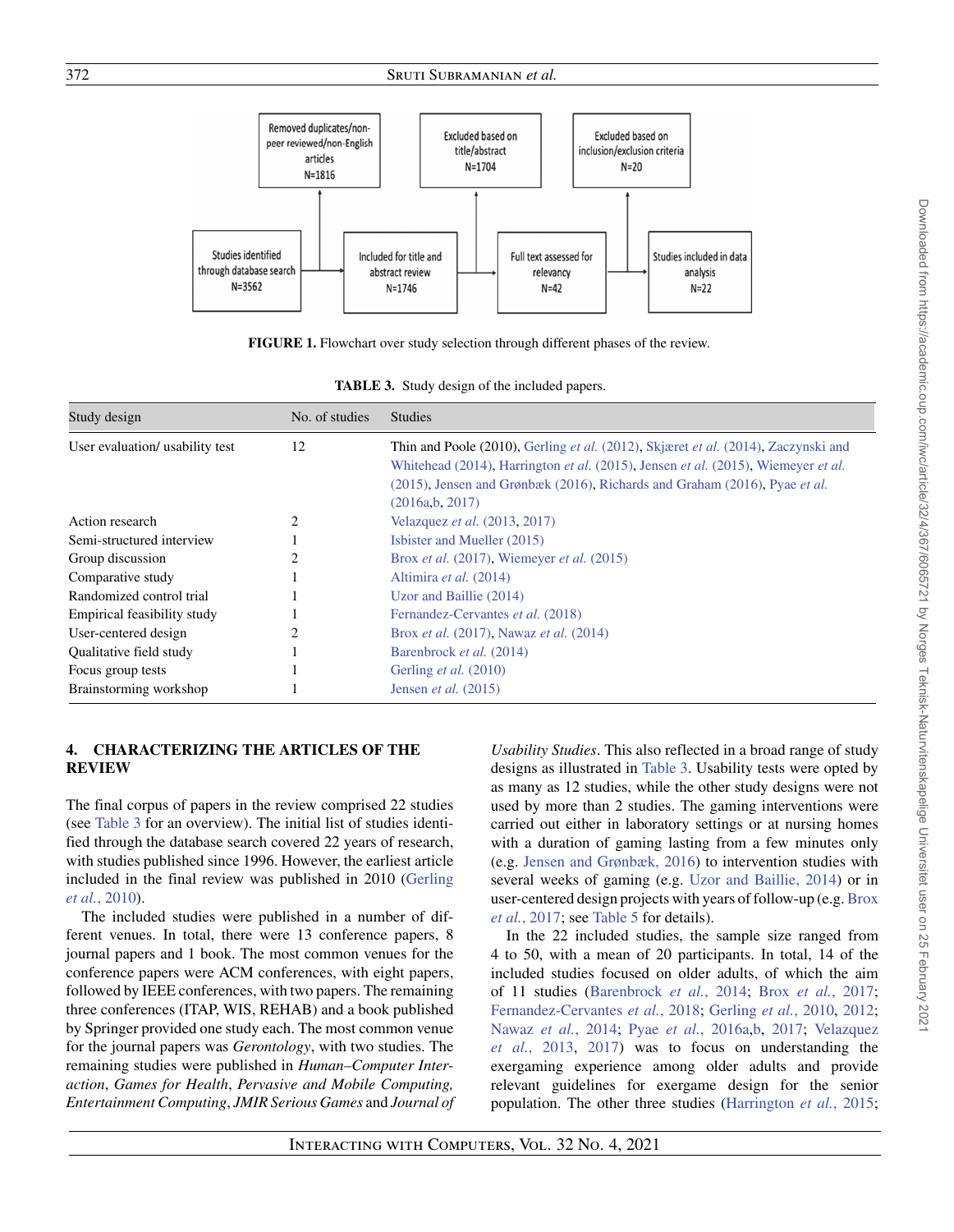<span id="page-6-0"></span>

|                                                            |           | Purpose                                |                          |           | Sensor technology |            |           | Game(s)                                                |
|------------------------------------------------------------|-----------|----------------------------------------|--------------------------|-----------|-------------------|------------|-----------|--------------------------------------------------------|
|                                                            | Enter-    | Rehabilitation/<br>tainment prevention | Pressure Inertial<br>mat | sensors   | Wii Kinect        | Webcam N/P |           |                                                        |
| Gerling et al. (2010)                                      |           |                                        |                          |           |                   |            |           | Customized balance game                                |
| Thin and Poole (2010)                                      |           |                                        |                          |           |                   |            |           | Commercial dance and<br>sport games                    |
| Gerling et al. (2012)                                      |           |                                        |                          |           |                   |            |           | Customized gesture-based<br>game                       |
| Velazquez et al. (2013)                                    | $\bullet$ |                                        |                          |           |                   |            | $\bullet$ | Commercial sport games                                 |
| Altimira et al. (2014)                                     |           |                                        |                          |           |                   |            |           | Commercial sport game                                  |
| Barenbrock et al. (2014)                                   |           |                                        |                          |           |                   |            |           | Commercial sport, dancing<br>and virtual twister games |
| Nawaz et al. (2014)                                        |           |                                        |                          |           |                   |            |           | Commercial sport, fitness<br>and balance games         |
| Skjæret et al. (2014)                                      |           |                                        |                          |           |                   |            |           | Commercial stepping<br>games                           |
| Uzor and Baillie (2014)                                    |           |                                        |                          |           |                   |            |           | Customized fantasy fall<br>rehabilitation games        |
| Zaczynski and Whitehead (2014)<br>Harrington et al. (2015) |           |                                        |                          |           |                   |            |           | Commercial yoga game<br>Commercial puzzle and          |
|                                                            |           |                                        |                          |           |                   |            |           | fitness games                                          |
| Jensen et al. (2015)                                       | $\bullet$ |                                        |                          | $\bullet$ |                   |            |           | Customized handball game                               |
| Jensen and Grønbæk (2016)                                  |           |                                        |                          |           |                   |            |           | Customized handball game                               |
| Pyae et al. (2016a)                                        |           | $\bullet$                              |                          |           |                   |            |           | Customized skiing game<br>Commercial sport games       |
| Pyae et al. (2016b)<br>Richards and Graham (2016)          |           |                                        |                          |           |                   |            |           | Customized muscle<br>strengthening game                |
| Brox et al. (2017)                                         |           | ٠                                      |                          |           |                   |            |           | Customized fantasy game                                |
| Pyae et al. (2017)                                         |           |                                        |                          |           |                   |            |           | Commercial skiing game                                 |
| Velazquez et al. (2017)                                    |           |                                        |                          |           |                   |            |           | Commercial sport games                                 |
| Fernandez-Cervantes et al. (2018)                          |           | $\bullet$                              |                          |           |                   |            |           | Customized gym game                                    |

**TABLE 4.** Overview of the games.

N/P indicates not provided.

[Skjaeret](#page-38-18) *et al.*, 2014; [Uzor and Baillie, 2014\)](#page-38-25) focused on the usability of Kinect-based games, the movement characteristics and the long-term use of exergames for older adults, [respectively. Of the remaining eight studies, six \(Altimira](#page-36-14) *et al.*, 2014; [Jensen](#page-37-19)[and](#page-37-19)[Grønbæk,](#page-37-19)[2016;](#page-37-19) Jensen *et al.*, 2015; [Richards and Graham, 2016;](#page-38-19) [Thin and Poole 2010a](#page-38-27)[/b;](#page-38-28) [Zaczynski and Whitehead, 2014\)](#page-39-1) focused on younger adults [and the studies by and the studies by](#page-37-16) Isbister and Mueller (2015) and [Wiemeyer](#page-39-0) *et al.* (2015) focused on providing ageneutral design guidelines for full-body games and recommendations for designing exergames for people with disabilities, respectively.

The intended exercise movements were not specifically mentioned in several of the studies. However, based on the games used in the studies, we were able to extract these details for most of the studies (see [Table 5](#page-7-0) for references). Of the 22 studies, 2 studies [\(Isbister and Mueller, 2015;](#page-37-16) [Wiemeyer](#page-39-0) *et al.*[, 2015\)](#page-39-0) were based on semi-structured interviews and group discussions with game design experts, respectively. The remaining 20 studies provided design guidelines based on an evaluation of either one or more games. Of these 20 studies, 10 used commercially available games such as the Nintendo Wii games, *SilverFit* games and *Dance Dance Revolution*, while the remaining studies designed their own games according to the needs of their individual study. With the exception of three studies [\(Jensen and Grønbæk, 2016;](#page-37-20) [Jensen](#page-37-19) *et al.*, 2015; Uzor [and Baillie, 2014\), the remaining studies made use of com](#page-38-25)mercially available gaming technology such as the Microsoft Kinect, webcam or Nintendo Wii consoles. All the games used in the included studies were screen-based games that employed either a monitor or a TV screen. [Table 4](#page-6-0) provides an overview of the games used in the 20 studies that have explicitly evaluated full-body games. The table illustrates details such as the overall purpose of the game(s) (i.e. entertainment or Downloaded from https://academic.oup.com/iwc/article/32/4/367/6065721 by Norges Teknisk-Naturvitenskapelige Universitet user on 25 February 202 Downloaded from https://academic.oup.com/iwc/article/32/4/367/6065721 by Norges Teknisk-Naturvitenskapelige Universitet user on 25 February 2021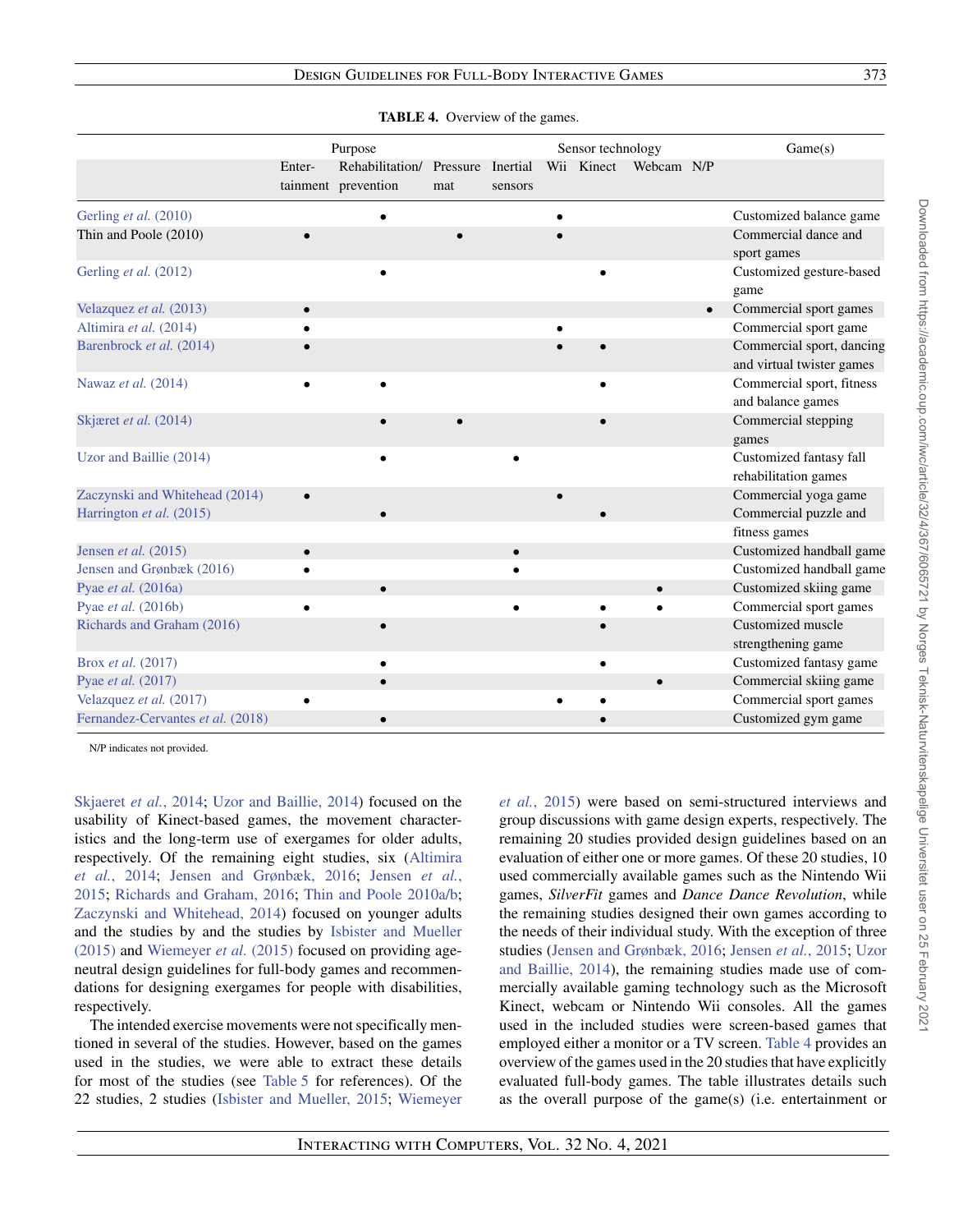|                          |                                                                                                                                                                                                                                                                                          | TABLE 5.                                                                                                                                                                                                                                                                                                                                                                                                          | Overview of the included studies.                                                                              |                                                 |                                                                                                                                                                               |                                                                                                                                                                                                              |
|--------------------------|------------------------------------------------------------------------------------------------------------------------------------------------------------------------------------------------------------------------------------------------------------------------------------------|-------------------------------------------------------------------------------------------------------------------------------------------------------------------------------------------------------------------------------------------------------------------------------------------------------------------------------------------------------------------------------------------------------------------|----------------------------------------------------------------------------------------------------------------|-------------------------------------------------|-------------------------------------------------------------------------------------------------------------------------------------------------------------------------------|--------------------------------------------------------------------------------------------------------------------------------------------------------------------------------------------------------------|
| Study                    | Aim                                                                                                                                                                                                                                                                                      | Game and game objective                                                                                                                                                                                                                                                                                                                                                                                           | mapping of movement<br>I/O technology and                                                                      | Design-intended<br>movements                    | collection and duration<br>Study design, data                                                                                                                                 | characteristics<br>Sample                                                                                                                                                                                    |
| Gerling et al.<br>(2010) | challenges of game design<br>To discuss chances and<br>for an elderly audience                                                                                                                                                                                                           | game prototype with two<br>balance tasks-Task 1:<br>avoid falling obstacles;<br>SilverBalance exertion<br>2: avoid possible<br>collisions<br>Task?                                                                                                                                                                                                                                                                | Screen, balance board,<br>mapping of feet                                                                      | Weight shift<br>movements                       | Germany, observations;<br>a<br>Focus group test at<br>nursing home in<br>$\frac{P}{P}$                                                                                        | $N = 9$ ; A: 77-91;<br>Older adults;<br>$M = 84$                                                                                                                                                             |
| Thin and Poole<br>(2010) | the level of enjoyment that<br>between gameplay factors<br>physical exertion required<br>To investigate the level of<br>and assess the interaction<br>and exercise intensity on<br>players experience while<br>dance-based exergames<br>playing the exergames<br>to play three different | on defined areas of the mat<br>in a coordinated manner as<br>G1: dancing stage: to step<br>players to rotate their hips<br>revolutions as possible in<br>choreographed sequence<br>choreographed sequence<br>G3: hula hoop: requires<br>and shake hands to a<br>G2: step aerobics: to<br>shown on the screen<br>accumulate as many<br>fast as possible to<br>perform stepping<br>movements to a<br>the time limit | Wii's hand-held motion<br>Screen, pressure mat,<br>sensitive controllers,<br>mapping of feet<br>balance board, | movements, stepping<br>Arm and leg<br>movements | questionnaires; N/P<br>User evaluation,<br>analysis system,<br>ambulatory gas                                                                                                 | students; $N = 11$ ;<br>$M = 20 \pm 2$<br>University                                                                                                                                                         |
| Gerling et al.<br>(2012) | motion controls for older<br>To develop game design<br>age-related changes and<br>guidelines for full-body<br>adults experiencing<br>impairments                                                                                                                                         | 'Gardening game': to stand<br>on one leg or walk in place<br>(to grow plants). If players<br>automatically grow. Lift or<br>wave both arms (to make<br>the flower bloom). Move<br>both arms to the side or<br>flowers). Extend one or<br>wave one arm (to grow<br>(to catch a bird).<br>are seated, plants<br>hand                                                                                                | Screen, Kinect, stick<br>figure, mapping of<br>arms and legs                                                   | dynamic gestures<br>Set of static and           | E1: user evaluation of<br>home; questionnaires,<br>gesture-based tutorial<br>sensor-based metrics,<br>game in a nursing<br>E2: gesture-based<br>observations; N/P<br>and<br>a | $M = 73.72 \pm 9.90$<br>$M = 76.7 \pm 10.6$<br>Institutionalized<br>E2: $N = 12(5)$<br>$E1: N = 15(7)$<br>older adults;<br>males); A:<br>females, 8<br>males); A:<br>females, 7<br>$60 - 90;$<br>$60 - 91$ : |
|                          |                                                                                                                                                                                                                                                                                          |                                                                                                                                                                                                                                                                                                                                                                                                                   |                                                                                                                |                                                 |                                                                                                                                                                               | Continued                                                                                                                                                                                                    |

<span id="page-7-0"></span>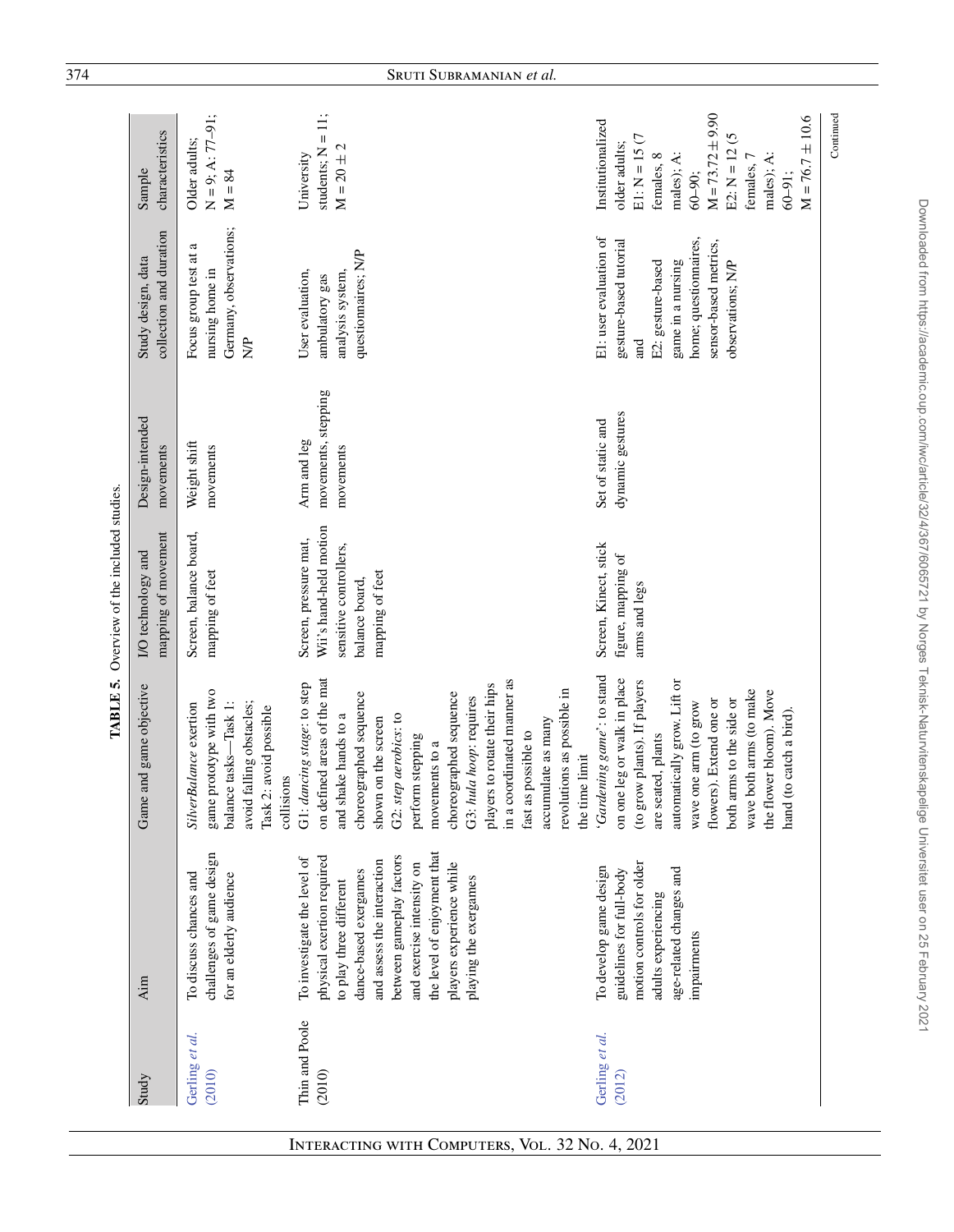|                            |                                                                                                                                                                                                     |                                            | TABLE 5. Continued.                       |                                                   |                                                                                                                                                                                                                                                                                                              |                                                                                                                                                   |
|----------------------------|-----------------------------------------------------------------------------------------------------------------------------------------------------------------------------------------------------|--------------------------------------------|-------------------------------------------|---------------------------------------------------|--------------------------------------------------------------------------------------------------------------------------------------------------------------------------------------------------------------------------------------------------------------------------------------------------------------|---------------------------------------------------------------------------------------------------------------------------------------------------|
| Study                      | Aim                                                                                                                                                                                                 | Game and game objective                    | mapping of movement<br>I/O technology and | Design-intended<br>movements                      | collection and duration<br>Study design, data                                                                                                                                                                                                                                                                | characteristics<br>Sample                                                                                                                         |
| et al. (2013)<br>Velazquez | To develop insights for the<br>motion-control exergames<br>experiencing age-related<br>problems raised by their<br>design of full-body<br>changes addressing<br>for older adults<br>motion capacity | Various movement-based<br>games, N/P       | Screen, N/P                               | (e.g. jog, walk, throw)<br>Various movements      | (field notes, observations,<br>informal face-to-face and<br>interviews, experiencing<br>diaries, photographing),<br>inquiring (focus groups,<br>examining (attendance<br>Action research study,<br>encoding video files);<br>data, test scores and<br>questionnaires) and<br>literature reviews,<br>6 months | $63-82; M = 70$<br>$aging$ ; $N = 18$<br>Specialists in<br>healthy older<br>$N = 18; A:$<br>$\text{adulus}$ ; E:                                  |
| Altimira et al.<br>(2014)  | engagement after applying<br>balancing adjustments to a<br>digital table tennis game<br>and the traditional table<br>To measure player<br>tennis game                                               | Wii Tennis, table tennis,<br>$\frac{P}{Q}$ | Screen, Wii hand-held<br>controller, N/P  | Tennis movements<br>(swing, sideward<br>movement) | questionnaires, interview;<br>Comparative study,<br>$\frac{P}{Q}$                                                                                                                                                                                                                                            | tennis; $N = 46(9)$<br>traditional table<br>$M = 26.7 \pm 4.9$<br>18+ that had<br>females, 37<br>played the<br>males); A:<br>previously<br>19-43; |
|                            |                                                                                                                                                                                                     |                                            |                                           |                                                   |                                                                                                                                                                                                                                                                                                              | Continued                                                                                                                                         |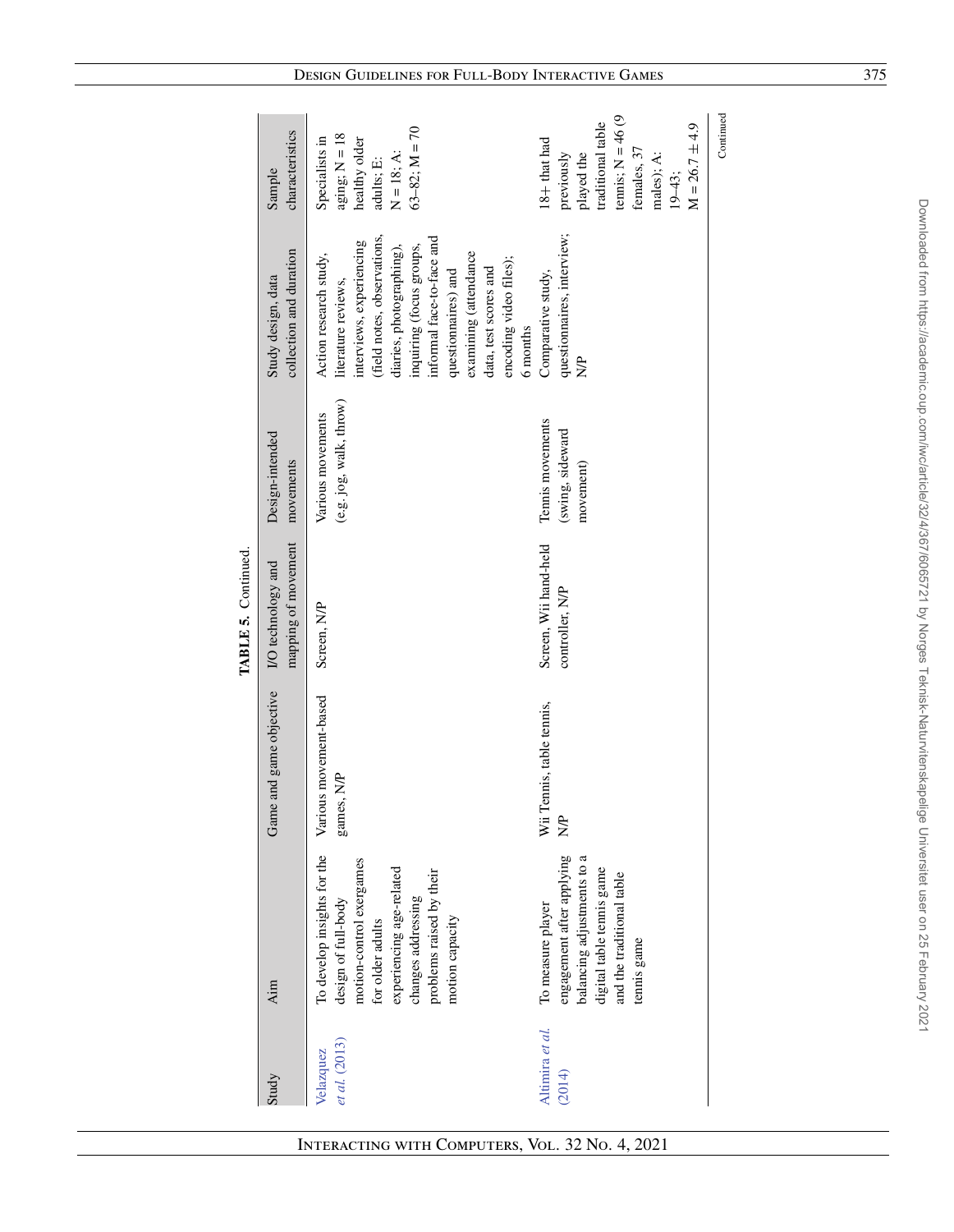|                             |                                                                                                                                 | TABLE 5. Continued.                                                                                                                                                                                                                                                                                                                                                                                                                                                                                                                                                                                                                                                                                                                                                                                                          |                                                                                       |                              |                                                                              |                                                                         |
|-----------------------------|---------------------------------------------------------------------------------------------------------------------------------|------------------------------------------------------------------------------------------------------------------------------------------------------------------------------------------------------------------------------------------------------------------------------------------------------------------------------------------------------------------------------------------------------------------------------------------------------------------------------------------------------------------------------------------------------------------------------------------------------------------------------------------------------------------------------------------------------------------------------------------------------------------------------------------------------------------------------|---------------------------------------------------------------------------------------|------------------------------|------------------------------------------------------------------------------|-------------------------------------------------------------------------|
| Study                       | Aim                                                                                                                             | Game and game objective                                                                                                                                                                                                                                                                                                                                                                                                                                                                                                                                                                                                                                                                                                                                                                                                      | mapping of movement<br>I/O technology and                                             | Design-intended<br>movements | collection and duration<br>Study design, data                                | Sample char-<br>acteristics                                             |
| Barenbrock et al.<br>(2014) | when developing games for<br>design lessons to consider<br>To discuss our qualitative<br>findings and formulate<br>older adults | G4: Wii Tennis: to hit the tennis balls.<br>G7: Soccer Heading: standing on the<br>G9: 20,000 Leaks: the player tries to<br>dancing moves as demonstrated by a<br>G5: Groove On: to synchronize their<br>G1: Mario Kart: to win the race and<br>Wii balance board, the player has to<br>G6: Ski Jump: by leaning forward at<br>motions with the beat of the music.<br>G3: Wii Bowling: to throw bowling<br>G2: Table Tilt: to navigate marbles<br>change his/her balance to keep the<br>locations with hands, feet or other<br>close virtual 'holes' at different<br>balance, the player can control<br>G8: Dance Central: to imitate<br>the right time and keeping the<br>balls to knock pins.<br>ball from the goal.<br>parts of the body<br>shoot opponents.<br>her avatar.<br>virtual avatar<br>a hole.<br>into<br>his/1 | balance board, steering<br>(Wiimote, nunchucks,<br>Screen, Kinect, Wii<br>wheel), N/P | $\frac{P}{Q}$                | Qualitative field study<br>interviews; 3 days<br>questionnaires,<br>at home, | adults; $N = 4$ ;<br>Healthy older<br>A:71-86(2<br>females, 2<br>males) |
|                             |                                                                                                                                 |                                                                                                                                                                                                                                                                                                                                                                                                                                                                                                                                                                                                                                                                                                                                                                                                                              |                                                                                       |                              |                                                                              | Continued                                                               |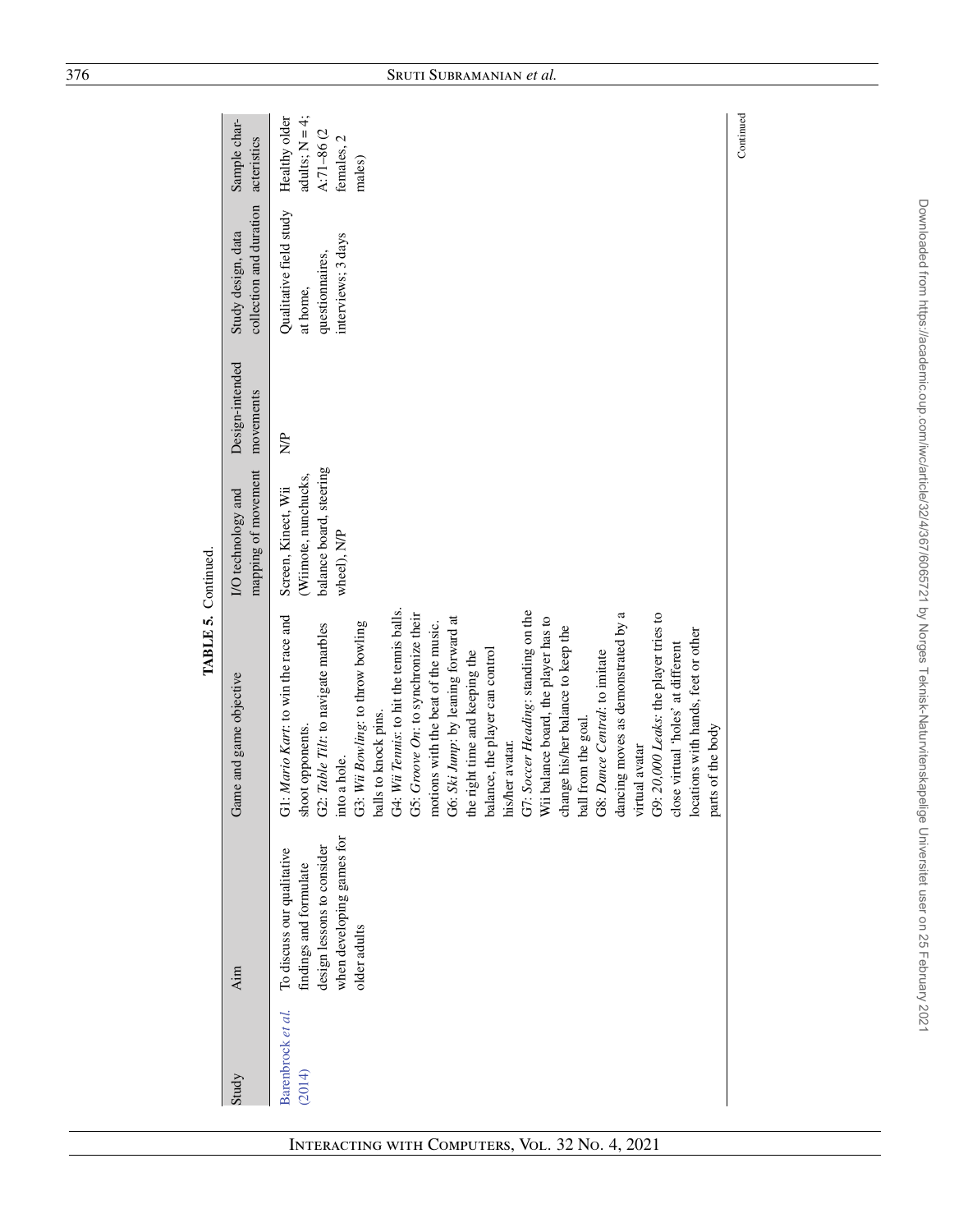| Study                                | Aim                                                                                                            | game objective<br>Game and                                                                                                                                                                                                                                                                                                                                                                                                                                                                                                                                                                      | mapping of movement<br>I/O technology and                                                                                                                                                                                                                            | Design-intended<br>movements                         | collection and duration<br>Study design, data                                                                       | characteristics<br>Sample                                                                                                                                                                                                                                   |
|--------------------------------------|----------------------------------------------------------------------------------------------------------------|-------------------------------------------------------------------------------------------------------------------------------------------------------------------------------------------------------------------------------------------------------------------------------------------------------------------------------------------------------------------------------------------------------------------------------------------------------------------------------------------------------------------------------------------------------------------------------------------------|----------------------------------------------------------------------------------------------------------------------------------------------------------------------------------------------------------------------------------------------------------------------|------------------------------------------------------|---------------------------------------------------------------------------------------------------------------------|-------------------------------------------------------------------------------------------------------------------------------------------------------------------------------------------------------------------------------------------------------------|
| al. (2014)<br>Nawaz et               | exergame concept developed<br>preferences of elderly users<br>To design and evaluate an<br>to fit the need and | and tennis in Kinect sports:<br>G3: Fruit Ninja: players use their arms<br>rowing the boat, $(v)$ balance on the $log$<br>like a ninja to slice fruit that is thrown<br>over the log lying across the path, (iii)<br>G2: YourShape: Fitness Evolved: N/P<br>G4: Out in Nature: different obstacles<br>in the nature trail: (i) jump from rock<br>to rock to get over the river, (ii) walk<br>to get over the river, (vi) walk on the<br>duck under the branch hanging over<br>the path, (iv) get over the lake by<br>rocks lying on the path.<br>up into the air<br>G1: Skiing<br>$\frac{1}{2}$ | Screen, Kinect, simple<br>avatar mapping                                                                                                                                                                                                                             | Challenge players'<br>muscle strength<br>and balance | group interviews; N/P<br>User-centered design<br>with elderly, focus                                                | $M = 70.6 \pm 7.9$<br>Older adults;<br>$W2: N = 5;$<br>$W1: N = 7$                                                                                                                                                                                          |
| Skjæret et<br>al. (2014)             | elements and older players'<br>during stepping exergames<br>novement characteristics<br>To investigates game   | in YourShape: hitting targets<br>targets (arrows) and avoiding obstacles<br>G1: Dance Dance Revolution: hitting<br>(bombs) G2: the mole from SilverFit:<br>hitting targets (moles and mice) and<br>avoiding obstacles (ladybug) G3:<br>LightRace                                                                                                                                                                                                                                                                                                                                                | avatar, mapping of feet,<br>G3: Kinect; humanoid<br>no avatar, no mapping,<br>Screen; G1: step pad;<br>G2: Kinect; simple<br>avatar, mapping of<br>player's body                                                                                                     | Stepping exercises                                   | observation; G1: 3 min,<br>Laboratory-based user<br>G2: 2 min, G3: 1 min<br>evaluation of three<br>games; video     | $N = 14$ (9 females,<br>$M = 73 \pm 5.7$<br>Older adults;<br>5 males); A:<br>$65 - 85$ ;                                                                                                                                                                    |
| Uzor and<br><b>Baillie</b><br>(2014) | To explore long-term use of<br>rehabilitation in homes<br>exergames for fall                                   | toward the game character) G3: Panda<br>jump over as many hurdles as possible<br>Game: the objective of the game is to<br>moving van) G2: River Gems Game:<br>optimal speed (making a panda walk<br>G1: Pigeon Express Game: hit target<br>hit target (colored gems that comes<br>(fruits falling out of the back of a<br>Peak Game: march on the spot in<br>across a log) G4: Horse Hurdles                                                                                                                                                                                                    | G4: Horse; mapping of<br>G3: panda; mapping of<br>mapping of sit-to-stand<br>Screen; inertial motion<br>character; mapping of<br>side-stepping motions<br>movements G2: game<br>on-the-spot marching<br>bending and standing<br>sensors; G1: pigeon;<br>up movements | balance exercises<br>Strength and                    | Randomized controlled<br>interviews; 12 weeks<br>trial, exercise diaries,<br>functional walking,<br>questionnaires, | $1: N = 8$ (7 females,<br>older than 65 years<br>in the study; group<br>prior to taking part<br>one fall 12 months<br>Older community-<br>females, 2 males);<br>Group 2: $N = 8$ (6<br>who had at least<br>1 male); $M = 75$<br>dwelling adults<br>$M = 76$ |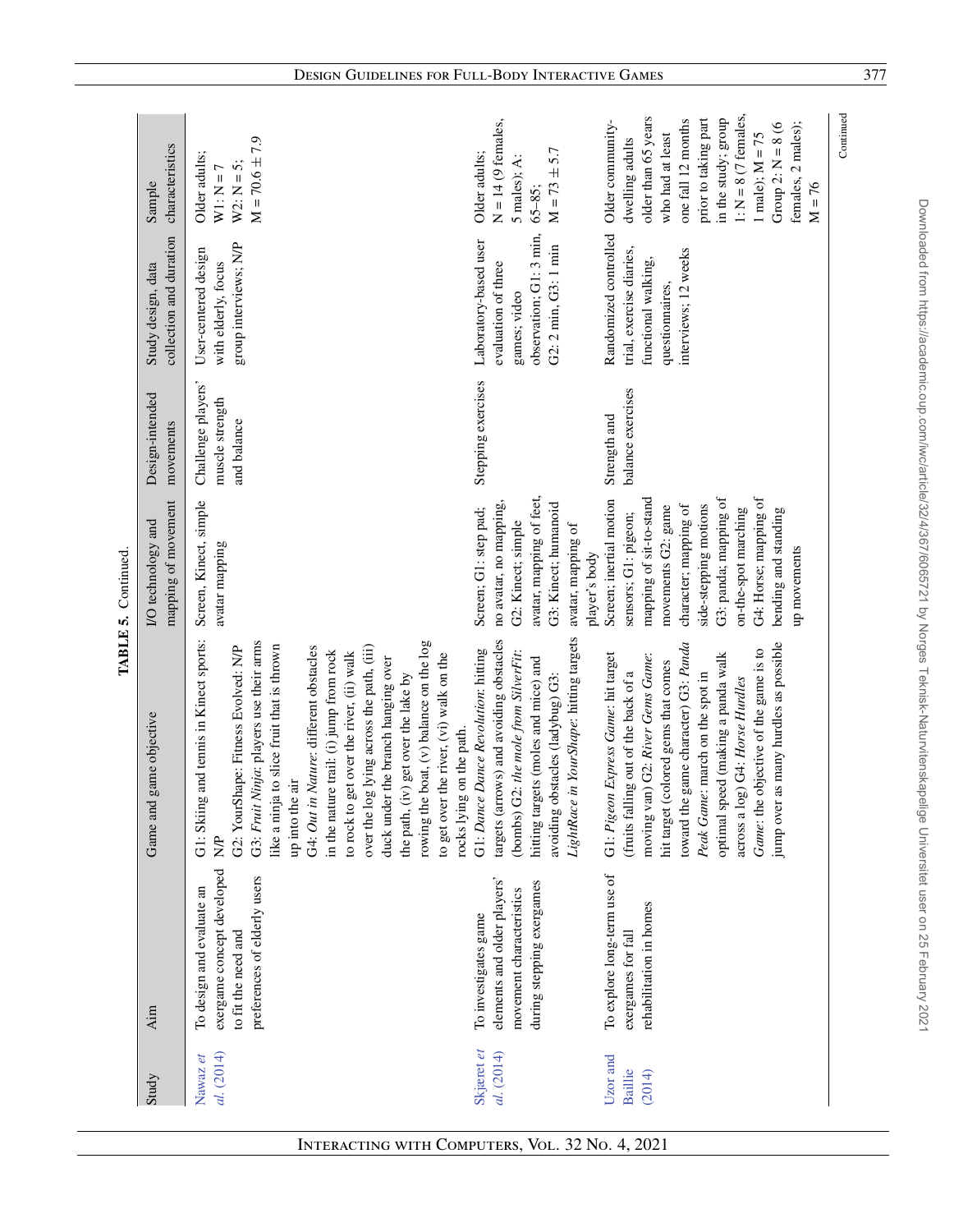| Study                                |                                                                                                                                                                                                  |                                                                                                                                                                                                                                              |                                                                                                                                                                  |                                                               |                                                                                                                                                   |                                                                                                                                                                                         |
|--------------------------------------|--------------------------------------------------------------------------------------------------------------------------------------------------------------------------------------------------|----------------------------------------------------------------------------------------------------------------------------------------------------------------------------------------------------------------------------------------------|------------------------------------------------------------------------------------------------------------------------------------------------------------------|---------------------------------------------------------------|---------------------------------------------------------------------------------------------------------------------------------------------------|-----------------------------------------------------------------------------------------------------------------------------------------------------------------------------------------|
|                                      | Aim                                                                                                                                                                                              | Game and game objective                                                                                                                                                                                                                      | mapping of movement<br>I/O technology and                                                                                                                        | Design-intended<br>movements                                  | collection and duration<br>Study design, data                                                                                                     | characteristics<br>Sample                                                                                                                                                               |
| Zaczynski and<br>Whitehead<br>(2014) | of design recommendations<br>orientation, and providing<br>To examine several issues<br>feedback to develop a set<br>visibility, learning and<br>including adapting for<br>occlusion and lack of | Wii Fit Yoga: to repeat yoga<br>poses demonstrated by the<br>virtual yoga instructor                                                                                                                                                         | Screen, Wii balance<br>board, Avatar with<br>mapping of player<br>movements                                                                                      | Yoga poses                                                    | feedback, interviews;<br>User evaluation,<br>$\frac{P}{Q}$                                                                                        | $M = 30 \pm 7$ E2:<br>$E1: N = 20(10)$<br>Young adults;<br>$M = 29 \pm 5$<br>females, 10<br>females, 11<br>$N = 20(9)$<br>males);<br>males);                                            |
| Harrington et<br>al. (2015)          | challenges of Kinect-based<br>exergames for older adults<br>To evaluate the usability                                                                                                            | Shape Fitness Evolved',<br>Connection' and 'Your<br>Body and Brain<br>$\sum_{i=1}^{n}$                                                                                                                                                       | mapping of full body<br>complete avatar with<br>Screen, Kinect,<br>movements                                                                                     | $\frac{1}{2}$                                                 | Kinect-based games,<br>Usability test of two<br>questionnaires,<br>interviews; E:<br>$1.5-3$ hours                                                | males) A: 60-69;<br>adults; $N = 10$ (5<br>$M = 66.2 \pm 1.40$<br>$M = 74.6 \pm 2.72$<br>20 healthy older<br>and $\mathrm{N}=10$ (5<br>males); A:<br>females, 5<br>females, 5<br>70-79; |
| Mueller (2015)<br>Isbister and       | movement-based games<br>To collect design<br>guidelines for                                                                                                                                      | N/A                                                                                                                                                                                                                                          | N/A                                                                                                                                                              | N/A                                                           | movement-based game<br>person/Skype; 1 hour<br>design experts in<br>Semi-structured<br>interviews with                                            | Movement-based<br>experts; $N = 14$<br>game design                                                                                                                                      |
| Jensen et al.<br>(2015)              | To investigate how game<br>elements can affect the<br>training experience                                                                                                                        | The bouncer: the Bouncer<br>score. The bouncer forces<br>toward goal and shoot to<br>handball training, where<br>decisions in air based on<br>is similar to traditional<br>the players would run<br>the players to make<br>their perception. | mounted with 8 sensors<br>balls with an estimated<br>to detect the impact of<br>10 cm accuracy; no<br>avatar, no mapping<br>Screen; 3×3 meter<br>rebounder frame | movements (running,<br>jumping, throwing)<br>Handball related | interviews, audio/video<br>recordings; 60-90min<br>students; user study<br>with three games;<br>semi-structured<br>workshop with<br>Brainstorming | Handball players<br>$24 - 27$ ; M = 25<br>${}^{\circ}$<br>and students;<br>females and<br>males); A:<br>$N = 10(2$                                                                      |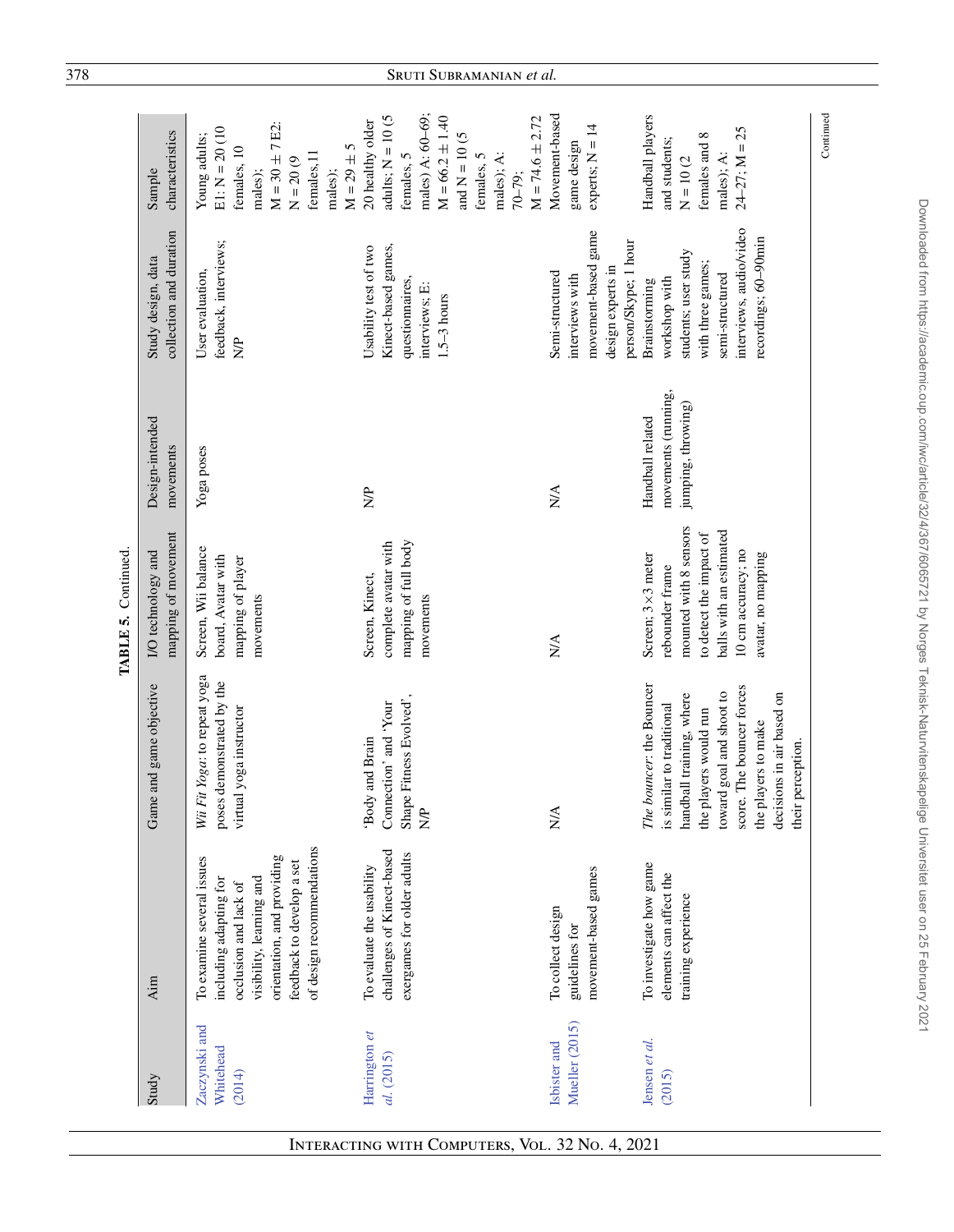| application of exergames in<br>To understand game design<br>explicit digital, an implicit<br>digital balancing approach<br>Game, and to investigate<br>approaches of balancing<br>the game: a physical, an<br>researchers, developers,<br>To investigate Japanese<br>potential guidelines for<br>their game experiences<br>design, evaluation and<br>usability of the Skiing<br>recommendations for<br>feedback toward the<br>during and after the<br>elderly participants'<br>therapy, serving as<br>To compare three<br>and therapists<br>To develop<br>gameplay.<br>Aim<br>Wieneyer et<br>Jensen and<br>Pyae et al.<br>Pyae et al.<br>al. (2015)<br>Grønbæk<br>(2016a)<br>(2016)<br>Study | Game and game objective<br>N/A                                                                                                                                     | I/O technology and                                                                                                                                                      | Design-intended<br>movements                                              | collection and duration<br>Study design, data                                                                                           | Sample                                                                                                                                         |
|----------------------------------------------------------------------------------------------------------------------------------------------------------------------------------------------------------------------------------------------------------------------------------------------------------------------------------------------------------------------------------------------------------------------------------------------------------------------------------------------------------------------------------------------------------------------------------------------------------------------------------------------------------------------------------------------|--------------------------------------------------------------------------------------------------------------------------------------------------------------------|-------------------------------------------------------------------------------------------------------------------------------------------------------------------------|---------------------------------------------------------------------------|-----------------------------------------------------------------------------------------------------------------------------------------|------------------------------------------------------------------------------------------------------------------------------------------------|
|                                                                                                                                                                                                                                                                                                                                                                                                                                                                                                                                                                                                                                                                                              |                                                                                                                                                                    | mapping of movement                                                                                                                                                     |                                                                           |                                                                                                                                         | characteristics                                                                                                                                |
|                                                                                                                                                                                                                                                                                                                                                                                                                                                                                                                                                                                                                                                                                              |                                                                                                                                                                    | $\stackrel{\triangle}{\approx}$                                                                                                                                         | $\stackrel{\triangle}{\geq}$                                              | Group discussion with<br>experts in exergame<br>design; N/P                                                                             | Individuals with<br>therapy (i.e. the<br>expertise in the<br>prevention and<br>authors of the<br>article), $N = 7$<br>exergames in<br>field of |
|                                                                                                                                                                                                                                                                                                                                                                                                                                                                                                                                                                                                                                                                                              | The bouncer: hitting virtual<br>elements displayed on the<br>physical rebounder                                                                                    | Screen; The 3×3 meter<br>mounted with 8 sensors<br>balls with an estimated<br>to detect the impact of<br>10 cm accuracy; no<br>avatar, no mapping<br>rebounder frame is | Throwing                                                                  | interviews, audio/video<br>recordings; each game<br>User study/evaluation,<br>lasted 1 min and<br>40 seconds                            | males) divided in<br>$M = 27 \pm 11.5$<br>Young adults;<br>12 pairs; A:<br>females, 13<br>$N = 24(11)$<br>14-54;                               |
|                                                                                                                                                                                                                                                                                                                                                                                                                                                                                                                                                                                                                                                                                              | Skiing game: to move both<br>moving the body left and<br>right to avoid obstacles<br>backward to ski, while<br>hands forward and                                   | Screen; webcam; N/P                                                                                                                                                     | Double pole skiing<br>movements                                           | Interviews; 45 min<br>Questionnaires,<br>Usability test;                                                                                | homes; $N = 24$ ;<br>from nursing<br>Older adults<br>$A:60 - 85$                                                                               |
| guidelines, the usability of<br>Kinect, commercial and<br>non-commercial games<br>(2016b)                                                                                                                                                                                                                                                                                                                                                                                                                                                                                                                                                                                                    | game, G2: Xbox climbing<br>game, G3: Playstation<br>G1: puuhas sport wall<br>tennis game; N/P                                                                      | handheld sensors; N/P<br>Screen; G1: webcam,<br>G2: Kinect, G3:                                                                                                         | Side swaying, sit to<br>stand, light jump                                 | feedbacks; E1:45 min,<br>Usability test of three<br>games in an elderly<br>service home in<br>questionnaires,<br>E2: 1 hour<br>Finland; | residing/visiting<br>service homes;<br>Healthy older<br>$E1: N = 8; A:$<br>E2: $N = 5$ ; A:<br>$64 - 78$<br>adults<br>$rac{+}{60}$             |
| To investigate methods for<br>exergames while still<br>enhancing agency in<br>meeting these rigid<br>repetitive motion<br>constraints<br>Graham (2016)<br>Richards and                                                                                                                                                                                                                                                                                                                                                                                                                                                                                                                       | card game: the player has a<br>Brains & Brawn-Strategy<br>characters' health to zero<br>fixed number of turns to<br>defeat their opponent by<br>reducing all enemy | avatar, no mapping of<br>Screen; Kinect; no<br>movements                                                                                                                | shoulder press, squats)<br>Muscle strengthening<br>exercises (bicep curl, | Laboratory-based user<br>study; questionnaires,<br>semi-structured<br>interviews; N/P                                                   | males); A 17-25;<br>Students; $N = 8$<br>(2 females, 6<br>$M = 21$                                                                             |

Downloaded from https://academic.oup.conn/iwc/article/32/4/367/6065721 by Norges Teknisk-Naturvitenskapelige Universitet user on 25 February 2021 Downloaded from https://academic.oup.com/iwc/article/32/4/367/6065721 by Norges Teknisk-Naturvitenskapelige Universitet user on 25 February 2021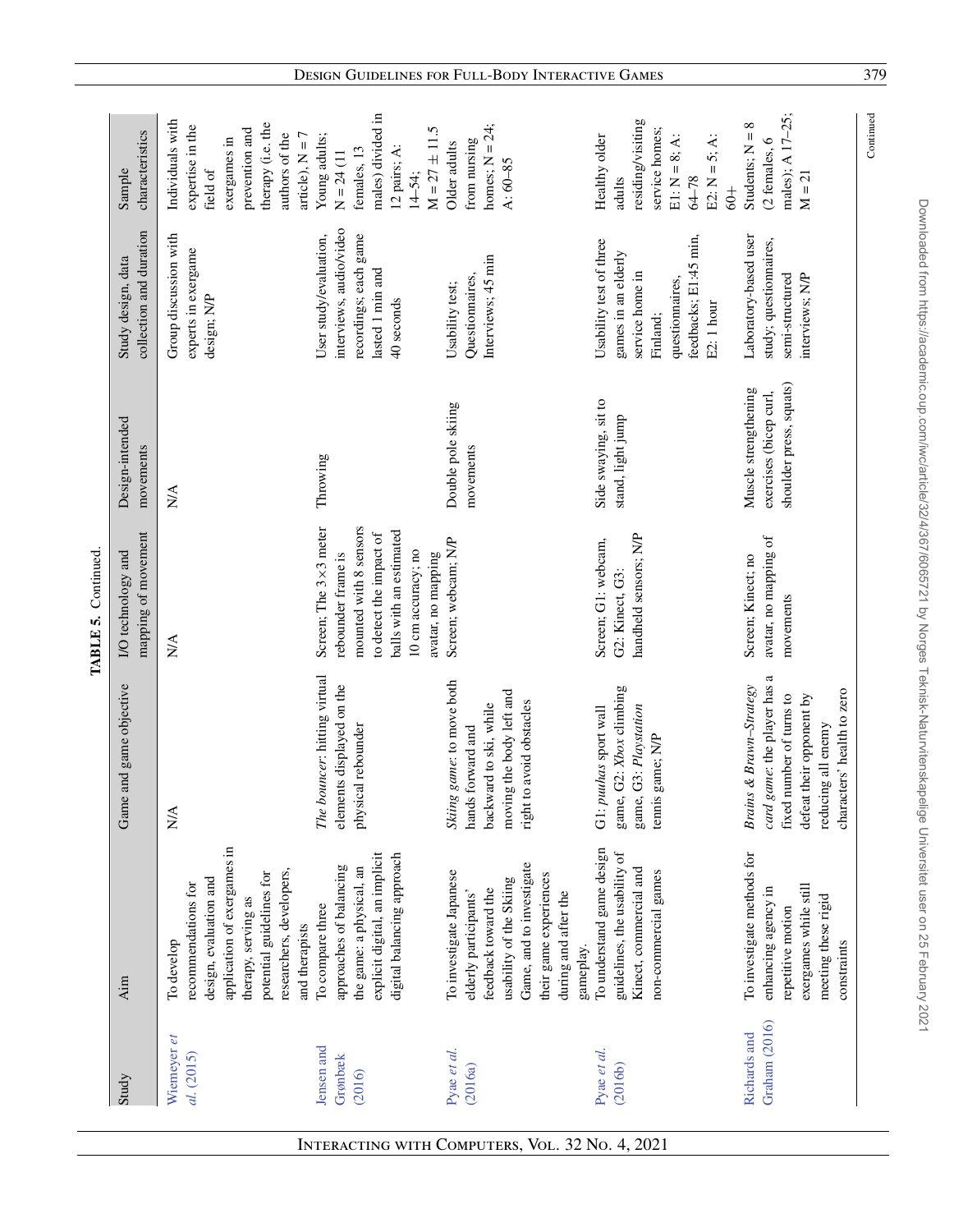| Brox et al.<br>Study                     |                                                                                                                                                      |                                                                                                                                                                                                           |                                                                                       |                                                                                                                                                                                    |                                                                                                                                                                                                                                                                                                                    |                                                                                                                                                             |
|------------------------------------------|------------------------------------------------------------------------------------------------------------------------------------------------------|-----------------------------------------------------------------------------------------------------------------------------------------------------------------------------------------------------------|---------------------------------------------------------------------------------------|------------------------------------------------------------------------------------------------------------------------------------------------------------------------------------|--------------------------------------------------------------------------------------------------------------------------------------------------------------------------------------------------------------------------------------------------------------------------------------------------------------------|-------------------------------------------------------------------------------------------------------------------------------------------------------------|
|                                          | Aim                                                                                                                                                  | Game and game objective                                                                                                                                                                                   | mapping of movement<br>I/O technology and                                             | Design-intended<br>movements                                                                                                                                                       | collection and duration<br>Study design, data                                                                                                                                                                                                                                                                      | characteristics<br>Sample                                                                                                                                   |
| (2017)                                   | To record lessons learned<br>with exergames for older<br>in 3 years of experience<br>adults                                                          | developed games; N/P<br>GameUp-project                                                                                                                                                                    | Screen; Kinect; N/P                                                                   | Balance, flexibility,<br>strength                                                                                                                                                  | interviews, semi-structured<br>interviews, observations,<br>gathered every second<br>User-centered design:<br>group discussions;<br>week for 3 years                                                                                                                                                               | $N = 16$ ; $A = 66-95$ ;<br>Older adults from a<br>senior center;<br>$M = 80$                                                                               |
| Pyae et al.<br>(2017)                    | digital game-based exercise<br>To investigate the Finnish<br>called 'The Skiing Game'<br>ß<br>experiences in playing<br>elderly people's user        | Skiing game: to move both<br>moving the body left and<br>avoid obstacles<br>backward to ski, while<br>hands forward and<br>right to                                                                       | Screen; webcam; N/P                                                                   | Double-pole skiing<br>movements                                                                                                                                                    | questionnaires, interviews,<br>Usability test in an elderly<br>service home in Finland;<br>observations; 2 days (45<br>min)                                                                                                                                                                                        | $N = 21$ ; $M = 76$<br>Older adults;                                                                                                                        |
| et al. (2017)<br>Velazquez               | commercial exergames can<br>individual condition of<br>To understand how the<br>exertion experience in<br>be personalized to the<br>each older adult | e.g. Kinect sports,<br>Various movement-based<br>bowling, tightrope,<br>walking out); N/P<br>games (                                                                                                      | Screen; Wii, Kinect;<br>$\frac{P}{Q}$                                                 | movements for users<br>based on their health<br>Customized                                                                                                                         | E1:32 weeks, E2:24 weeks<br>photographing), inquiring<br>experiencing (field notes,<br>(focus groups, informal<br>examining (attendance<br>Action research study;<br>encoding video files);<br>observations, diaries,<br>data, test scores and<br>questionnaires) and<br>$(total = 8 months)$<br>face-to-face, and | females, 13 males);<br>females, 6 males);<br>A: $63-82$ ; M = 70<br>A: $58-92$ ; M = 71<br>$E1: N = 22$ (12<br>$E2: N = 50(37)$<br>Older adults;            |
| et al. (2018)<br>Fernandez-<br>Cervantes | exergames for older adults<br>To provide set of practical<br>design of Kinect-based<br>guidelines relevant to                                        | translucent shadow avatar).<br>instructions and mimic the<br>coach avatar (standing in<br>Corrections are provided<br>movements of a virtual<br>VirtualGym: follow<br>front of the user's<br>graphically. | transparent silhouette)<br>shadow avatar (partly<br>Screen; Kinect;<br>seen from rear | the side, (ii) arms to the<br>(iv) overhead press, (v)<br>exercises: (i) arms to<br>standing on one foot<br>sky, (iii) side bends,<br>Set of six different<br>waist rotation, (vi) | Empirical feasibility study;<br>questionnaires, interviews;<br>(separated by 3 weeks)<br>$2\times 20$ min session                                                                                                                                                                                                  | no mobility issues)<br>facilities); $N = 10$ ;<br>Older adults (with<br>from community<br>assisted living<br>$M = 79 \pm 6.8$<br>dwelling and<br>$A: 68-91$ |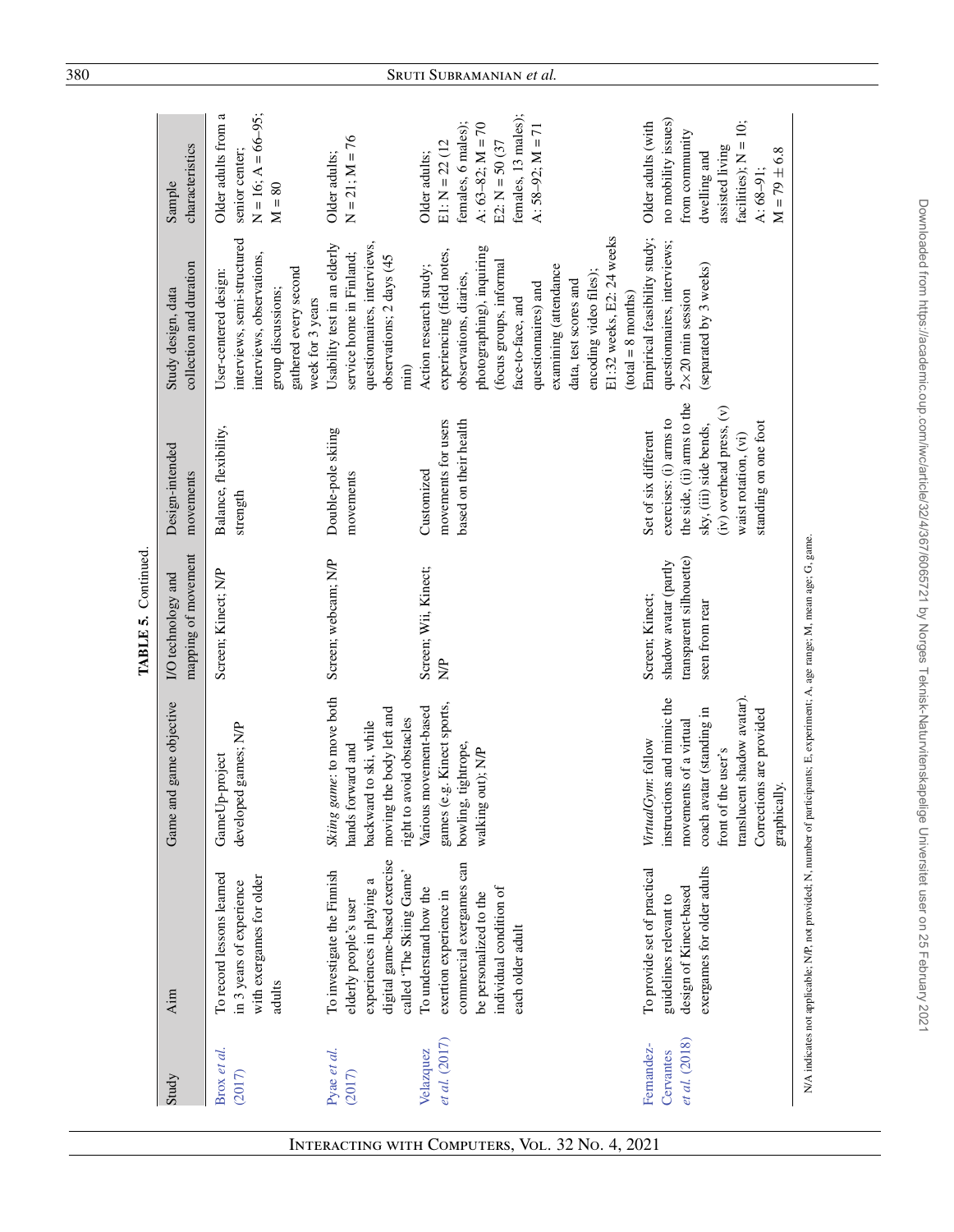



**FIGURE 2.** Categories of design guidelines grouped into four overarching classes.

<span id="page-14-1"></span>rehabilitation/preventive training), the type of sensor technology used and the genre of the games corresponding to the individual studies. [Table 5](#page-7-0) further provides an elaborate overview of all the included studies.

# <span id="page-14-0"></span>**5. DESIGN GUIDELINES**

Based on the iterative coding process explained in [Section 3.3,](#page-4-2) the design guidelines were classified into 12 categories: movement elicitation, mapping of movement, explicit movement guidance, player representation and game world, attention, game challenge, feedback on player performance, player agency and customization, exertion, safety, universal design and social aspect. [Figure 2](#page-14-1) shows the 12 categories divided into four overarching classes of design guidelines: movement facilitation, cognitive and physical demand, GUI design and other.

[Tables 6](#page-15-0)[–17](#page-31-0) present an overview of the categorization, describing relevant guidelines (with a unique identifier for later reference), their rationales and the study context and the evaluated game (or games) from which the guidelines were derived. The phrasing of each design guideline is similar to the way the guidelines are presented in the original source, except for supplementary words (in brackets) added to present the guidelines in a clear and consistent manner.

This section presents the guidelines corresponding to the various categories in separate tables  $(6-17)$  $(6-17)$ , followed by an explanation of the individual guidelines pertaining to each category.

## **5.1. Movement elicitation**

[Table 6](#page-15-0) presents the guidelines corresponding to *movement elicitation*. This category includes guidelines describing movement characteristics that a full-body game, depending on its purpose, should promote, along with suggestions as to how desirable movement characteristics can be encouraged through the use of various game mechanics. Guidelines describing movements that should be avoided also fall under this category.

The guidelines in [Table 6](#page-15-0) highlight the importance of unrestricted or non-choreographed player movements. Specifically, [Isbister and Mueller \(2015\)](#page-37-16) recommended that movementbased games should support freedom in the way players chooses to use their body when playing (DG 1.3), as selfexpression might increase the fun of gaming. Further, providing rhythm can be beneficial in supporting player movements (DG [1.5\), as many players find it easier to move to a beat.](#page-37-16) Isbister and Mueller (2015) also argued that, rather than forcing players to perform movements with great precision, a movement-based game should be designed to embrace ambiguity of movement (DG 1.4), as employing sensor technology to detect finegrained movements is likely to frustrate players and inhibit their gaming experience.

Studies that focused on games for older adults also found that the players preferred motion-based interactions that felt natural and easy to perform (Pyae *et al.*[, 2016a,](#page-38-20)[b,](#page-38-21) [2017\)](#page-38-22). When designing for older adults, providing simplicity and familiar action to elicit movements is recommended (DGs 1.1 and 1.2). Typically, the types of physical activities most popular among older adults are of lower intensity, such as walking, gardening, golf and other low-impact aerobic activities performed as part [of their daily life activities in and around their home \(Jørstad-](#page-37-22)Stein *et al.*, 2005). However, having games that consist of repetitive movements (DG 1.11) might be less interesting as this might become monotonous (Pyae *et al.*[, 2017\)](#page-38-22) and, hence, could demotivate further play.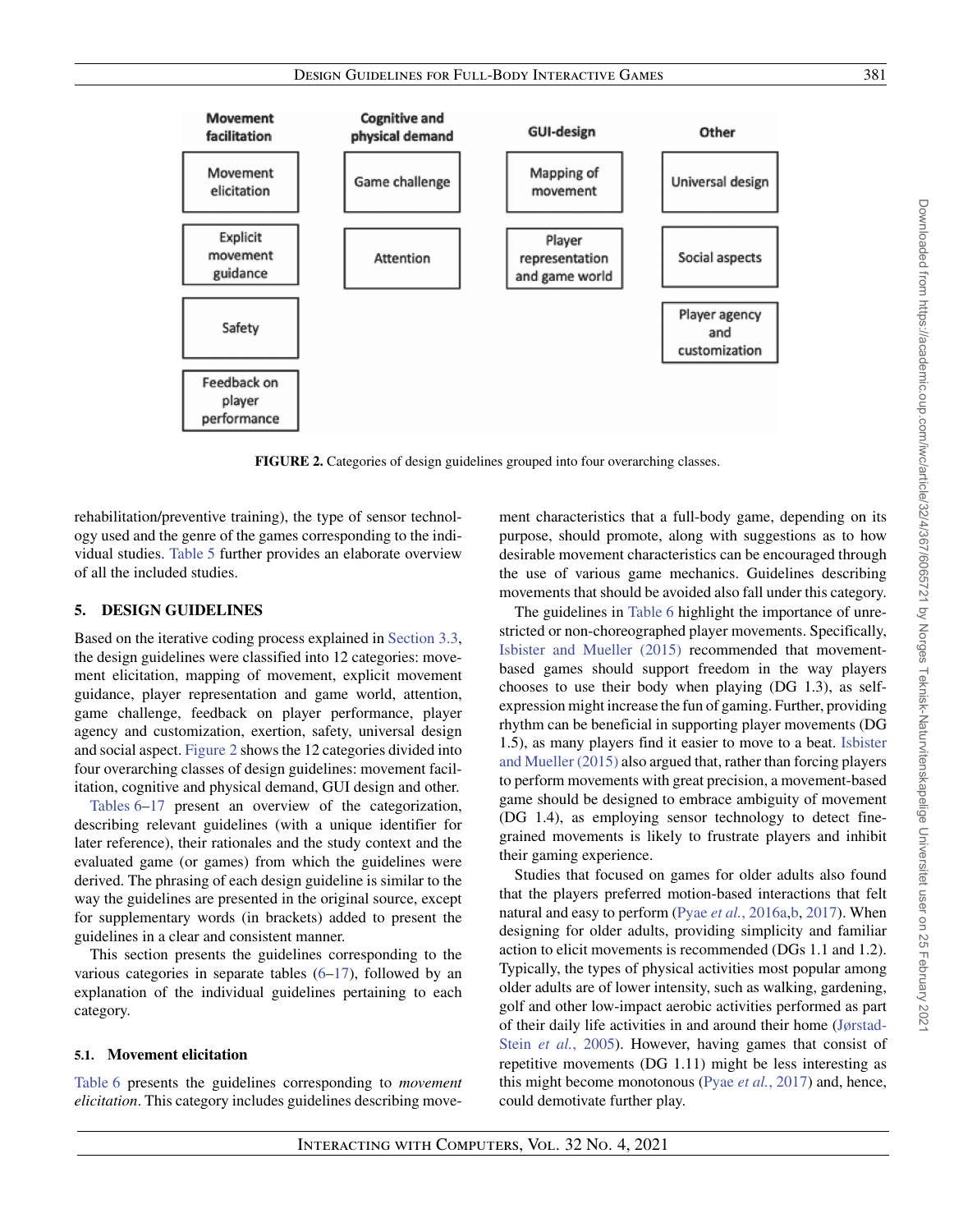# **TABLE 6.** Guidelines for movement elicitation.

<span id="page-15-0"></span>

|           | 1. Movement elicitation                                                                        |                                                                                                                                                    |                                                                                                      |                                                      |  |
|-----------|------------------------------------------------------------------------------------------------|----------------------------------------------------------------------------------------------------------------------------------------------------|------------------------------------------------------------------------------------------------------|------------------------------------------------------|--|
| Guideline |                                                                                                | Rationale                                                                                                                                          | Study context                                                                                        | Game(s)                                              |  |
| 1.1       | [Provide] controller-free natural<br>movements (Pyae et al.,<br>2016a,b)                       | Suitable for the elderly<br>players because of its<br>simplicity and ease-of-use                                                                   | Usability test with healthy<br>older adults in an elderly<br>service home/health<br>promotion center | Customized skiing<br>game; commercial sport<br>games |  |
| 1.2       | [Provide] familiar game actions<br>(Pyae et al., 2016b, 2017)                                  | Participants enjoyed<br>performing familiar game<br>actions                                                                                        | Usability test with older<br>adults in an elderly service<br>home/health promotion<br>center         | Commercial sport<br>games; customized<br>skiing game |  |
| 1.3       | Support players in expressing<br>themselves using their bodies<br>(Isbister and Mueller, 2015) | Playing a movement-based<br>game is a form of<br>self-expression                                                                                   | Semi-structured interviews<br>with movement-based game<br>design experts                             | Not based on game<br>evaluation with users           |  |
| 1.4       | Embrace ambiguity of<br>movement, instead of fighting it<br>(Isbister and Mueller, 2015)       | Trying to force [movement]<br>precision may only frustrate<br>the player and make the<br>limitations of the sensor<br>obvious in a very un-fun way | Semi-structured interviews<br>with movement-based game<br>design experts                             | Not based on game<br>evaluation with users           |  |
| 1.5       | Help players identify rhythm in<br>their movements (Isbister and<br><b>Mueller</b> , 2015)     | Movement is rhythmic and<br>becomes easier with a beat                                                                                             | Semi-structured interviews<br>with movement-based game<br>design experts                             | Not based on game<br>evaluation with users           |  |
| 1.6       | Elicit weight-shift (Skjæret et<br>al., 2014)                                                  | Displacing center of mass is<br>important for balance as a fall<br>prevention exercise                                                             | Laboratory-based user<br>evaluation with older adults                                                | Commercial stepping<br>games                         |  |
| 1.7       | Provide temporal variation<br>(Skjæret et al., 2014)                                           | Offering adaptive changes in<br>speed is important for fall<br>prevention                                                                          | Laboratory-based user<br>evaluation with older adults                                                | Commercial stepping<br>games                         |  |
| 1.8       | Promote step length variation<br>(Skjæret et al., 2014)                                        | Offering variation in task is a<br>fall prevention exercise                                                                                        | Laboratory-based user<br>evaluation with older adults                                                | Commercial stepping<br>games                         |  |
| 1.9       | Elicit variation in movement<br>directions (Skjæret et al., 2014)                              | Stepping in different<br>directions is a fall prevention<br>exercise                                                                               | Laboratory-based user<br>evaluation with older adults                                                | Commercial stepping<br>games                         |  |
| 1.10      | [Provide] a model based on<br>evidence-based therapy (Uzor<br>and Baillie, 2014)               | To promote ideal quality of<br>movement for effective<br>therapy                                                                                   | Randomized control trial<br>with community dwelling<br>older adults                                  | Customized fantasy fall<br>rehabilitation games      |  |
| 1.11      | [Avoid] repetitive game action<br>(Pyae et al., 2017)                                          | Repetitive game action is less<br>interesting                                                                                                      | Usability test with older<br>adults in an elderly service<br>home                                    | Customized skiing game                               |  |
| 1.12      | [Beware of] unsuitable physical<br>actions (Pyae et al., 2016b)                                | Some physical actions are not<br>suitable for the safety of<br>elderly players                                                                     | Usability test with healthy<br>older adults in an elderly<br>service home                            | Commercial sport games                               |  |
| 1.13      | [Beware of] unadvisable<br>movements (Brox et al., 2017)                                       | Various health issues may<br>make some movements<br>unadvisable                                                                                    | Usability test with older<br>adults in a senior center                                               | Customized fantasy<br>game                           |  |
| 1.14      | Avoid sudden or extensive<br>movements (Gerling et al., 2010)                                  | To consider the age-related<br>physical limitations in older<br>adults                                                                             | Focus group test with older<br>adults in a nursing home                                              | Customized balance<br>game                           |  |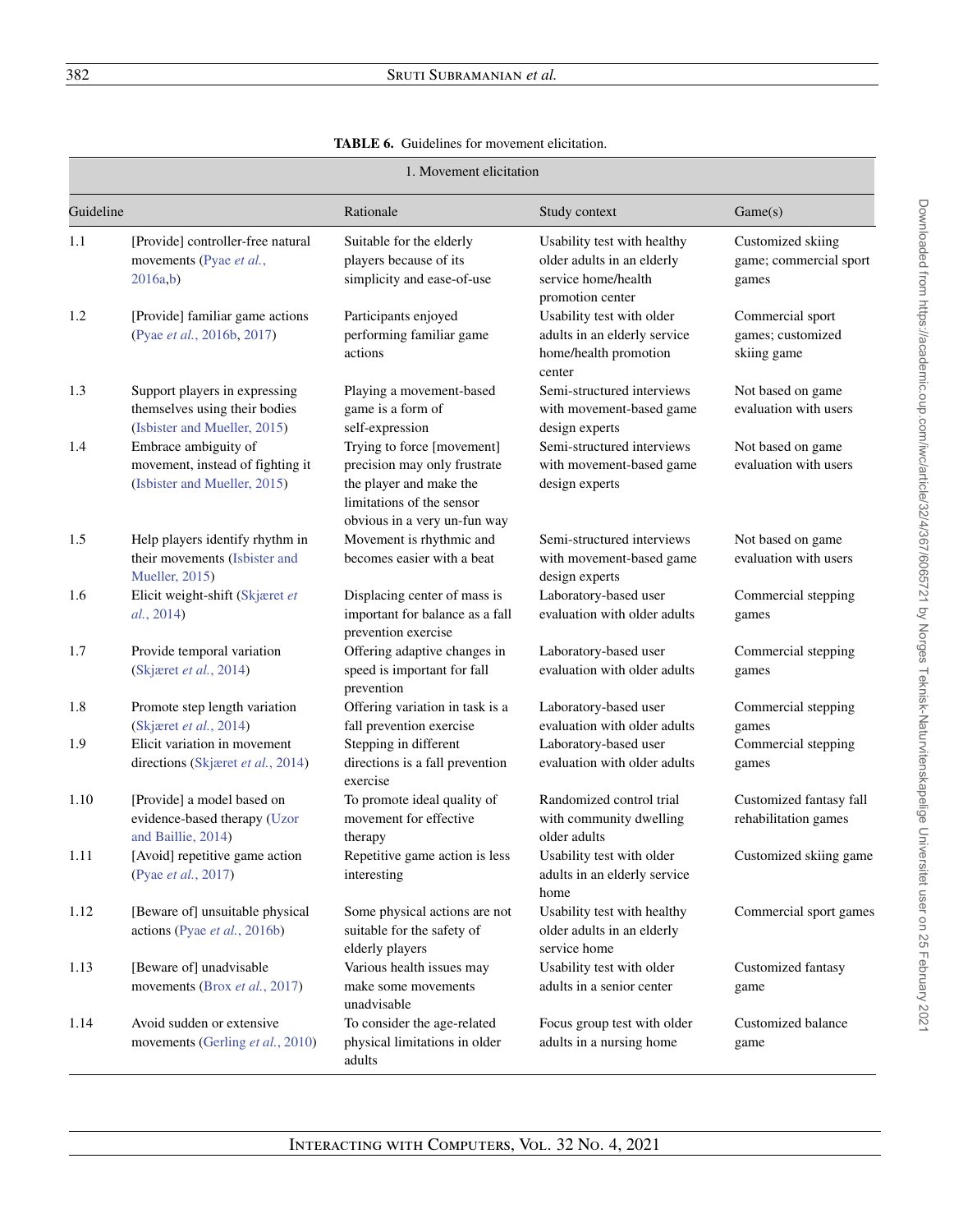Drawing on the above, design recommendations with regard to elicitation of movements appear uniform across all ages and should generally enhance natural movements and facilitate variation of movements through gameplay.

[While some of the reviewed studies \(Isbister and Mueller,](#page-37-16) 2015; Pyae *et al.*[, 2016a,](#page-38-20)[b,](#page-38-21) [2017\)](#page-38-22) have focused on promoting general activity through movement-based games, other studies have considered full-body games used in the context of therapy or specific exercise for older adults. [Uzor and Baillie \(2014\)](#page-38-25) considered full-body games used in the context of therapy and recommended that designers pay specific attention to ways of promoting movement that are effective in such regard. The authors provided a general guideline advising designers to model games based on evidence-based therapy (DG 1.10), eliciting desirable movement characteristics such as range and pace of motion through an appropriate reward (scoring) system.

Similarly, [Skjæret](#page-38-18) *et al.* (2014) offered four movementspecific guidelines specially intended to support the design of full-body stepping games for balance training in older adults. The study highlighted how promotion of weight-shift in players is important for balance training (DG 1.6) and that full-body games used in this context therefore should constantly urge players to transfer body weight from one foot to the other; for instance, by employing stepping targets that players will intuitively attempt to press down rather than just touch or tap. Furthermore, [Skjæret](#page-38-18) *et al.* (2014) recommended a temporal variation in stepping games by offering adaptive changes in game speed based on either the players' movement abilities or the accuracy of their performance (DG 1.7). The authors also suggested that a stepping game should be designed to vary in step length (DG 1.8) and movement direction (DG 1.9), which can be achieved by providing stepping targets at different distances from the player and in different locations in the playing area.

Comparing the guidelines advocating freedom of movement [\(Isbister and Mueller, 2015;](#page-37-16) Pyae *et al.*[, 2016a,](#page-38-20)[b\)](#page-38-21) with guidelines for games aiming to serve specific health purposes (e.g. balance-training in older adults; [Skjaeret](#page-38-18) *et al.*, 2014), one apparent distinction is the extent to which the latter tend to focus on promoting specific movement characteristics. This does not necessary mean that the health-oriented design guidelines require a strict choreography of player movements (thus [conflicting with many of the guidelines proposed by](#page-37-16) Isbister and Mueller, 2015, and Pyae *et al.*[, 2016a,](#page-38-20)[b\)](#page-38-21). Existing studies [\(Subramanian](#page-38-29) *et al.*, 2019) suggest that the same movement characteristic may be achieved also by opening up for various ways to accomplish movement-related tasks in full-body games.

When designing specifically in the context of older adults, there are also recommendations regarding game-related movements that should be discouraged in a game. Even though several people are living longer and healthier lives, the number of disabilities increases considerably with age, and above the age of 65 years, most people have more than one chronic condition that needs to be taken into consideration when designing games for this population (Wolff *et al.*[, 2002\)](#page-39-2). For instance, Pyae *et al.* (2016b) and Brox *et al.* [\(2017\)](#page-36-13) [advised game designers to](#page-38-21) be mindful of unsuitable movements that can be harmful for the older players (DGs 1.12 and 1.13) as they often may have physical and cognitive challenges that will affect their possibility to move during gameplay. Similar concerns about the potential negative effects that game-related movements can have on the players' health were raised by [Gerling](#page-37-17) *et al.* (2010). They advised game designers to avoid provoking sudden or extensive movements that may be unsuitable for the users (DG 1.14).

#### **5.2. Mapping of movement**

Guidelines under the category *mapping of movement* offer advice on how the players' body movements should be represented within the game during gameplay. [Table 7](#page-17-0) presents the extracted guidelines corresponding to the mapping of movements. In most of the full-body games described in the reviewed studies, player movements are usually mimicked by means of a virtual representation of the player, that is, an *avatar* (Klevjer, [2006\). The following guidelines address different concerns](#page-37-23) related to the mapping of player body movements.

Full-body interactive games allow movements to be mapped in a wide variety of ways. Is bister and Mueller  $(2015)$  suggested that game designers should take advantage of this opportunity and map movements imaginatively, including using ways that are not possible in real life (DG 2.1). Being creative in the mapping process is considered to provide players with fantasyfueled opportunities. Likewise, [Richards and Graham \(2016\)](#page-38-19) recommended decoupling physical movements from avatar movements, arguing that doing so opens space to various design possibilities (DG 2.2). However, decoupling movements might only be advisable while designing a fantasy game and not for a real-world sports experience. Jensen *et al.* [\(2015\)](#page-37-19) emphasized that the challenge in designing training games is choosing an appropriate level of sensing as game input to facilitate interaction between players and the game (DG 2.7) while ensuring sports relevance and allowing for engaging interactions. They also underlined that designing training games where every movement is sensed and dictated by the system will affect the players' engagement negatively and perhaps curtail the players' opportunity to experiment with different strategies that are important in a sport setting.

In contrast, [Gerling](#page-37-12) *et al.* (2012) state that when designing specifically for older adults, it is necessary to provide natural mappings and clear instructions that support gesture recall to empower players (DG 2.3). Games designed for older adults should also focus on simple interaction mechanisms to avoid frustration and to promote an enjoyable player experience (DG 2.4) [\(Gerling](#page-37-12) *et al.*, 2012) and be simple but effective enough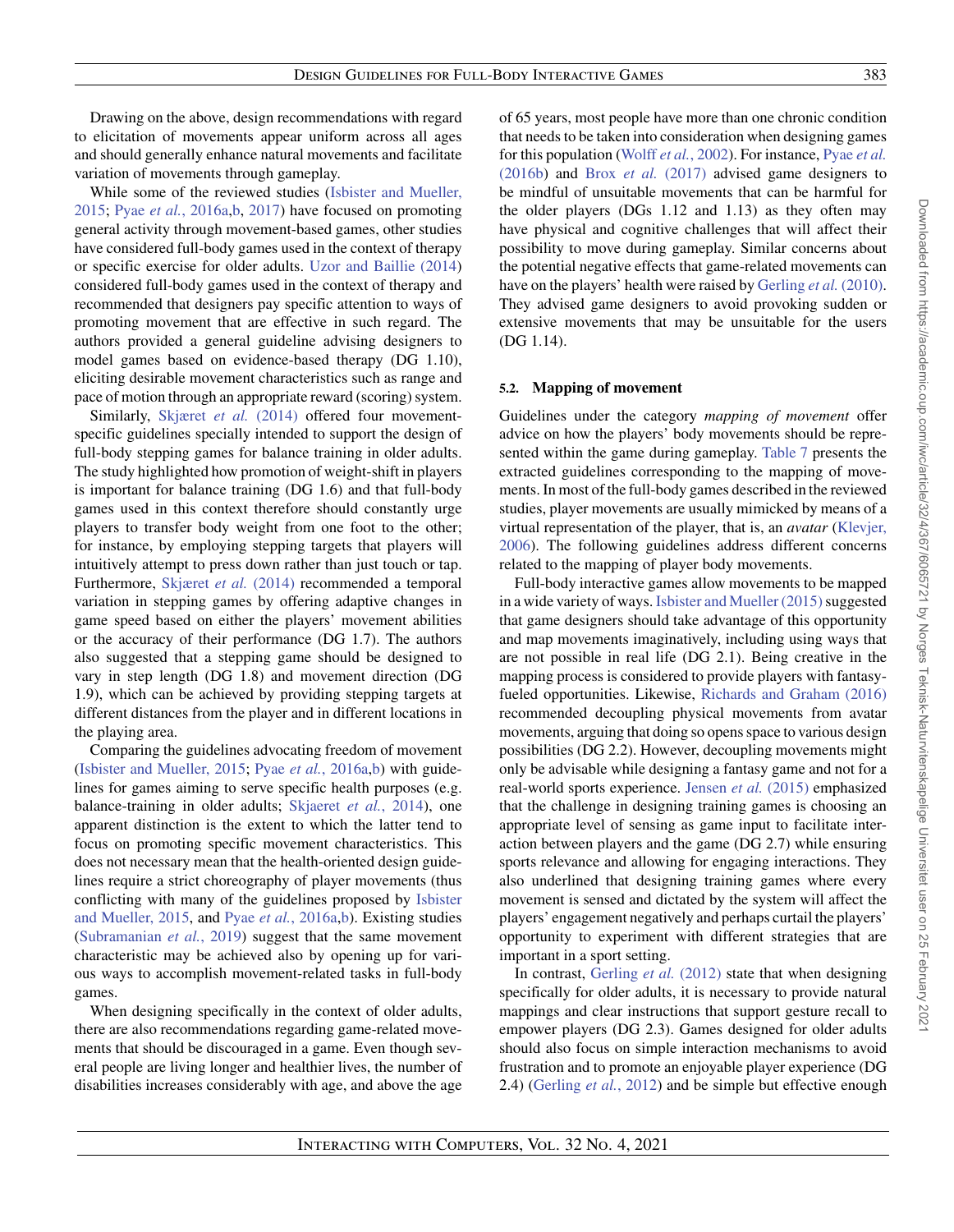# <span id="page-17-0"></span>384 Sruti Subramanian *et al.*

#### **TABLE 7.** Guidelines for mapping of movement.

|           | 2. Mapping of movement                                                                               |                                                                                                                                                                                                |                                                                                 |                                                   |  |
|-----------|------------------------------------------------------------------------------------------------------|------------------------------------------------------------------------------------------------------------------------------------------------------------------------------------------------|---------------------------------------------------------------------------------|---------------------------------------------------|--|
| Guideline |                                                                                                      | Rationale                                                                                                                                                                                      | Study context                                                                   | Game(s)                                           |  |
| 2.1       | Map movements in imaginative<br>ways (Isbister and Mueller, 2015)                                    | To offer players fantasy-fueled<br>opportunities that they do not<br>otherwise have                                                                                                            | Semi-structured interviews<br>with movement-based game<br>design experts        | Not based on game<br>evaluation with users        |  |
| 2.2       | Decouple physical movement<br>from avatar movement (Richards<br>and Graham, 2016)                    | Such mapping can be unsafe or<br>inappropriate for many exercises.                                                                                                                             | Laboratory-based user study<br>with university students                         | Customized muscle<br>strengthening game           |  |
| 2.3       | [Provide] easy gesture recall<br>(natural mapping with clear<br>instructions) (Gerling et al., 2012) | Many older adults have no<br>previous gaming experience and<br>are dependent on assistance while<br>playing.                                                                                   | User evaluations with<br>institutionalized older<br>adults in a nursing home    | Customized<br>gesture-based game                  |  |
| 2.4       | Focus on simple interaction<br>mechanism (with respect to<br>gameplay) (Gerling et al., 2010)        | Older adults often lack previous<br>gaming experience                                                                                                                                          | Focus group test with older<br>adults in a nursing home                         | Customized balance<br>game                        |  |
| 2.5       | [Promote] simple but effective<br>gameplay (Pyae et al., 2016a,b)                                    | To improve users' ability in<br>exercising                                                                                                                                                     | Usability test with healthy<br>older adults in an elderly<br>service home       | Customized skiing game,<br>commercial sport games |  |
| 2.6       | Classify gamers' motion<br>capacities during gameplay<br>(Velazquez et al., 2017)                    | The classification was<br>demonstrated to be useful at<br>programming exertion time.                                                                                                           | Exergaming interventions<br>and focus groups with older<br>adults in a hospital | Commercial sport games                            |  |
| 2.7       | Choose an appropriate level of<br>sensing (Jensen et al., 2015)                                      | The challenge when designing<br>training games is choosing the<br>appropriate level of sensing for<br>game input while ensuring sports<br>relevance and allowing for<br>engaging interactions. | Brainstorming workshop<br>and user study with students<br>at a sporting resort  | Customized handball<br>game                       |  |

[to improve the players' ability to do exercises \(DG 2.5\) \(Pyae](#page-38-20) *et al.*, 2016a[,b\)](#page-38-21).

Furthermore, [Velazquez](#page-38-24) *et al.* (2017) suggested classifying gamers' motion capacities during gameplay, as it was demonstrated to be useful at programming exertion (DG 2.6). Though it is already known that motion capacity must be assessed before starting any physical exercise, the authors established an elaborate classification method that includes not only an arcs assessment but also a simple test of strength and balance aimed at obtaining a more accurate profile of a gamer's motion capacity.

The differences in guidelines for how to represent players' body movements within the game during gameplay shows the importance of designing and adapting full-body games to the players at hand, being young adults gaming for specific sport exercise or institutionalized older adults. Decoupling movements (DG 2.2) and imaginatively mapping of movements (DG 2.1) may be motivating for younger adults or active and healthy older adults; however, for adults with reduced physical and/or cognitive capacity, natural mappings (DG 2.3) may be preferable to motivate and activate the players.

#### **5.3. Explicit movement guidance**

[Table 8](#page-18-0) presents various guidelines for *explicit movement guidance*. These guidelines are related to the use of explicit intended instructions informing players on *how* and/or *when* to move their bodies while playing full-body games. The guidelines consist mainly of how movement instructions should be provided during gameplay and include recommendations about what mode of delivery to use (e.g. visual or auditory).

Interestingly, both younger and older adults stated that movement guidance in full-body games should not be delivered by text on screen only. [Zaczynski and Whitehead \(2014\)](#page-39-1) observed that the young adults participating in their study preferred verbal delivery about how and when to move their bodies during gameplay. The authors stated that descriptive verbal delivery had a significant impact on the players' understanding and pose accuracy, whereas the absence of verbal delivery was considered inadequate by the participants. Based on this rationale, the authors emphasized on providing multimodal demonstrations that include providing accurate verbal delivery as a supplement (DGs 3.3 and 3.4) to textual guidance, as the latter often led to confusion.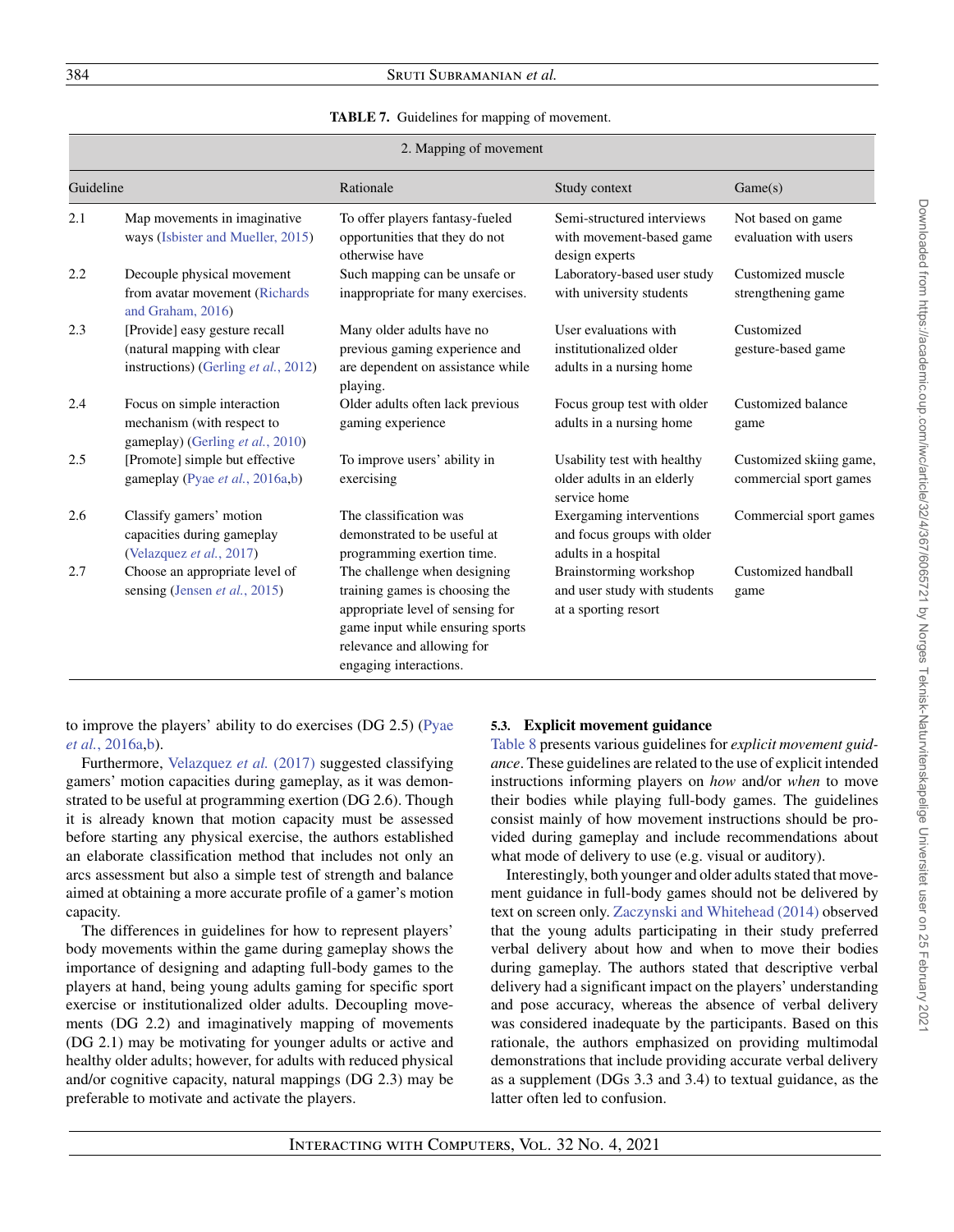<span id="page-18-0"></span>

|           | 3. Explicit movement guidance                                                  |                                                                                                         |                                                                     |                                                 |  |
|-----------|--------------------------------------------------------------------------------|---------------------------------------------------------------------------------------------------------|---------------------------------------------------------------------|-------------------------------------------------|--|
| Guideline |                                                                                | Rationale                                                                                               | Study context                                                       | Game(s)                                         |  |
| 3.1       | [Provide] in-game instructions<br>(Pyae <i>et al.</i> , 2017)                  | Participants stated that in-game<br>instructions made the game easy<br>to understand and play.          | Usability test with older<br>adults in an elderly service<br>home   | Customized skiing game                          |  |
| 3.2       | Use animation instead of texts<br>and figures (Uzor and Baillie,<br>2014)      | Users got bored of reading text<br>and animated movements were<br>more effective than static<br>images. | Randomized control trial<br>with community dwelling<br>older adults | Customized fantasy fall<br>rehabilitation games |  |
| 3.3       | [Provide] multimodal<br>demonstration (Zaczynski and<br>Whitehead, 2014)       | Descriptive verbal delivery had a<br>significant impact on players'<br>understanding and pose accuracy  | User evaluation with<br>healthy young adults                        | Commercial yoga game                            |  |
| 3.4       | Provide verbal delivery as<br>supplementary (Zaczynski and<br>Whitehead, 2014) | The use of direction (i.e. left and<br>right) in descriptions often<br>caused confusion                 | User evaluation with<br>healthy young adults                        | Commercial yoga game                            |  |

**TABLE 8.** Guidelines for explicit movement guidance.

Similarly, both Pyae *et al.* [\(2017\)](#page-38-22) and Uzor and Baillie (2014) [found that providing clear in-game instructions are](#page-38-25) important in games designed for older adults (DGs 3.1 and 3.2). [Uzor and Baillie \(2014\)](#page-38-25) modeled their study by replacing heavy text-based instructions with image-based instructions, as the users felt that they became bored reading texts. Being bored might, however, not be the only reason for replacing text. As visual impairment is common in older adults, and the prevalence increases with age [\(Congdon](#page-36-16) *et al.*, 2004), providing pictures might be a more beneficial way of proving instructions for this age group. Providing verbal delivery as a supplement might also be valuable for older adult (as suggested in [Zaczynski and Whitehead, 2014\)](#page-39-1), having in mind that approximately one-third of persons older than 65 years are affected by disabling hearing loss [\(WHO, 2012\)](#page-39-3).

#### **5.4. Player representation and game world**

This section describes the guidelines concerning the design of the virtual game world, that is, the screen-based representation of the game setting, and how the players are represented within this world (i.e. what the player *is* within the game world). [Table 9](#page-19-0) presents guidelines corresponding to this category of *player representation and game world*.

In game design, it is rather challenging to translate physical elements into a digital representation within the game world and Jensen *et al.* [\(2015\)](#page-37-19) stated that it is important to maintain relevance when doing so (DG 4.4). The authors stated that a literal translation, such as a simulated goalkeeper, poses several technical difficulties for the game to be perceived as a useful tool for training. Hence, the authors suggested choosing an abstract representation that provides designers with more freedom to utilize game mechanics and elements in the design. In contrast to Jensen *et al.* [\(2015\),](#page-37-19) Fernandez-Cervantes *et al.* (2018) [suggested designing more human-like avatars](#page-37-21) without much detail but with elements of an older appearance, when designing for older adults (DG 4.1). The authors recommended doing so based on findings of their empirical feasibility study, in which the older adults involved in the study did not appreciate fantasy or cartoon-like avatars but rather preferred more simply shaped humanoid avatars.

Providing visual demonstration and cues, however, seems to be important regardless of age. Zaczynski and Whitehead (2014) [recommended that instructions should begin by estab](#page-39-1)lishing a clear orientation environment (DG 4.3). Based on a yoga game used in their study, the authors observed that several users missed an entire demonstration as they were too engaged in identifying which hand or foot to use. Hence, establishing a clear orientation environment, for example, by facing the virtual instructor away or toward the user, or providing visual cues such as a yoga mat would allow users to mentally clarify the relationship between their own body and the instructor, which is particularly important when performing complicated poses. Likewise, Pyae *et al.* [\(2016b\)](#page-38-21) found that providing effective visual cues would enable elderly players to pay more attention to gameplay, which further enabled the players to [easily understand and succeed with game tasks \(DG 4.2\) \(Pyae](#page-38-22) *et al.*, 2017).

[Furthermore, the study performed by](#page-36-15) Barenbrock *et al.* (2014) and Pyae *et al.* [\(2016a\)](#page-38-20) revealed that participants mainly enjoyed games that offered them the opportunity to do sports or other real-world activities that they enjoyed doing in the past (DG 4.6). Similarly, [Nawaz](#page-38-26) *et al.* (2014) also recommended providing a game story that is close to the real-life activities of older adults as the senior participants in their studies suggested real-life activities for the game design.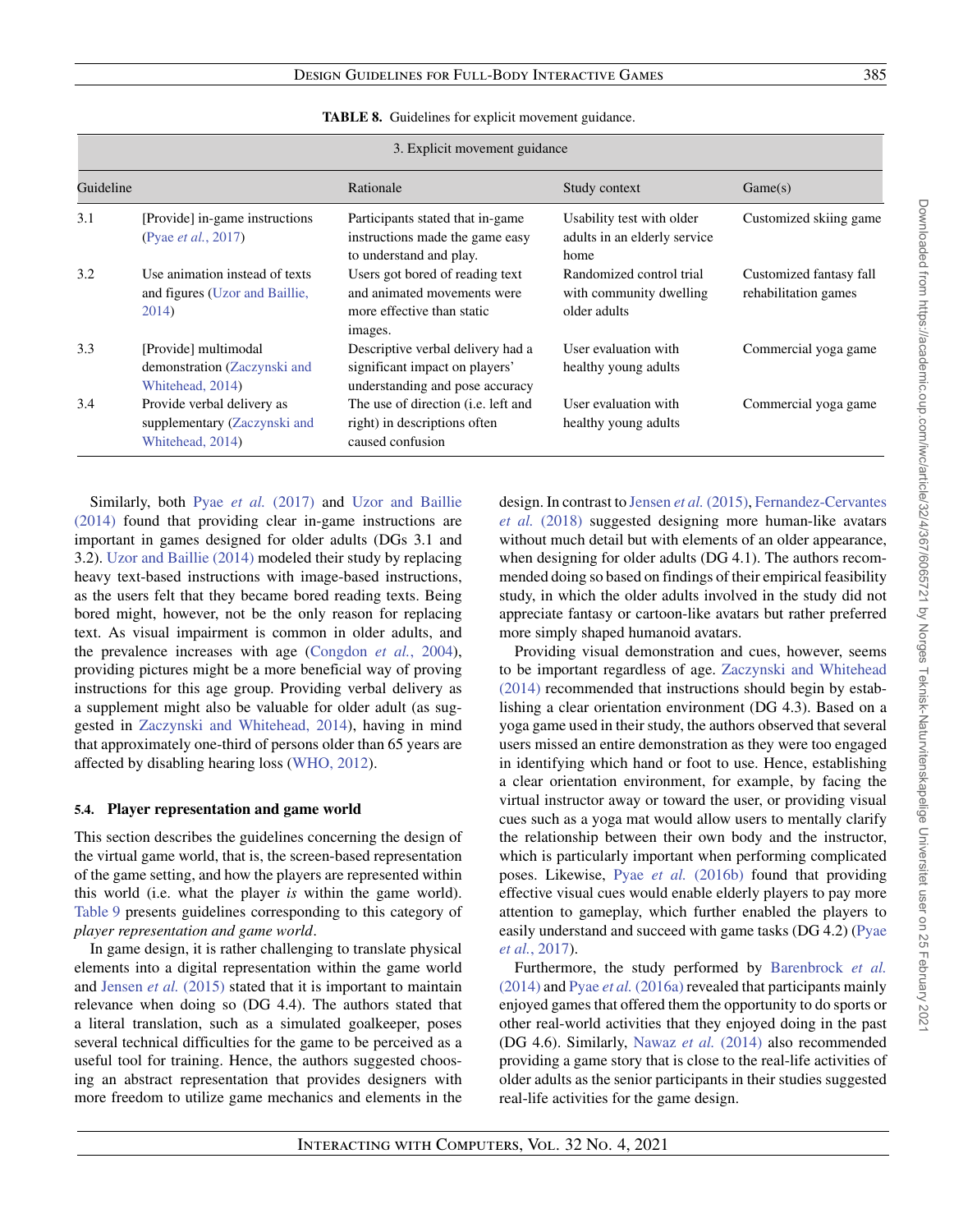# <span id="page-19-0"></span>386 Sruti Subramanian *et al.*

#### **TABLE 9.** Guidelines for player representation and game world.

|           |                                                                                                                                                    | 4. Player representation and game world                                                                                                                                                |                                                                                                            |                                                                                                        |
|-----------|----------------------------------------------------------------------------------------------------------------------------------------------------|----------------------------------------------------------------------------------------------------------------------------------------------------------------------------------------|------------------------------------------------------------------------------------------------------------|--------------------------------------------------------------------------------------------------------|
| Guideline |                                                                                                                                                    | Rationale                                                                                                                                                                              | Study context                                                                                              | Game(s)                                                                                                |
| 4.1       | Avatars should be<br>anthropomorphic, without much<br>detail but with elements of an<br>older appearance<br>(Fernandez-Cervantes et al.,<br>2018). | The senior participants<br>involved in the study preferred<br>simple humanoids.                                                                                                        | Empirical feasibility study<br>with healthy older adults at<br>home                                        | Customized gym game                                                                                    |
| 4.2       | Provide effective visual cues<br>(clear orientation environment)<br>(Pyae et al., 2016b, 2017)                                                     | Visual cues are important for<br>elderly players to pay closer<br>attention to their gameplay and<br>easily understand how to<br>succeed in-game tasks.                                | Usability test with healthy<br>older adults in an elderly<br>service home                                  | Commercial sport games,<br>customized skiing game                                                      |
| 4.3       | [Provide] clear orientation of the<br>environment (Zaczynski and<br>Whitehead, 2014)                                                               | Establishing a clear<br>environment orientation to<br>clarify the relationship between<br>one's own body and the game<br>is important with complicated<br>poses                        | User evaluation with healthy<br>young adults                                                               | Commercial yoga game                                                                                   |
| 4.4       | Maintain relevance when<br>translating physical elements<br>into digital representation<br>(Jensen et al., 2015)                                   | Designing poses a great<br>challenge of extracting relevant<br>elements from a sport and<br>choosing an appropriate type<br>of representation without<br>reducing the sport relevance. | Brainstorming workshop and<br>user study with students at a<br>sporting resort                             | Customized handball game                                                                               |
| 4.5       | Utilize both physical and digital<br>domains (Jensen and Grønbæk,<br>2016)                                                                         | Design packages that suits<br>different player pairs, as<br>participants did not prefer one<br>specific balance mechanism                                                              | User study with people aged<br>14–54 years at a sporting<br>resort                                         | Customized handball game                                                                               |
| 4.6       | [Provide] reality-based game<br>mechanics/ideas (Barenbrock et<br>al., 2014; Pyae et al., 2016a;<br>Nawaz et al., 2014)                            | Participants preferred<br>performing real-world<br>activities that they had enjoyed<br>in the past                                                                                     | Qualitative field study at<br>home with healthy older<br>adults; user centered design<br>with older adults | Commercial sport, fitness,<br>dancing, balance and<br>virtual twister games;<br>customized skiing game |

Another challenging aspect is balancing mechanisms within the game, for which [Jensen and Grønbæk \(2016\)](#page-37-20) recommended utilizing both the digital and physical domains by fusing balance mechanisms and providing players with choices, since the participants did not prefer a specific balancing mechanism (DG 4.5). The authors also recommended designers to design for different player pairs, such as brothers, father–daughter and others.

Adding a social factor to a game is often perceived as one of the advantages with gaming, and promoting a social interaction is an area in which full-body games can excel. As games are generally popular among all age groups, they can be used to encourage different generations to play together. Hence, DG.4.5 might be utilized across all ages and with different constellations.

# **5.5. Attention**

The reviewed articles provided several guidelines that concern the players' attention and awareness during gameplay, as presented in [Table 10.](#page-20-0) Many of the guidelines in the *attention* category address how designers can deal with cognitive issues that full-body games may give rise to.

When designing full-body games, Isbister and Mueller (2015) [recommended not overloading players with too](#page-37-16) much feedback during gameplay (DG 5.1) as moving can create a high cognitive load, particularly when learning new movements. As [Table 10](#page-20-0) shows, most papers that deal with the players' attention and awareness during gameplay concern older adults.

Learning new movements requires a great deal of concentration and focus, which can compete with the attention needed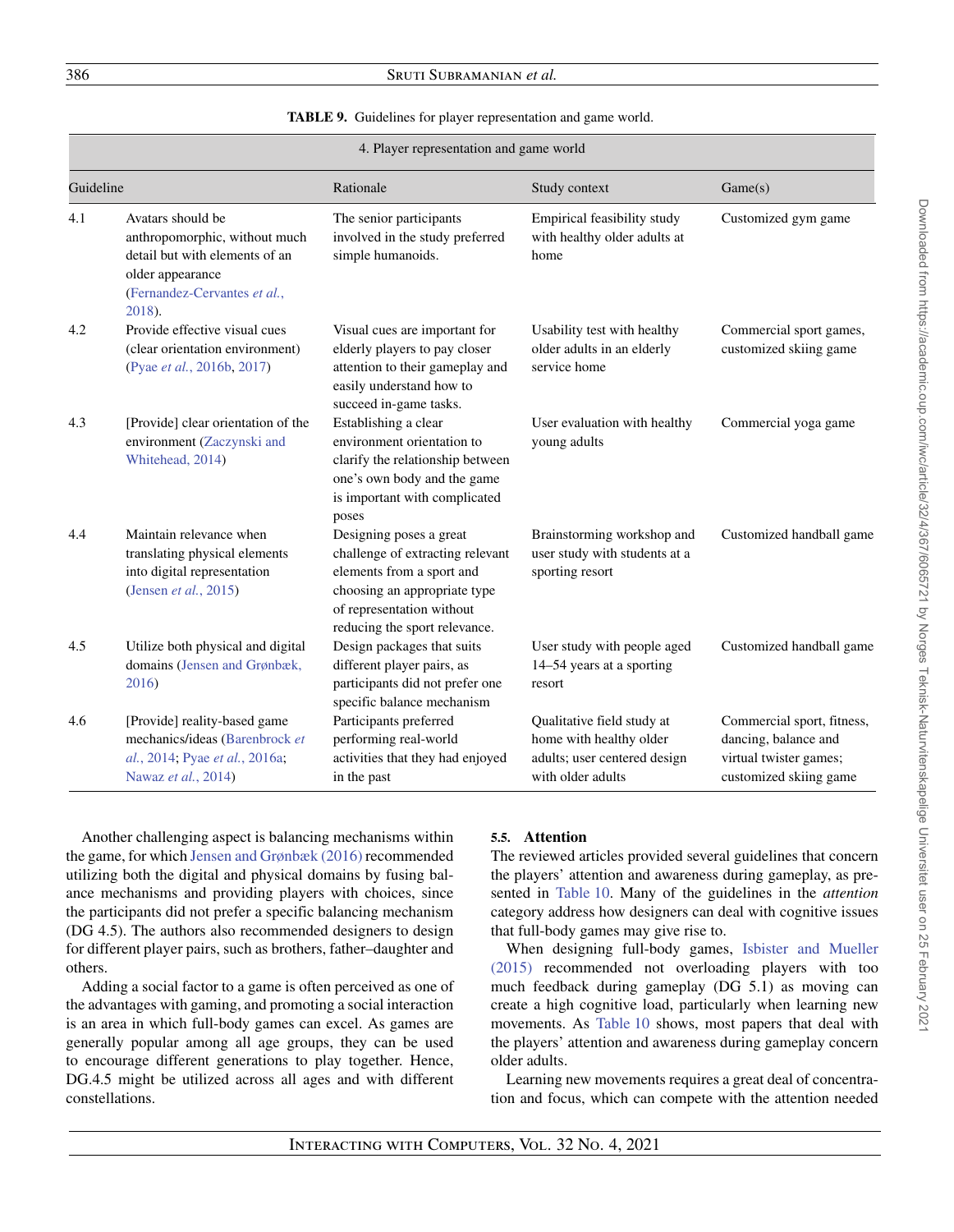| <b>TABLE 10.</b> Guidelines for attention. |
|--------------------------------------------|
|                                            |

<span id="page-20-0"></span>

|           | 5. Attention                                                                                                                                                   |                                                                                                                                                                 |                                                                                                                                                                                                                                                  |                                                                                       |  |
|-----------|----------------------------------------------------------------------------------------------------------------------------------------------------------------|-----------------------------------------------------------------------------------------------------------------------------------------------------------------|--------------------------------------------------------------------------------------------------------------------------------------------------------------------------------------------------------------------------------------------------|---------------------------------------------------------------------------------------|--|
| Guideline |                                                                                                                                                                | Rationale                                                                                                                                                       | Study context                                                                                                                                                                                                                                    | Game(s)                                                                               |  |
| 5.1       | Consider movement's<br>cognitive load (Isbister and<br>Mueller, 2015)                                                                                          | Moving can demand a lot of<br>mental attention, creating high<br>'cognitive load' especially when<br>learning new movements                                     | Semi-structured interviews<br>with movement-based game<br>design experts                                                                                                                                                                         | Not based on game<br>evaluation with users                                            |  |
| 5.2       | [Consider/provide] appropriate<br>reaction time (Barenbrock<br>et al., 2014; Brox et al., 2017)                                                                | The game speed needs to be<br>appropriate so that players have<br>enough time to react.                                                                         | Qualitative field study at<br>home with healthy older<br>adults; usability test with<br>older adults in a senior center                                                                                                                          | Commercial sport,<br>dancing and virtual<br>twister games;<br>customized fantasy game |  |
| 5.3       | Provide visual independency<br>(Skjæret et al., 2014)                                                                                                          | The focus of player during<br>gameplay should be on the<br>exergame activity or task and not<br>on where to place the feet to<br>make a correct step.           | Laboratory-based user<br>evaluations with older adults                                                                                                                                                                                           | Commercial stepping<br>games                                                          |  |
| 5.4       | Simplicity is key<br>(Fernandez-Cervantes et al.,<br>2018)                                                                                                     | Elements that serve only<br>entertainment purposes can be<br>distracting                                                                                        | Empirical feasibility study<br>with healthy older adults at<br>home                                                                                                                                                                              | Customized gym game                                                                   |  |
| 5.5       | Games should be developed<br>with attractive and<br>user-friendly interfaces that are<br>not complex and are easy to<br>interpret (Harrington et al.,<br>2015) | Minimizing the amount of<br>information presented on a<br>single screen allows older adults<br>to better perceive information                                   | Laboratory-based usability<br>test with healthy older adults                                                                                                                                                                                     | Commercial puzzle and<br>fitness games                                                |  |
| 5.6       | Important information must<br>come after gameplay<br>(Brox et al., 2017)                                                                                       | Older adults have only one focus<br>of attention                                                                                                                | Usability test with older<br>adults in a senior center                                                                                                                                                                                           | Commercial fantasy<br>game                                                            |  |
| 5.7       | [Provide] simple and<br>uncluttered user interface<br>(Pyae et al., 2016a,b, 2017;<br>Nawaz et al., 2014; Wiemeyer<br><i>et al.</i> , 2015)                    | Elderly people prefer simple and<br>uncluttered user interfaces so<br>that they can play the game<br>without distractions.                                      | Usability test with healthy<br>older adults in an elderly<br>service home/health<br>promotion center; workshops<br>with older adults in a senior<br>center; group discussion with<br>experts in exergame design<br>for persons with disabilities | Commercial sport,<br>fitness and balance<br>games; customized<br>skiing game          |  |
| 5.8       | Focus attention on effective<br>movements (Velazquez et al.,<br>2013)                                                                                          | Older adults need to reduce the<br>intensity of motion to focus their<br>attention on effective<br>movements.                                                   | Action research study with<br>specialists in aging and<br>healthy older adults                                                                                                                                                                   | Commercial sport games                                                                |  |
| 5.9       | The primary focus should be<br>on movement quality without<br>too much distraction<br>(Nawaz et al., 2014)                                                     | Senior participants wanted to<br>know why to do the different<br>tasks and what kind of training<br>benefits the games could give<br>them beyond entertainment. | Workshops with older adults<br>in a senior center                                                                                                                                                                                                | Commercial sport,<br>fitness and balance<br>games                                     |  |
| 5.10      | Provide more audio and visual<br>feedback with less text<br>(Pyae et al., 2016b)                                                                               | To ensure that elderly players<br>pay attention                                                                                                                 | Usability test with healthy<br>older adults in an elderly<br>service home                                                                                                                                                                        | Commercial sport games                                                                |  |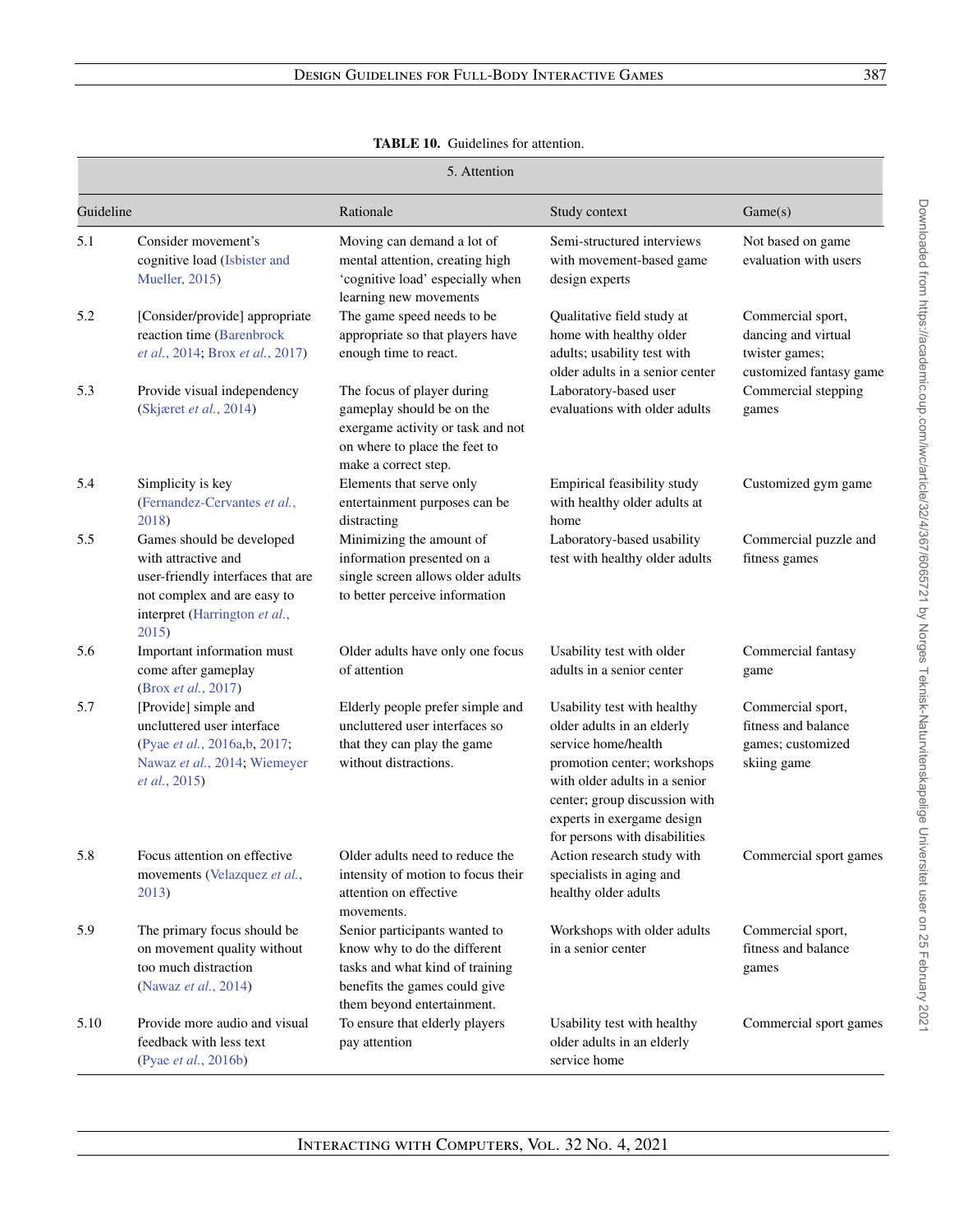to understand the provided feedback [\(Spelmezan](#page-38-30) *et al.*, 2009). [Fernandez-Cervantes](#page-37-21) *et al.* (2018) found that elements that only serve the purpose of 'entertainment' can be distracting and hence state that simplicity is key (DG 5.4). Based on their own guidelines, the authors modified their game 'VirtualGym' from a fantasy setting into a simple, spacious and minimalist yoga studio that proved to be more efficient.

[Harrington](#page-37-18) *et al.* (2015) stated that games should be developed with attractive and user-friendly interfaces that are not complex but rather easy to interpret (DG 5.5). The authors stated that minimizing the amount of information presented on a single screen will allow older adults to better perceive information, thereby making instructions easier to follow. In addition, Brox *et al.* [\(2017\)](#page-36-13) realized that none of the older adults were aware of the information about the gameplay such as scores and time left while they were playing, irrespective of the size of the information, until the game stopped and hence recommended displaying important information after [gameplay only \(DG 5.6\). Likewise,](#page-38-20) Nawaz et al. [\(2014\),](#page-38-26) Pyae *et al.* (2016a[,b,](#page-38-21) [2017\)](#page-38-22) and [Wiemeyer](#page-39-0) *et al.* (2015) stated that when designing games for physical rehabilitation, the game interface should be simple and uncluttered, as this was well received by the elderly players (DG 5.7). Pyae *et al.* [\(2016b\)](#page-38-21) further recommended providing more audio and video feedback instead of text to ensure that the elderly players pay attention (DG 5.10).

Another important aspect to consider when designing for older adults is the decrease in reaction time. In the study by [Barenbrock](#page-36-15) *et al.* (2014), participants identified games as hard to play when they were either too fast or did not allow enough time to react. Hence, the authors suggested providing appropriate time to react (DG 5.2). Similarly, Brox *et al.* [\(2017\)](#page-36-13) stated that players need time to understand and process the information given to plan an appropriate movement reaction. Also, [Velazquez](#page-38-23) *et al.* (2013) stated that older players require longer time to engage with games and be guided through game mechanics. They suggested that senior players instead should reduce the intensity of motion and focus their attention on effective movements (DG 5.8).

[Nawaz](#page-38-26) *et al.* (2014) stated that the primary focus within gameplay should be on movement quality without too much distraction as senior participants wanted to know why they had to perform different tasks and the health benefits they would gain in addition to entertainment (DG 5.9). One thing to keep in mind then is the recommendation from [Skjæret](#page-38-18) *et al.* (2014) that identified that it was necessary to help players maintain visual independency and focus their attention on the game activity or task rather than on how to control the game (DG 5.3). The authors stated that visual attention or the focus of the player during gameplay should be on the game activity, not on where to physically move. In addition, the authors stated that there should be no need for the players to focus on the ground, thereby implying that all relevant information should be provided on the screen.

Even though most of the guidelines concerning the players' attention and awareness during gameplay have been given in studies concerning older adults (DGs 5.2–5.10), providing simple and relevant feedback that ensures movement quality is important disregarding who the game is designed for (as suggested by [Isbister and Mueller, 2015\)](#page-37-16) (DG 5.1).

## <span id="page-21-0"></span>**5.6. Game challenge**

The category *game challenge* provides suggestions regarding the tasks or actions that are to be performed by the players in order to reach the goal of the game. In particular, the guidelines concern the difficulty of the game challenge and how to design for an appropriate level [\(Table 11\)](#page-22-0).

Several studies recommended providing dynamic game difficulty when designing for full-body games. This involves automatically changing the difficulty parameters of a game in real time based on the players' abilities to avoid making players either bored or frustrated, which can be caused if a game [is either too easy or too difficult \(Oppermann and Slussareff,](#page-38-31) 2016). [Jensen and Grønbæk \(2016\)](#page-37-20) stated that a game should assess the players' absolute skill level and utilize it to increase (or decrease) the challenge and suggested that designers create dynamic difficulty not only to balance between the players but also to balance the difficulty of the game for individual players (DG 6.7). They determined that in their game, when one player (or both players) was continuously hitting targets, the targets should begin to move or decrease in size in order to increase the challenge of the game. Contrarily, if a player (or both) was unable to hit any targets, they should grow in size. Thin and Poole (2010) also pointed to the importance of designing exergames with very low initially demand skills to maximize users' exertion and to realize and reward progress, thereby promoting an enjoyable exercise experience and in turn counterbalance any sense of exertional discomfort (DG 6.22). Similarly, [Zaczynski and Whitehead \(2014\)](#page-39-1) stated that, particularly in training, the system's awareness of the users' capabilities is essential to ensure that poses are performed accurately without any injury (DG 6.12). The authors stated that the system must be aware of the user's ability and provide alternative actions that still address the benefit of the pose without overexerting or discouraging the user.

When designing for people with disabilities, Wiemeyer *et al.* (2015) [stated that the pace of the game should match the](#page-39-0) respective speed of information processing (DG 6.5) and that the difficulty of the game must be adapted to the current state of the individual (e.g. size of target zones, distance of targets or resistance) (DG 6.6). They also recommended that automatic adaption by appropriate algorithms or manual adaptation by a therapist would be feasible for this target group.

[In addition to the above,](#page-37-17) [Barenbrock](#page-36-15) *et al.* (2014), Gerling *et al.* (2010, [2012\)](#page-37-12) and [Velazquez](#page-38-23) *et al.* (2013) also recommended having dynamic game difficulty for games designed specifically for older adults. [Gerling](#page-37-17) *et al.* (2010) pointed out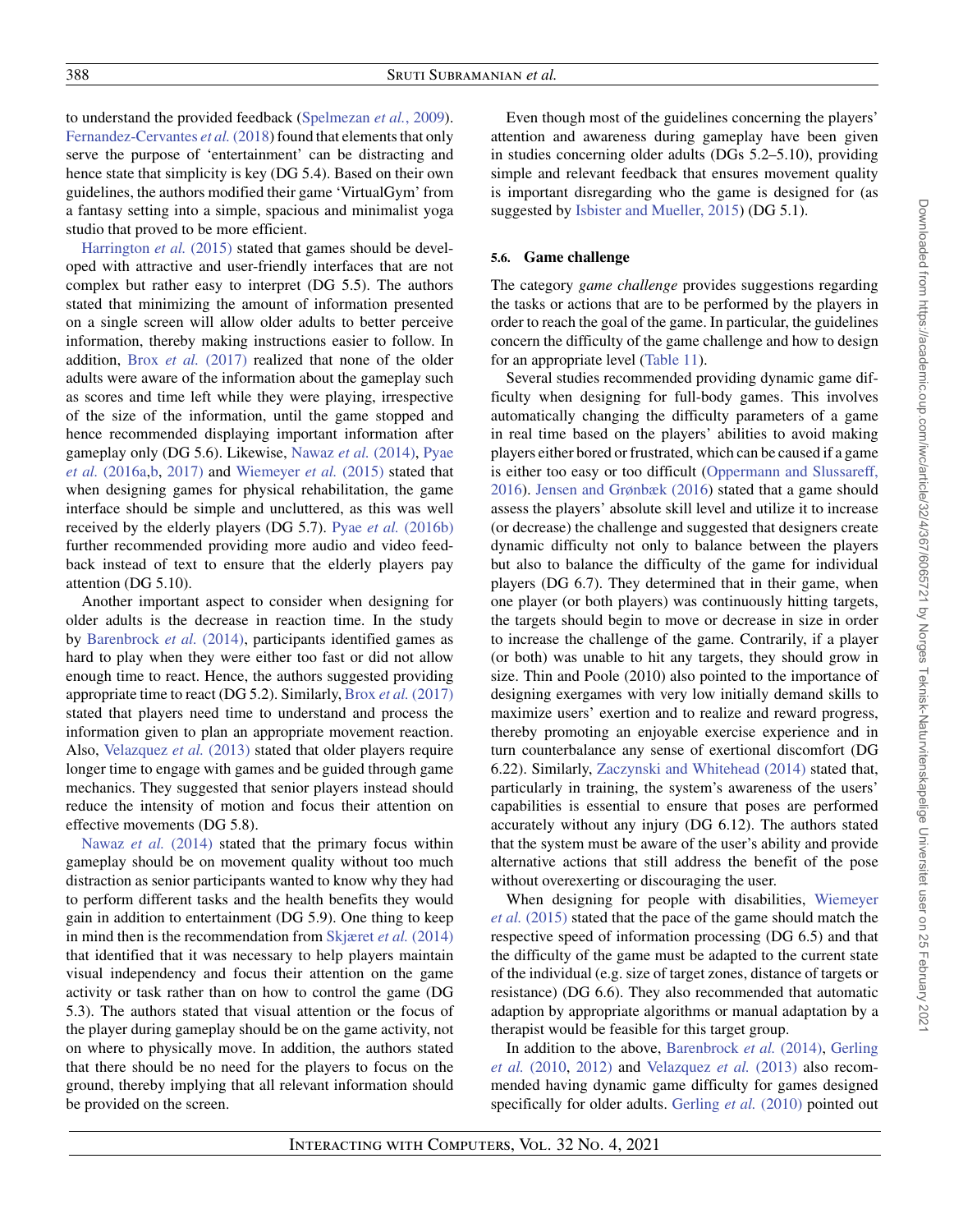# **TABLE 11.** Guidelines for game challenge.

<span id="page-22-0"></span>

|           | 6. Game challenge                                                                                                                  |                                                                                                                                                      |                                                                                      |                                                           |  |
|-----------|------------------------------------------------------------------------------------------------------------------------------------|------------------------------------------------------------------------------------------------------------------------------------------------------|--------------------------------------------------------------------------------------|-----------------------------------------------------------|--|
| Guideline |                                                                                                                                    | Rationale                                                                                                                                            | Study context                                                                        | Game(s)                                                   |  |
| 6.1       | Provide possibility of<br>individually adjusting the level<br>of difficulty (Gerling et al.,<br>2010)                              | To challenge the experience of a<br>broad audience and equally<br>account for individual needs                                                       | Focus group test with older<br>adults in a nursing home                              | Customized balance<br>game                                |  |
| 6.2       | [Provide] dynamic game<br>difficulty (Gerling et al., 2012)                                                                        | Games need to adjust to large<br>range in able to keep more active<br>players engaged while avoiding<br>overstraining others.                        | User evaluations with<br>institutionalized older adults<br>in a nursing home         | Customized<br>gesture-based game                          |  |
| 6.3       | Identify mobility capacity and<br>adapt gameplay to it (Velazquez<br>et al., 2013)                                                 | Motion capacities need to be<br>taken into account, as reduced<br>mobility requires reduced<br>intensity and adequate feedback.                      | Action research study with<br>specialists in aging and<br>healthy older adults       | Commercial sport games                                    |  |
| 6.4       | Games need to provide enough<br>challenge, but at the same time,<br>they should not be too difficult<br>(Barenbrock et al., 2014). | For players to be encouraged to<br>play again                                                                                                        | Qualitative field study at<br>home with healthy older<br>adults                      | Commercial sport,<br>dancing and virtual<br>twister games |  |
| 6.5       | Adapt the pace of the game to<br>match the respective speed of<br>information processing<br>(Wiemeyer et al., 2015)                | Adapt to fit the condition of the<br>target group                                                                                                    | Group discussion with<br>experts in exergame design<br>for persons with disabilities | Not based on game<br>evaluation with users                |  |
| 6.6       | The difficulty of the tasks is<br>adapted to the current state of<br>the individual (Wiemeyer et al.,<br>2015)                     | Self-adaptation can overload the<br>patient and lead to demotivation.                                                                                | Group discussion with<br>experts in exergame design<br>for persons with disabilities | Not based on game<br>evaluation with users                |  |
| 6.7       | Assess and utilize players'<br>absolute skills (Jensen and<br>Grønbæk, 2016)                                                       | The game should provide new<br>challenges at an appropriate pace<br>and increase as the player<br>progresses.                                        | User study with people aged<br>14-54 years at a sporting<br>resort                   | Customized handball<br>game                               |  |
| 6.8       | Provide range of motion<br>adaptability (Gerling et al.,<br>2012)                                                                  | Institutionalized older adults<br>often suffer from a reduced<br>range of motion that limits their<br>ability to engage in full-body<br>interaction. | User evaluations with<br>institutionalized older adults<br>in a nursing home         | Customized<br>gesture-based game                          |  |
| 6.9       | [Avoid] unexpected physical<br>challenges (Altimira et al., 2014)                                                                  | Introducing an unexpected<br>physical challenge led players to<br>experience decreased sense of<br>control, frustration and<br>disengagement.        | Laboratory-based<br>comparative study with adults<br>aged 19-43 years                | Commercial sport game                                     |  |
| 6.10      | [Avoid] unacceptable<br>competitive advantage (Altimira<br>et al., 2014)                                                           | More skilled players disengaged<br>when playing with a score<br>disadvantage.                                                                        | Laboratory-based<br>comparative study with adults<br>aged 19-43 years                | Commercial sport game                                     |  |
| 6.11      | [Provide] adaptability<br>(Barenbrock et al., 2014)                                                                                | Elderly persons have very<br>different age-related issues.                                                                                           | Qualitative field study at<br>home with healthy older<br>adults                      | Commercial sport,<br>dancing and virtual<br>twister games |  |
| 6.12      | Understand and adapt for<br>capability (Zaczynski and<br>Whitehead, 2014)                                                          | To ensure that poses are<br>performed accurately without<br>injury                                                                                   | User evaluation with healthy<br>young adults                                         | Commercial yoga game                                      |  |

Downloaded from https://academic.oup.com/iwc/article/32/4/367/6065721 by Norges Teknisk-Naturvitenskapelige Universitet user on 25 February 2021 Downloaded from https://academic.oup.com/iwc/article/32/4/367/6065721 by Norges Teknisk-Naturvitenskapelige Universitet user on 25 February 2021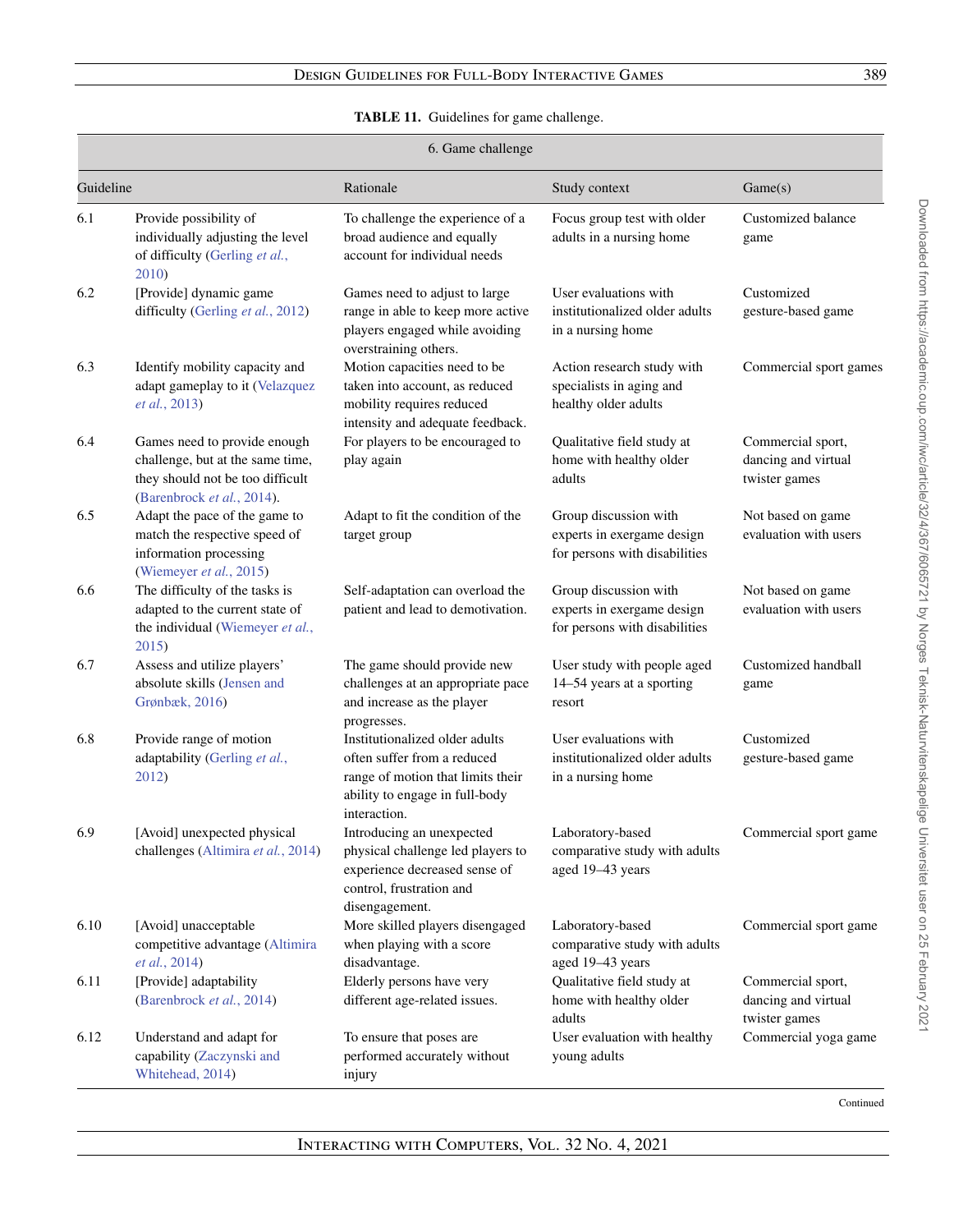# **TABLE 11.** Continued.

|           | 6. Game challenge                                                                                                                                                                  |                                                                                                                                                                        |                                                                                 |                                                   |  |
|-----------|------------------------------------------------------------------------------------------------------------------------------------------------------------------------------------|------------------------------------------------------------------------------------------------------------------------------------------------------------------------|---------------------------------------------------------------------------------|---------------------------------------------------|--|
| Guideline |                                                                                                                                                                                    | Rationale                                                                                                                                                              | Study context                                                                   | Game(s)                                           |  |
| 6.13      | Fuse balancing mechanisms<br>(Jensen and Grønbæk, 2016)                                                                                                                            | The participants in the study<br>did not prefer one specific<br>mechanism                                                                                              | User study with people aged<br>14–54 years at a sporting<br>resort              | Customized handball<br>game                       |  |
| 6.14      | Inform players about balancing<br>(Jensen and Grønbæk, 2016)                                                                                                                       | Probing players about the<br>presence of balancing<br>mechanisms played an<br>important part in their<br>acceptance of them.                                           | User study with people aged<br>14–54 years at a sporting<br>resort              | Customized handball<br>game                       |  |
| 6.15      | Make balancing available for<br>both players (Jensen and<br>Grønbæk, 2016)                                                                                                         | Players emphasized that<br>knowing balancing could be<br>applied for both players<br>increased their acceptance of it<br>and made them consider the<br>game more fair. | User study with people aged<br>14-54 years at a sporting<br>resort              | Customized handball<br>game                       |  |
| 6.16      | Reduce the negative effects of<br>competitiveness (Velazquez<br>et al., 2017)                                                                                                      | To recover the desire to play<br>among gamers with low skill<br>levels                                                                                                 | Exergaming interventions<br>and focus groups with older<br>adults in a hospital | Commercial sport games                            |  |
| 6.17      | Provide a variety of games and<br>different gameplay to make them<br>more interesting (Pyae et al.,<br>2017)                                                                       | Participants stated that they<br>would like to play a variety of<br>digital games.                                                                                     | Usability test with older<br>adults in an elderly service<br>home               | Customized skiing game                            |  |
| 6.18      | Increase efficiency from first<br>attempt at playing by privileging<br>motion-tracking based on<br>step-by-step decomposition of<br>the game mechanics (Velazquez<br>et al., 2017) | To increase self-efficiency and<br>to reduce the time needed to<br>control the game                                                                                    | Exergaming interventions<br>and focus groups with older<br>adults in a hospital | Commercial sport games                            |  |
| 6.19      | Elderly users should be able to<br>choose and add difficulty<br>elements in the game for<br>confidence and better progress<br>(Nawaz et al., 2014)                                 | The participants expressed that<br>they wanted a simple way to<br>display progress and learning<br>in their gameplay.                                                  | Workshops with older adults<br>in a senior center                               | Commercial sport,<br>fitness and balance<br>games |  |
| 6.20      | Describe if the outcome of the<br>game is a physical challenge, a<br>cognitive challenge or both<br>(Nawaz et al., 2014)                                                           | Some older adults were<br>concerned that including<br>cognitive tasks takes the focus<br>away from the physical tasks to<br>cognitive tasks.                           | Workshops with older adults<br>in a senior center                               | Commercial sport,<br>fitness and balance<br>games |  |
| 6.21      | The exergame concept must<br>make it clear what kinds of<br>movements are required at<br>different difficulty levels (Nawaz<br><i>et al.</i> , 2014).                              | Senior participants wanted a<br>clear description of what was<br>required for different difficulty<br>levels.                                                          | Workshops with older adults<br>in a senior center                               | Commercial sport,<br>fitness and balance<br>games |  |
| 6.22      | Exergames should be designed<br>with very low initial skill<br>demands (Thin and Poole, 2010).                                                                                     | To maximize the user's level of<br>exertion and to realize and<br>reward progress                                                                                      | User study with students                                                        | Commercial dance and<br>sport games               |  |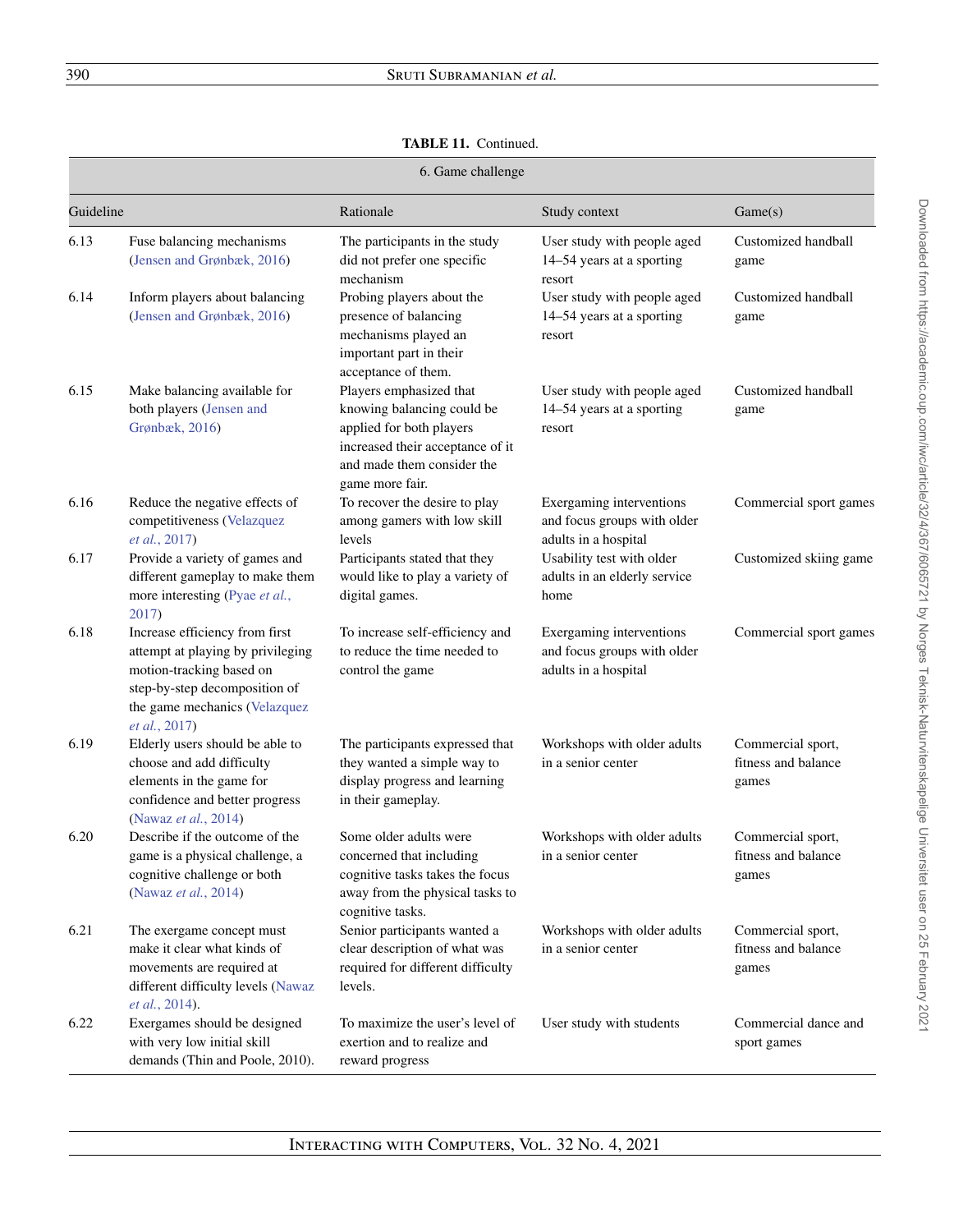that games need to adjust to a large range in functional ability from one institutionalized older adult to another to allow for an appropriate level of activity and challenge to keep more active players engaged while avoiding overstraining others. They stated that when designing for older adults, players should be provided the possibility of individually adjusting the level of difficulty, game speed and sensitivity of the input device, so that games can be used by a wider range of audience and [also support individual needs \(DG 6.1\). Similarly,](#page-37-12) Gerling *et al.* (2012) recommended offering difficulty adjustments between players and individually scaling challenges, as this will keep the active players more engaged while not overstraining others (DG 6.2). To achieve better adaptability in games, [Gerling](#page-37-12) *et al.* (2012) further recommended creating interaction paradigms that adapt to individual differences in player range of motion, as these adults need to be calibrated according to individual player abilities (DG 6.8). In this regard, the authors suggested creating interaction paradigms that adapt to individual differences, as it is common for this user group to suffer from a reduced range of motion that limits their ability to engage in full body interaction. Also, [Barenbrock](#page-36-15) *et al.* (2014) emphasized the need for a healthy balance between challenge and easy progress. As providing a clear and measurable account of the players' progress is important for all audiences, games need to provide enough challenge for players to be encouraged to play again, but at the same time, the challenge should not be too difficult (DG 6.4). The authors also stated that as older adults have different age-related issues, it would be advisable to make games and hardware adaptable for users (DG 6.11) and allow players to directly select and switch between different stages of a game. Another initiative for achieving dynamic game difficulty was given by [Velazquez](#page-38-23) et al. (2013), where the authors suggested identifying mobile capacity and adapting gameplay to it and that measuring arcs of mobility provide good insight in this regard (DG 6.3). [Velazquez](#page-38-24) *et al.* (2017) further proposed assisting older adults to increase their efficiency from the first time they play by privileging motion-tracking based on the step-by-step decomposition of the game mechanics in contrast with fast and uncontrolled movements, as this was shown to increase self-efficiency and reduce the time needed to control the game (DG 6.18).

Another aspect that was raised as important when designing [for older adults was the game content. In the study by](#page-38-22) Pyae *et al.* (2017), several older participants suggested that games should provide a variety of mini games as different gameplay makes playing more interesting to perform (DG 6.17). Also, [Nawaz](#page-38-26) *et al.* (2014) suggested that elderly participants should be able to choose and add difficulty elements in the game for confidence and better progress as the participants expressed that they wanted a simple method of displaying progress and learning in the gameplay (DG 6.19). The authors recommend describing if the outcome of the game is a physical challenge, a cognitive challenge or both as some older adults from their studies were concerned that including cognitive tasks may take [the focus away from the physical tasks \(DG 6.20\).](#page-38-26) Nawaz *et al.* (2014) additionally suggest providing a clear description of what type of movements are required to be performed at different difficulty levels as they state that senior participants wanted to have a clear description of what was required at various levels of difficulty (DG 6.21).

Interestingly, balancing mechanisms in games were described [in studies with young adults only. For instance,](#page-37-20) Jensen and Grønbæk (2016) suggested fusing the balance mechanism, utilizing both the physical and digital, as the participants in their study did not prefer a specific balancing mechanism (DG 6.13). Furthermore, the authors suggested informing the players about balancing, as informing players had a large impact on player acceptance in their study (DG 6.14). Next, the authors suggested making balancing available for both players, since doing so would make the game more easily accepted and fair in that case (DG 6.15). Similarly, considering multiplayer games, [Velazquez](#page-38-24) *et al.* (2017) stated that negative effects from competitiveness must be avoided to recover the desire to play among gamers with low skills (DG 6.16). They suggested implementing cooperative gameplay to avoid negative effects due to poor performance, pondering scores using motion classification aimed at leveling performance and/or increasing social interaction by including observers in the playground area. To prevent disengagement among skilled players, [Altimira](#page-36-14) *et al.* (2014) found that introducing an unexpected physical challenge (e.g. playing traditional table tennis with a non-dominant hand) can lead to frustration and player disengagement and therefore suggested avoiding unexpected physical challenges (DG 6.9). Second, the authors stated that an unacceptable competitive advantage should be avoided, as more skilled players disengaged when playing with a score disadvantage (DG 6.10). In this regard, the authors suggested that a lower score adjustment be applied in games that require a lower skill level to play to avoid overbalancing the game and thereby increasing the chance of disengagement owing to an unacceptable competitive advantage.

#### **5.7. Feedback on player performance**

*Feedback on player performance* refers to the evaluative and/or corrective response a full-body game provides the players about their movements during gameplay. Relevant guidelines, presented in [Table 12,](#page-25-0) provide recommendations concerning both how and when feedback should be provided and which forms of feedback should be avoided.

[Zaczynski and Whitehead \(2014\)](#page-39-1) stated that providing customized, contextual feedback offers a direct solution to inaccuracy rather than only demonstrating inaccuracy and allowing users to determine a solution. They suggested providing customized, contextual feedback to help resolve errors (DG 7.5). The authors stated that feedback including verbal and haptic, and a combination of these, were found to have an impact on pose performance, as they were highly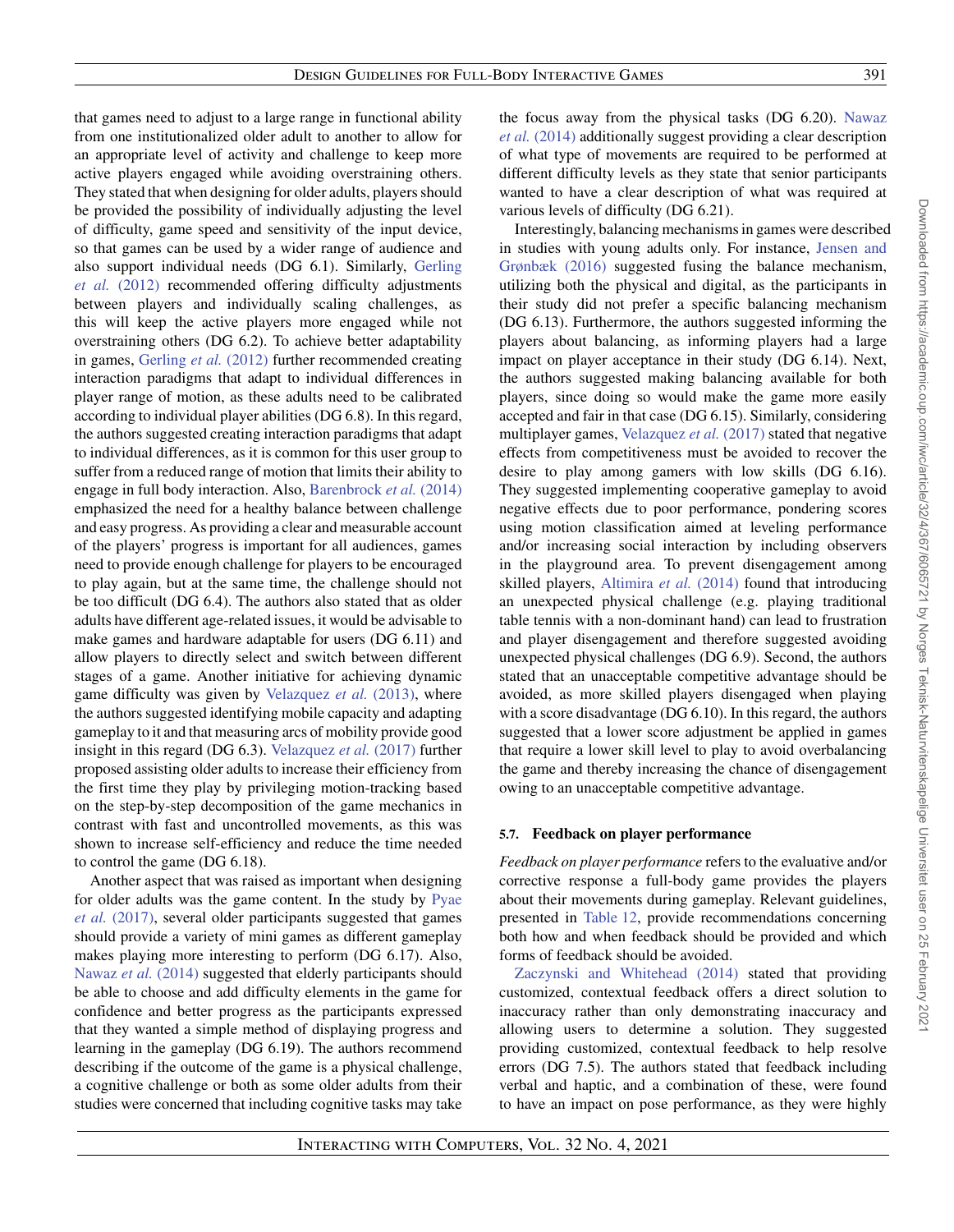# <span id="page-25-0"></span>392 Sruti Subramanian *et al.*

# **TABLE 12.** Guidelines for feedback on player performance.

|            | 7. Feedback on player performance                                                                                                                 |                                                                                                                                                                                                             |                                                                                                                                                 |                                                                          |  |
|------------|---------------------------------------------------------------------------------------------------------------------------------------------------|-------------------------------------------------------------------------------------------------------------------------------------------------------------------------------------------------------------|-------------------------------------------------------------------------------------------------------------------------------------------------|--------------------------------------------------------------------------|--|
| Guideline  |                                                                                                                                                   | Rationale                                                                                                                                                                                                   | Study context                                                                                                                                   | Game(s)                                                                  |  |
| 7.1<br>7.2 | Provide constructive criticism<br>(Gerling et al., 2010)<br>Present rewarding feedback such<br>as knowledge of results<br>(Wiemeyer et al., 2015) | To avoid frustration and to foster<br>an enjoyable player experience<br>To support intrinsic motivation                                                                                                     | Focus group test with older<br>adults in a nursing home<br>Group discussion with<br>experts in exergame design<br>for persons with disabilities | Customized balance<br>game<br>Not based on game<br>evaluation with users |  |
| 7.3        | [Provide] continuous player<br>support (Gerling et al., 2012)                                                                                     | Extended tutorials are required to<br>ensure that players are given time<br>to learn the skills needed to play<br>the game.                                                                                 | User evaluations with<br>institutionalized older adults<br>in a nursing home                                                                    | Customized<br>gesture-based game                                         |  |
| 7.4        | Communicate progress (Uzor<br>and Baillie, 2014)                                                                                                  | Providing an exergame score gives<br>participants a motivational boost                                                                                                                                      | Randomized control trial<br>with community dwelling<br>older adults                                                                             | Customized fantasy<br>fall rehabilitation<br>games                       |  |
| 7.5        | [Provide] custom contextual<br>feedback (Zaczynski and<br>Whitehead, 2014)                                                                        | Customized, contextual feedback<br>offers a direct solution to<br>inaccuracy rather than just<br>demonstrating inaccuracy and<br>allowing the user to determine a<br>solution                               | User evaluation with healthy<br>young adults                                                                                                    | Commercial yoga<br>game                                                  |  |
| 7.6        | Provide helpful information and<br>feedback at appropriate time<br>(Harrington et al., 2015)                                                      | Many participants were unsure of<br>what action was supposed to take<br>place at a particular time.                                                                                                         | Laboratory-based usability<br>test with healthy older adults                                                                                    | Commercial puzzle<br>and fitness games                                   |  |
| 7.7        | Feedback must be timely and<br>contextual (Fernandez-Cervantes<br>et al., 2018)                                                                   | Providing users with continuous<br>feedback on their performance can<br>be overwhelming and eventually<br>ignored                                                                                           | Empirical feasibility study<br>with healthy older adults at<br>home                                                                             | Customized gym<br>game                                                   |  |
| 7.8        | Avoid feedback overloading<br>(Isbister and Mueller, 2015)                                                                                        | Developing movement skill<br>requires not only bodily but also<br>cognitive attention, with attention<br>being a limited resource.                                                                          | Semi-structured interviews<br>with movement-based game<br>design experts                                                                        | Not based on game<br>evaluation with users                               |  |
| 7.9        | Focus on the body and not the<br>screen when designing player<br>feedback (Isbister and Mueller,<br>2015                                          | In movement-based games, the<br>body is a major focus of attention.                                                                                                                                         | Semi-structured interviews<br>with movement-based game<br>design experts                                                                        | Not based on game<br>evaluation with users                               |  |
| 7.10       | Celebrate movement articulation<br>(Isbister and Mueller, 2015)                                                                                   | With movement-based games, it is<br>about not only if and when but also<br>how movement is performed.<br>Sometimes the movement can be<br>enjoyable on its own.                                             | Semi-structured interviews<br>with movement-based game<br>design experts                                                                        | Not based on game<br>evaluation with users                               |  |
| 7.11       | Introduce points in training<br>exercises without reducing sport<br>relevance (Jensen et al., 2015)                                               | Game elements hold great potential<br>to motivate players to exert<br>themselves in training sessions, but<br>it also raises the challenge of<br>avoiding influencing sport<br>relevance in a negative way. | Brainstorming workshop and<br>user study with students at a<br>sporting resort                                                                  | Customized handball<br>game                                              |  |
| 7.12       | Negative feedback should be<br>avoided (Wiemeyer et al., 2015)                                                                                    | Not provided                                                                                                                                                                                                | Group discussion with<br>experts in exergame design<br>for persons with disabilities                                                            | Not based on game<br>evaluation with users                               |  |

Continued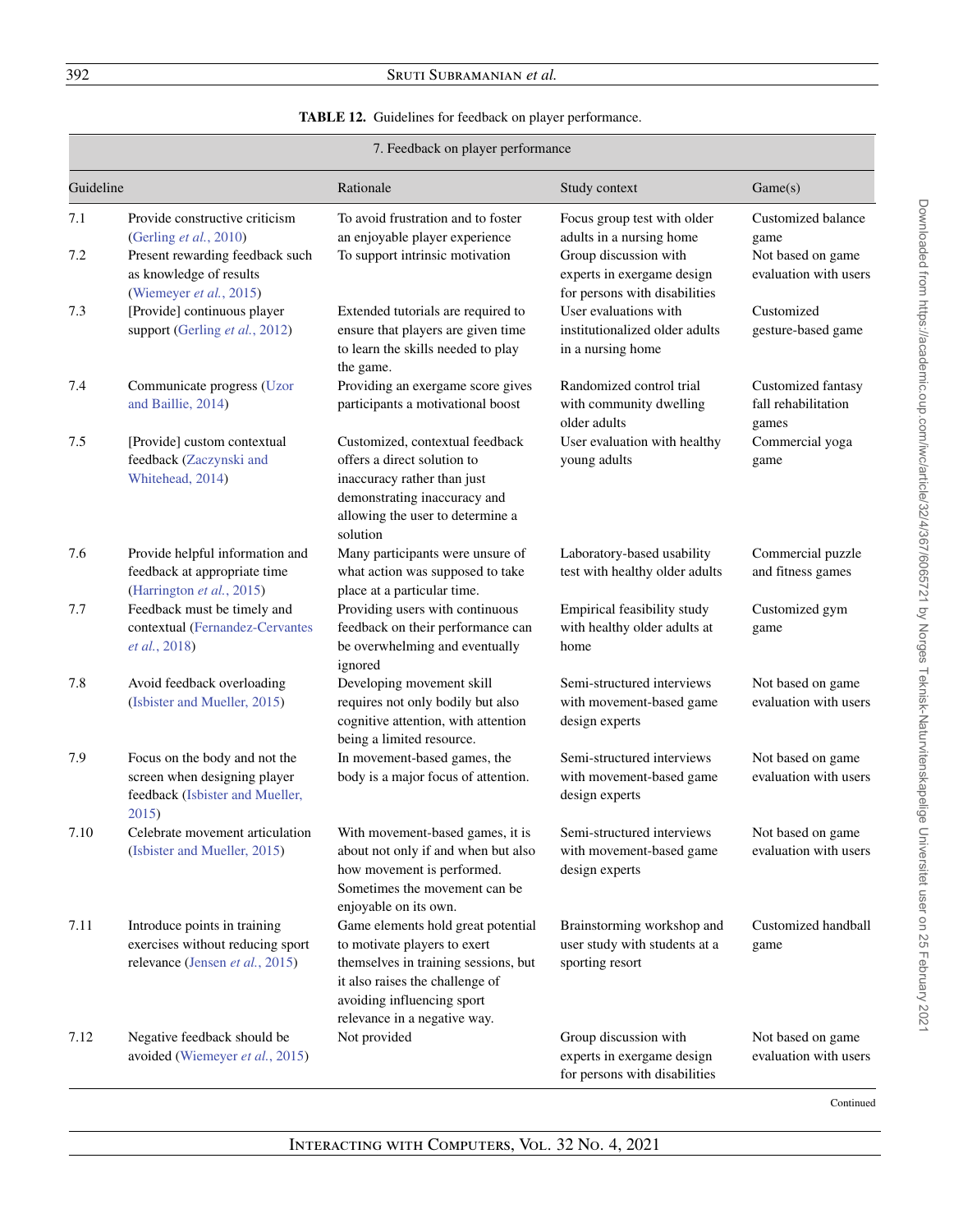#### **TABLE 12.** Continued.

#### 7. Feedback on player performance

| Guideline |                                                                                                                        | Rationale                                                                                                                                                            | Study context                                                                        | Game(s)                                            |
|-----------|------------------------------------------------------------------------------------------------------------------------|----------------------------------------------------------------------------------------------------------------------------------------------------------------------|--------------------------------------------------------------------------------------|----------------------------------------------------|
| 7.13      | Schematic and generic positive<br>feedback should be avoided<br>(Wiemeyer et al., 2015)                                | Not provided                                                                                                                                                         | Group discussion with<br>experts in exergame design<br>for persons with disabilities | Not based on game<br>evaluation with users         |
| 7.14      | Progress in-game should be more<br>simple and meaningful than using<br>scores and points (Pyae et al.,<br>2016b)       | Not provided                                                                                                                                                         | Usability test with healthy<br>older adults in an elderly<br>service home            | Commercial sport<br>games                          |
| 7.15      | Provide clear indication of<br>expected results and the health<br>benefits achieved by playing<br>(Nawaz et al., 2014) | Elderly participants wanted<br>information regarding the specific<br>effect and outcome of the<br>exercises.                                                         | Workshops with older adults<br>in a senior center                                    | Commercial sport,<br>fitness, and balance<br>games |
| 7.16      | Provide simple and effective audio<br>feedback (Pyae et al., 2016a)                                                    | Excessive audio feedback could<br>make the elderly distracted from<br>the gameplay.                                                                                  | Usability test with older<br>adults at a health promotion<br>center                  | Customized skiing<br>game                          |
| 7.17      | Provide multimodal feedback<br>(Zaczynski and Whitehead, 2014)                                                         | Feedback is suitable if it is<br>provided in a modality that<br>compliments the orientation of the<br>action being performed.                                        | User evaluation with healthy<br>young adults                                         | Commercial yoga<br>game                            |
| 7.18      | All important information must be<br>communicated consistently and<br>promptly (Fernandez-Cervantes<br>et al., 2018).  | Since many older adults experience<br>deteriorated peripheral vision,<br>information around the edge of the<br>screen or in many different places<br>may be ignored. | Empirical feasibility study<br>with healthy older adults at<br>home                  | Customized gym<br>game                             |
| 7.19      | Multiple alternative<br>information-communication<br>channels must be supported<br>(Fernandez-Cervantes et al., 2018)  | Older adults may experience visual<br>or auditory decline.                                                                                                           | Empirical feasibility study<br>with healthy older adults at<br>home                  | Customized gym<br>game                             |

preferred to commercially available feedback systems such as avatar mirroring. The authors further stated that multimodal feedback should be provided in a modality that compliments the orientation of the action being performed by the player (DG 7.17), as players are likely to be mid-action when feedback is provided. Therefore, the authors recommend that the system should adapt accordingly, for instance, by providing haptic or verbal feedback if the users' eyes are averted. Wiemeyer *et al.* (2015) [further stated that providing rewarding feedback such as](#page-39-0) knowledge of results would support intrinsic motivation (DG 7.2) and white out further ideas for practical implementation.

[Isbister and Mueller \(2015\),](#page-37-16) however, prompted designers to think past screen-based feedback and to use audio and haptics to provide feedback. They recommended focusing on the body and not just on the screen when designing player feedback, as the body must be the main focus of attention. Further, they found that it was necessary to celebrate how well the players articulate movements, and the movement of joy, by providing feedback on the movement quality from moment to moment [\(DG 7.10\). To practically implement these guidelines,](#page-37-16) Isbister and Mueller (2015) suggested highlighting the players' articulation without judgment, so that the players may reflect and learn from it by themselves. Furthermore, Isbister and Mueller (2015) [suggested avoiding feedback overload, as developing](#page-37-16) movement skills requires not only bodily but also cognitive attention (DG 7.8). Therefore, players initially need to focus on learning a new movement, and while getting better at the movement, they can devote more cognitive attention toward more complex and nuanced forms of feedback. In this regard, the authors' ideas for practically implementing this guideline were to provide feedback on the movement itself, without much focus on the score, and to provide players with several forms of feedback with no requirement to engage with all of them.

To avoid frustration and to promote an enjoyable player experience among elderly players who lack previous gaming experience, [Gerling](#page-37-17) *et al.* (2010) suggested providing constructive criticism (DG 7.1). However, they did not provide ideas for practical implementation. [Fernandez-Cervantes](#page-37-21) *et al.*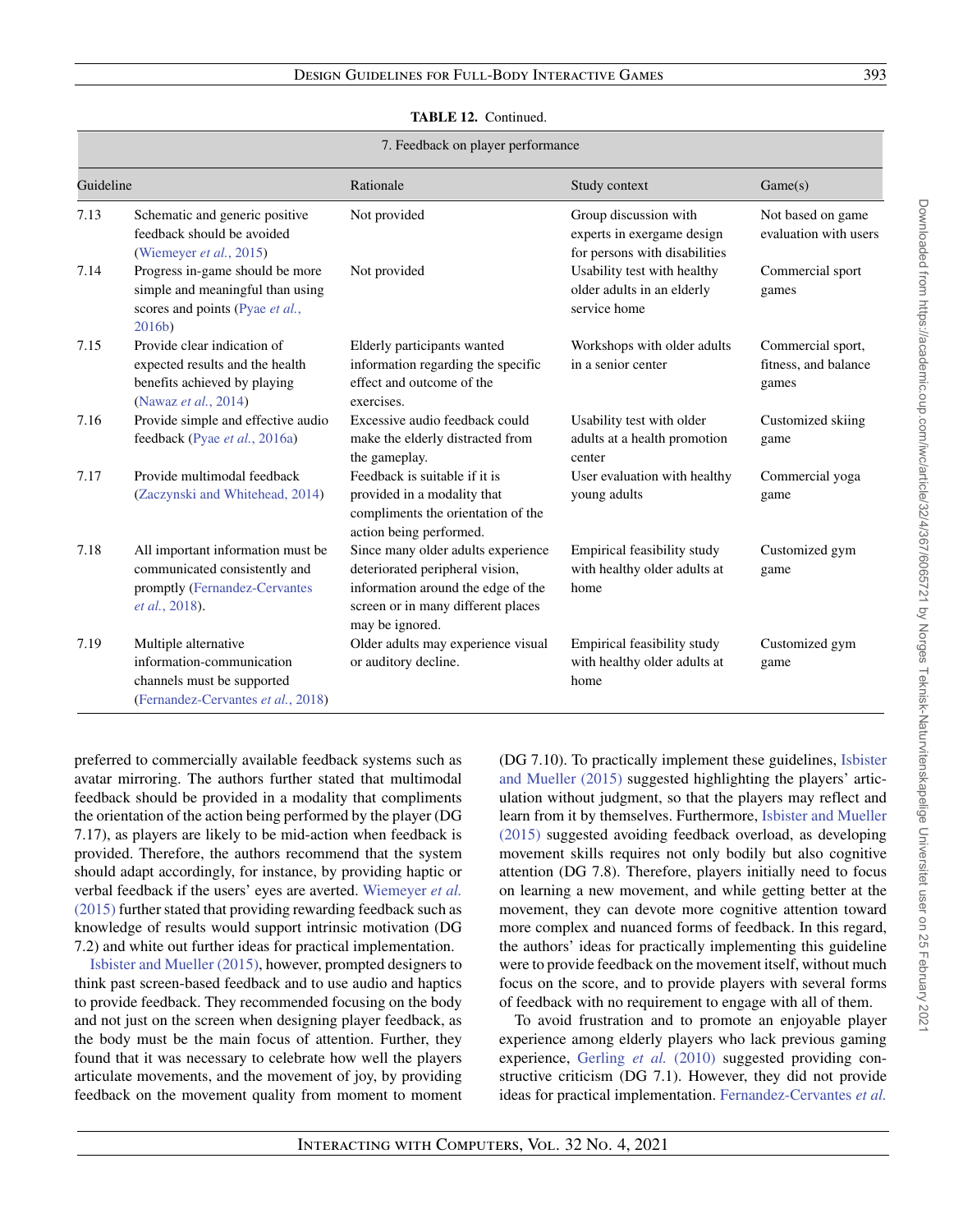[\(2018\)](#page-37-21) and [Harrington](#page-37-18) *et al.* (2015) identified the importance [of timing when providing feedback for older adults.](#page-37-18) Harrington *et al.* (2015) stated that in their study, several older participants were unsure of when to perform a specific action and claimed that this could have been addressed by providing onscreen instructional gestures during each activity to serve as a form of reinforcement. Based on this rationale, the authors suggested providing useful information and feedback at appropriate times throughout a program, as it will be beneficial to older adults (DG 7.6). On a similar note, Fernandez-Cervantes *et al.* (2018) stated that feedback must be timely and contextual, as continuous feedback on performance can be overwhelming and eventually ignored (DG 7.7). They further suggested that multiple alternative information-communication channels must be supported for older adults such as both written and spoken instructions (DG 7.19). Similarly, [Nawaz](#page-38-26) *et al.* (2014) suggest providing a clear indication of expected results and health benefits that can be achieved by playing as the elderly participants were interested to know more information regarding specific health effects and outcome of the exercises (DG 7.15).

[Gerling](#page-37-12) *et al.* (2012) stated that integrating continuous tutorials and player prompting facilitates gesture learning and interaction (DG 7.3). The authors suggested doing so by integrating continuous tutorials and player prompting. They stated that extended tutorials are necessary to ensure that players have enough time to learn the skills needed to play the game. In addition, they stated that some older adults suffer from reduced attention span, and hence, to grasp their attention, games should visually and audibly prompt the user if no interaction is detected. The authors added that it should never be assumed that the players are capable of knowing when actions are required, and hence continuous prompting for correct input is necessary. On a similar note, Fernandez-Cervantes *et al.* (2018) [stated that because many older adults experience](#page-37-21) deteriorated peripheral vision, information around the edge of the screen or in many different places may be ignored and therefore recommended that all important information should be communicated consistently and promptly (DG 7.18).

Similarly, with respect to communicating to the players, [Uzor and Baillie \(2014\)](#page-38-25) identified in their study that giving players a motivational boost encouraged them to maintain the exercise program and that if exergames are tailored to rehabilitation exercises with progress modeled on exergame scores, then an improvement in score corresponds to improve physical functioning. Therefore, the authors suggested communicating progress to give participants a motivational boost (DG 7.4). The authors stated that this can be accomplished through scoring systems within the game. On the other hand, Pyae *et al.* [\(2016b\)](#page-38-21) stated that progress in the game should be more simple and meaningful than scores, without offering any further explanation (DG 7.14). Pyae *et al.* [\(2016a\)](#page-38-20) additionally suggests that simple and effective audio feedback must be provided as excessive audio feedback can distract older adults from their gameplay (DG 7.16).

With respect to designing specific sports-training games, Jensen *et al.* [\(2015\)](#page-37-19) stated that introducing points in training exercises without reducing sport relevance can motivate players to exert themselves in training sessions without influencing the sport relevance in a negative way (DG 7.11). The study illustrated that introducing a competitive element caused players to perform detrimental movements, deviating from regular handball movements just to gain higher scores. The authors believed that one way of tackling this situation would be to frame the game as training and reward optimal performance, so that players remain in a training mindset and exert themselves as necessary without reducing movement specific to the sport.

Regarding the types of feedback that should be avoided, [Wiemeyer](#page-39-0) *et al.* (2015) suggested that in full-body games, negative feedback should be avoided and that instead specific positive feedback should be provided (DG 7.12). Furthermore, the authors suggested that designers avoid schematic and generic positive feedback and instead provide realistic, specific and individually tailored feedback (DG 7.13). Though the authors provided specific feedback guidelines, they did not further provide any rationale for why or how the guidelines could be implemented.

#### **5.8. Player agency and customization**

[Table 13](#page-28-0) presents the guidelines related to *player agency and customization*, which provide an advice on how the players can be given control over certain game aspects for the purpose of tailoring to individual needs and desires.

[Richards and Graham \(2016\)](#page-38-19) provided three guidelines with respect to *player agency and customization*. First, the authors recommended considering timing for the types of agency provided, as it is difficult for people to perform cognitive tasks while actively exercising (DG 8.3). The authors rationalized this by stating that granting players strategic agency would be inappropriate while they are actively exercising because they would have to divide their attention between strategizing and performing the exercise safely. Second, the authors stated that illusion of agency can be combined with real agency (DG 8.4). An illusion of agency may be provided to meet the exercise constraints, but they also warned designers that the guideline must be crafted carefully so that it does not diminish the game experience and that seeing through the illusion can change the way players interact with the game. Finally, Richards and Graham suggested exploiting agency to improve form and safety (DG 8.5). The authors stated that people have a real-world choice when it comes to exercise, namely gym settings, but many people choose to perform them poorly. The authors stated that a real-world agency can be exploited to have consequences in-game, with the dual benefit of increasing the players' perception of control and encourage correct form. However, games should go beyond simple extrinsic rewards, such as simply being awarded points for correctly performed movements. Furthermore, [Jensen and Grønbæk \(2016\)](#page-37-20) stated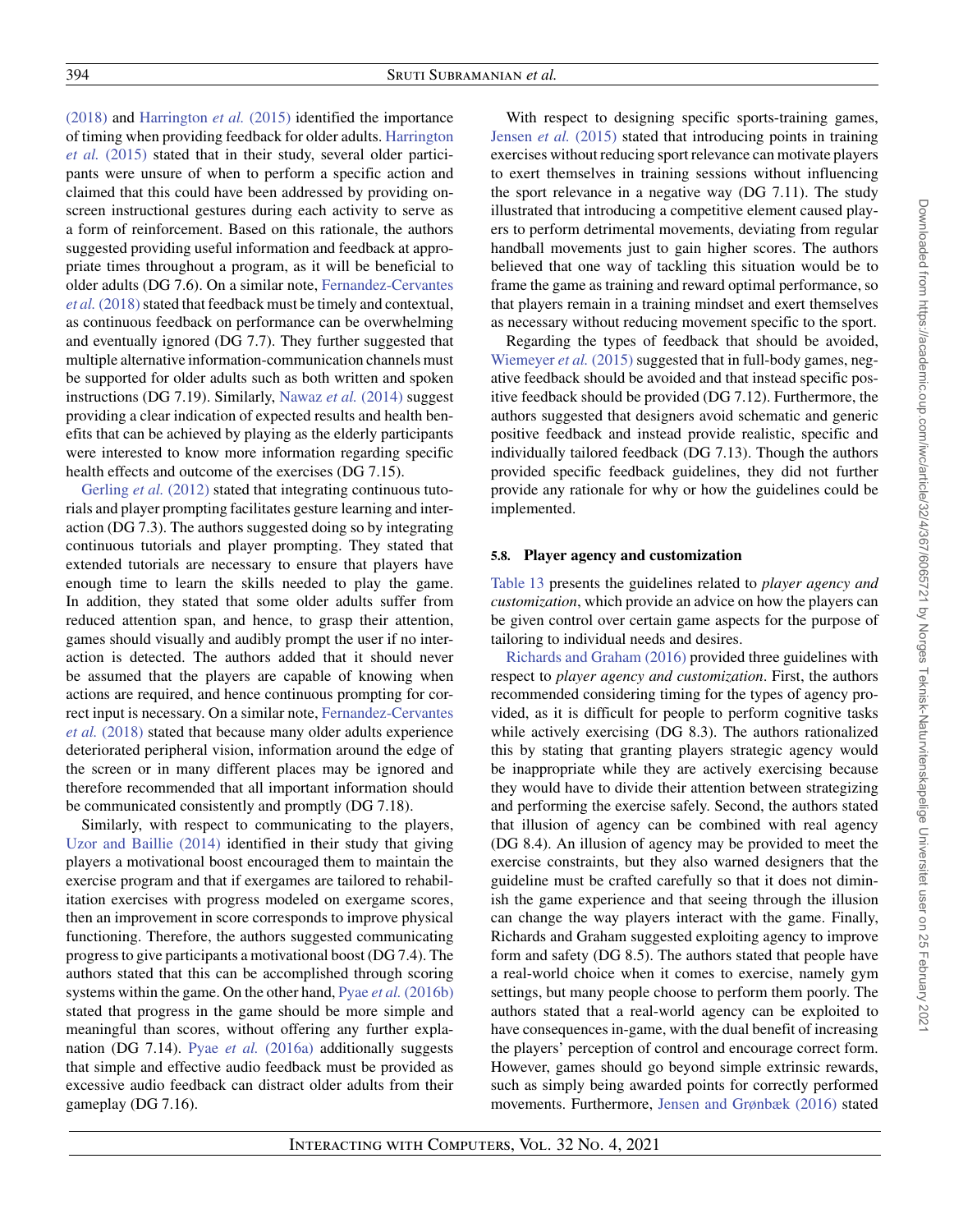| <b>TABLE 13.</b> Guidelines for player agency and customization. |  |  |
|------------------------------------------------------------------|--|--|
|------------------------------------------------------------------|--|--|

<span id="page-28-0"></span>

|           | 8. Player agency and customization                                                    |                                                                                                                                                                                                                       |                                                                     |                                                    |  |
|-----------|---------------------------------------------------------------------------------------|-----------------------------------------------------------------------------------------------------------------------------------------------------------------------------------------------------------------------|---------------------------------------------------------------------|----------------------------------------------------|--|
| Guideline |                                                                                       | Rationale                                                                                                                                                                                                             | Study context                                                       | Game(s)                                            |  |
| 8.1       | Enable choices where<br>necessary (Uzor and Baillie,<br>2014)                         | There were aspects of the exergame<br>that users felt could benefit from<br>customized options such as music,<br>collectable objects and background.                                                                  | Randomized control trial with<br>community dwelling older<br>adults | Customized fantasy<br>fall rehabilitation<br>games |  |
| 8.2       | Provide players with choices<br>(Jensen and Grønbæk, 2016)                            | Players themselves can choose<br>whether they would like to balance<br>the game and how skill level should<br>influence gameplay.                                                                                     | User study with people aged<br>14–54 years at a sporting<br>resort  | Customized handball<br>game                        |  |
| 8.3       | Consider timing for the type of<br>agency provided (Richards and<br>Graham, 2016)     | Granting players strategic agency<br>would be inappropriate while they<br>are actively exercising because they<br>would have to divide their attention<br>between strategizing and<br>performing the exercise safely. | Laboratory-based user study<br>with university students             | Customized muscle<br>strengthening game            |  |
| 8.4       | Illusion of agency can be<br>combined with real agency<br>(Richards and Graham, 2016) | Seeing through the illusion can<br>change the way a player interacts<br>with a game.                                                                                                                                  | Laboratory-based user study<br>with university students             | Customized muscle<br>strengthening game            |  |
| 8.5       | Exploit agency to improve<br>form and prevent injury<br>(Richards and Graham, 2016)   | Games should go beyond simple<br>extrinsic rewards for correct<br>movements.                                                                                                                                          | Laboratory-based user study<br>with university students             | Customized muscle<br>strengthening game            |  |
| 8.6       | Provide game calibration and<br>customization (Pyae et al.,<br>2017)                  | To meet the needs of elderly<br>peoples' abilities in physical<br>movements                                                                                                                                           | Usability test with older adults<br>in an elderly service home      | Customized skiing<br>game                          |  |

that providing players with choices during gameplay (DG 8.2) enables them to decide if they want to balance a game at all and if so, which kind of balancing they prefer based on their skill level.

With regard to designing for older adults, Uzor and Baillie (2014) [stated that there are certain aspects of exergames that](#page-38-25) need to be static, such as the core mechanic, as this must emulate the exercise that the game is modeled upon. However, the authors stated that there are other aspects of exergames that their participants felt could benefit from customized options, such as music, collectible objects and background elements. Hence, the authors stated that designers should enable choices where necessary while maintaining the core mechanics, since people have different tastes, and prevent users from losing [interest in the game over time \(DG 8.1\). In this regard,](#page-38-22) Pyae *et al.* (2017) suggested providing game calibration and customization to meet the needs of elderly peoples' abilities in physical movements (DG 8.6).

# **5.9. Exertion**

The following section describes the guidelines related to exertion or the use of energy in the players of full-body games.

[Table 14](#page-29-0) presents the guidelines for *exertion*. The majority of guidelines in this category were derived from the studies performed with older adults (e.g. [Barenbrock](#page-36-15) *et al.*, 2014; [Gerling](#page-37-12) *et al.*, 2012; and [Velazquez](#page-38-24) *et al.*, 2017). Hence, the recommendations offered are particularly relevant when designing for this user segment.

Based on user evaluations with institutionalized older adults, [Gerling](#page-37-12) *et al.* (2012) emphasized the importance of providing fatigue management and preventing overexertion by appropriate game pacing (DG 9.1) as older adults often have reduced endurance level and are prone to movement-based injury and overexertion. Hence, the authors stated that games need to manage player fatigue through appropriate pacing, for example, by alternating physically intense and less-challenging game periods that allow the players to relax and recover. Simi-larly, [Barenbrock](#page-36-15) *et al.* (2014) also highlighted that motionbased games should prevent overexertion and not overstrain the player physically or mentally (DG 9.2). The study identified that games that require a lot of concentration are particularly exhausting for older adults and can lead to overexertion. [Velazquez](#page-38-24) *et al.* (2017) recommended controlling perceived exertion according to the gamers' motion capacity, as it was identified that correctly classifying the gamers' mobility helped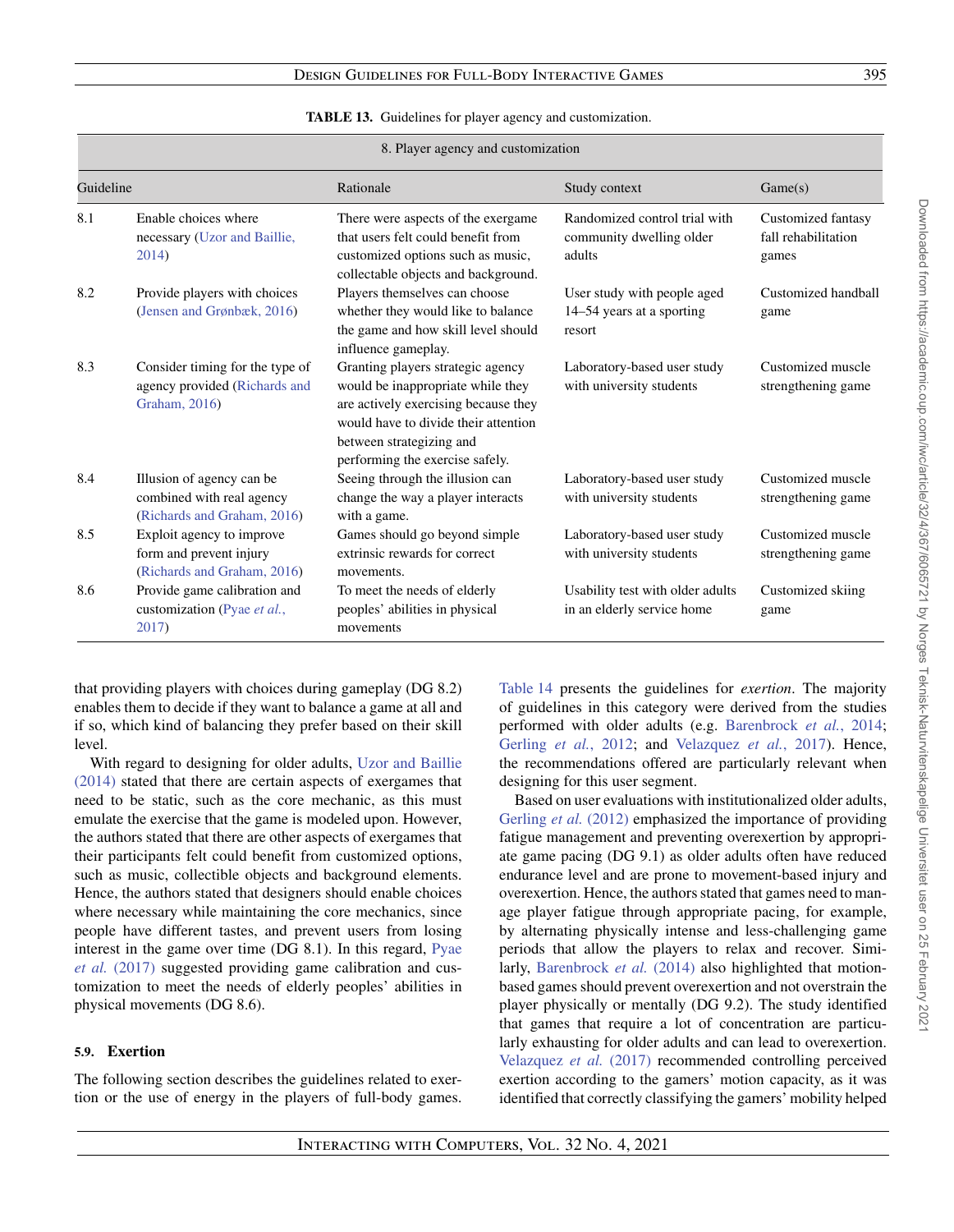# <span id="page-29-0"></span>396 Sruti Subramanian *et al.*

#### **TABLE 14.** Guidelines for exertion.

| 9. Exertion |
|-------------|
|             |

| Guideline |                                                                                                          | Rationale                                                                                                                                                                                          | Study context                                                                   | Game(s)                                                   |
|-----------|----------------------------------------------------------------------------------------------------------|----------------------------------------------------------------------------------------------------------------------------------------------------------------------------------------------------|---------------------------------------------------------------------------------|-----------------------------------------------------------|
| 9.1       | Provide exertion anagement by<br>appropriate game pacing (Gerling<br>et al., 2012)                       | Due to the prevalence of sedentary<br>lifestyles, institutionalized older<br>adults often have a reduced<br>stamina level and are much more<br>prone to movement-based injury<br>and overexertion. | User evaluations with<br>institutionalized older adults<br>in a nursing home    | Customized<br>gesture-based game                          |
| 9.2       | Prevent overexertion (Barenbrock<br><i>et al.</i> , 2014)                                                | Games that require a lot of<br>concentration are exhausting for<br>older adults.                                                                                                                   | Qualitative field study at<br>home with healthy older<br>adults                 | Commercial sport,<br>dancing and virtual<br>twister games |
| 9.3       | Control the perceived exertion<br>according to the gamers' motion<br>capacities (Velazquez et al., 2017) | Studies show that using the<br>classification of the motion<br>capacity facilitates establishing a<br>time of exercise aimed at avoiding<br>excessive strain or risky situations.                  | Exergaming interventions<br>and focus groups with older<br>adults in a hospital | Commercial sport<br>games                                 |
| 9.4       | [Utilize] motion benefit for<br>perceiving exertion (Velazquez<br><i>et al.</i> , 2013)                  | Fitness benefit can be changed to<br>motion benefit for older adults;<br>older adults' perceived exertion<br>does not necessarily require a high<br>intensity exercise                             | Action research study with<br>specialists in aging and<br>healthy older adults  | Commercial sport<br>games                                 |
| 9.5       | Implement fatigue as an intentional<br>game challenge (Isbister and<br><b>Mueller</b> , 2015)            | Movement results in fatigue that<br>can be both positive and negative<br>for the player and intend fatigue if<br>used as a game challenge but avoid<br>it if it is not part of the game.           | Semi-structured interviews<br>with movement-based game<br>design experts        | Not based on game<br>evaluation with users                |

to gradually increase the perception of exertion and health benefits without any health risks (DG 9.3). [Velazquez](#page-38-23) *et al.* (2013) stated that fitness benefit can be changed to motion benefit for older adults, as perceived exertion does not necessarily require a high intensity exercise (DG 9.4). The study recommended using casual exergames to evaluate, warm up and restrain older adults in more intense challenges. It is also stated that some signals of tiredness or loss of balance can be detected visually, for instance, limb shaking or outbreak to fall, which should not be ignored.

[Isbister and Mueller \(2015\)](#page-37-16) provided generic guidelines for designing movement-based games and suggested using fatigue intentionally as a game challenge rather than incidental (DG 9.5). As movements often result in fatigue, it can either be a welcomed challenge for players if wanting to manage it (e.g. in an endurance sport) or negatively affect engagement if the game gets too hard to play. [Isbister and Mueller \(2015\)](#page-37-16) further identified that fatigue can be minimized by creating short game cycles, having variation in movements or distracting players from fatigue through, for example, the use of music.

The guidelines provided with respect to exertion provide recommendations to design for safe gameplay experience by taking into consideration and controlling the exertion of the players (DGs 9.1–9.4), as well as how exertion can be used to manipulate the game challenge (DG 9.5).

## **5.10. Safety**

[Table 15](#page-30-0) presents the guidelines sorted under the category *safety*. These guidelines describe measures that can be taken to ensure that an environment or a physical gaming area is suitable for physical activity to reduce the risk of physical injury during gameplay.

One of the potential benefits of full-body games is that they can be used as a mean to increase physical activity and exercise in a home environment. However, movement, especially in everyday indoor environments, has an inherent sense of risk associated with it such as the risk of hitting furniture or other people that can lead to injury. However, Isbister and Mueller (2015) [stated that with risk comes a sense of thrill, which can](#page-37-16) contribute positively to the game experience, and movementbased games should exploit this risk (DG 10.4). It is, however, important to inform the players of the risk involved in a gaming activity and consider the environment while exploiting the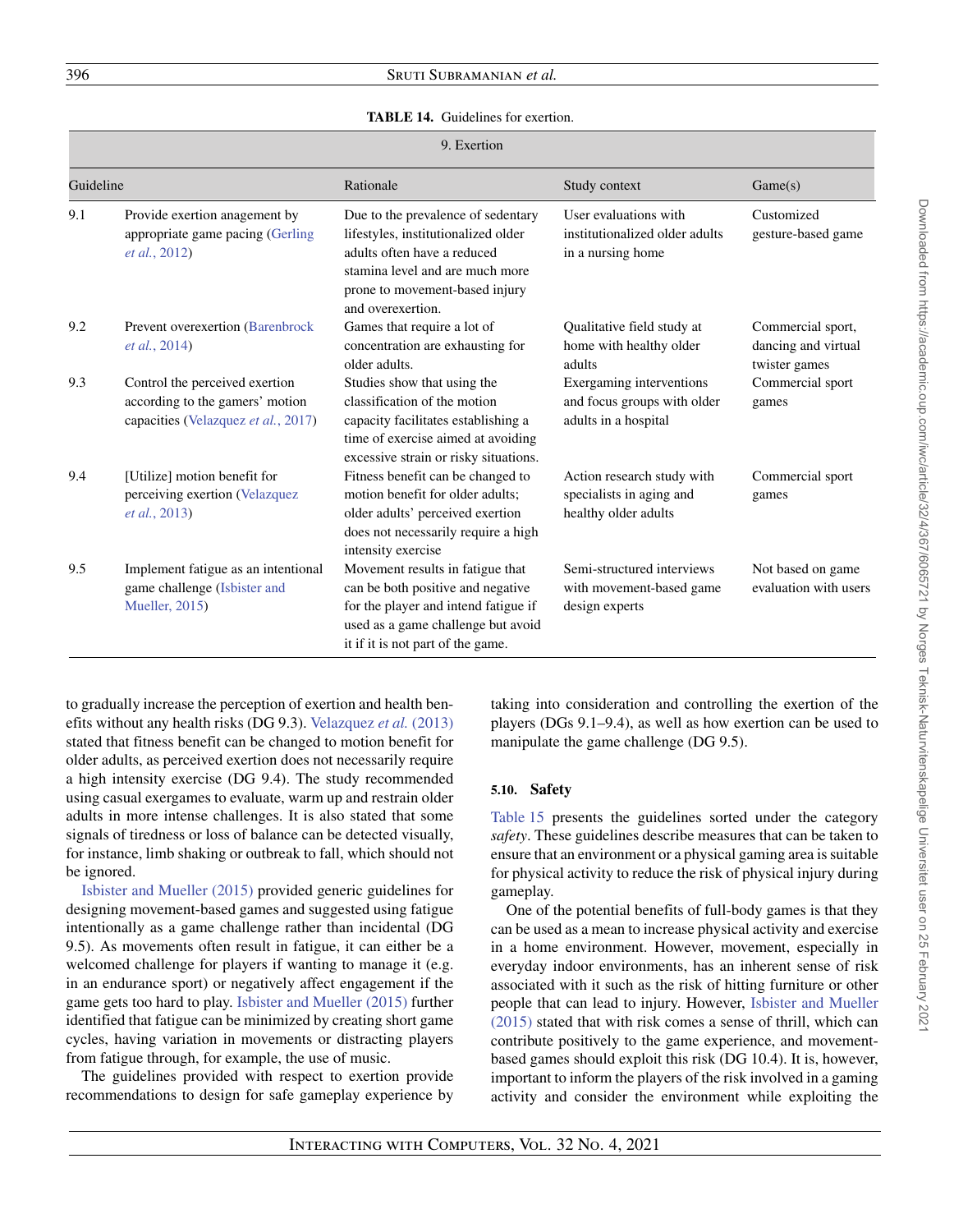<span id="page-30-0"></span>

| 10. Safety |                                                                   |                                                                                                                                                                         |                                                                                      |                                                           |
|------------|-------------------------------------------------------------------|-------------------------------------------------------------------------------------------------------------------------------------------------------------------------|--------------------------------------------------------------------------------------|-----------------------------------------------------------|
| Guideline  |                                                                   | Rationale                                                                                                                                                               | Study context                                                                        | Game(s)                                                   |
| 10.1       | Prevent health risks and<br>injuries (Barenbrock et al.,<br>2014) | While most healthy people can assess risks<br>quite well, supervision is valuable for the<br>target group.                                                              | Qualitative field study at<br>home with healthy older<br>adults                      | Commercial sport,<br>dancing and virtual<br>twister games |
| 10.2       | Promote safety during<br>gameplay (Pyae <i>et al.</i> , 2017)     | Many elderly participants expressed<br>concern about falling during gameplay.                                                                                           | Usability test with older<br>adults in an elderly service<br>home                    | Customized skiing<br>game                                 |
| 10.3       | [Provide] a secured game<br>interface (Wiemeyer et al.,<br>2015)  | To adapt for persons with disabilities                                                                                                                                  | Group discussion with<br>experts in exergame design<br>for persons with disabilities | Not based on game<br>evaluation with users                |
| 10.4       | Exploit physical risk sensibly<br>(Isbister and Mueller, 2015)    | Movement has an inherent sense of risk<br>associated with it, and with risk also comes<br>a sense of thrill, which can contribute<br>positively to the game experience. | Semi-structured interviews<br>with movement-based game<br>design experts             | Not based on game<br>evaluation with users                |

| <b>TABLE 15.</b> Guidelines for safety. |  |  |  |
|-----------------------------------------|--|--|--|
|-----------------------------------------|--|--|--|

potential physical risk. They also recommended letting the players' movements interfere with each other to facilitate body contact, always having the safety of the players in mind.

Similarly, playing with others or having a supervised gameplay was identified to be valuable for the senior user group. [Based on the studies with healthy older adults,](#page-36-15) Barenbrock *et al.* (2014) advised designers to take measures to prevent health risk and injuries in players during gameplay, particularly when motion-based games are used unsupervised (DG 10.1). [Barenbrock](#page-36-15) *et al.* (2014) further stated that sensor technology can be used to facilitate gaming (e.g. biometric measures, camera observation) and help trigger for instance an emergency call in the case of a fall. Pyae *et al.* [\(2017\)](#page-38-22) stated that safety in gameplay is highly important as most of the participants expressed concerns about falling during gameplay (DG 10.2). In addition, [Wiemeyer](#page-39-0) *et al.* (2015), who based their guidelines on a group discussion with experts working in the field of exergaming and rehabilitation, recommended securing the game interface, for example, by providing a handrail around a balance board (DG 10.3).

Even though risk might enhance movement in some populations, ensuring safety during gameplay is crucial if full-body games are to be used in a home setting, especially with older adults or people with an acquired disease. When using these games, one must anticipate potential risks with reference to the established best practice including risk assessment, health and safety and legal liability guidelines to ensure movement quality and quantity of activity.

## **5.11. Universal design**

[Table 16](#page-31-1) presents various guidelines for *universal design*. These guidelines provide advice on how to design full-body games so that they can be accessed, understood and played by a number of user segments, including older adults and groups that have little or no experience with interactive technology.

Promoting an age-inclusive design was identified as a common base line among all the guidelines within this category as the guidelines were all extracted from the studies performed with older adults. Having age-inclusive designs were highly emphasized by Brox *et al.* [\(2017\),](#page-36-13) [Gerling](#page-37-12) *et al.* (2012) and [Harrington](#page-37-18) *et al.* (2015). Both physical and cognitive declines are common for institutionalized older adults that can strongly influence game interaction. Therefore, [Gerling](#page-37-12) *et al.* (2012) recommended having systems that account for this decline by offering simple game structures to accommodate cognitive changes and offering gestures that adapt to each player's individual impairments (DG 11.7). They also suggested promoting easy menus and simplified startup and shutdown routines to encourage independent gameplay among older adults (DG 11.5) as technical knowledge cannot be assumed among either institutionalized older adults or nursing staff. In Gerling *et al.* [\(2010\), the authors recommended having interaction mecha](#page-37-17)nisms that allow for navigation while sitting or standing, so that players can choose an adequate interaction scenario (DG 11.6). Additionally, they suggested that along with foot-based input, using the players' hands and arms may be appropriate to reduce access barriers for persons using wheelchairs.

With regard to colors and contrast, Brox *et al.* [\(2017\)](#page-36-13) recommended that as eyesight deteriorates with age, more light is needed with a reduced variety of colors and that graphics should be bright with good contrast (DG 11.1). Further, the authors stated that large menu buttons should be provided, with enough distance between them (DG 11.2) and that small details are lost on people who do not see well and hence suggested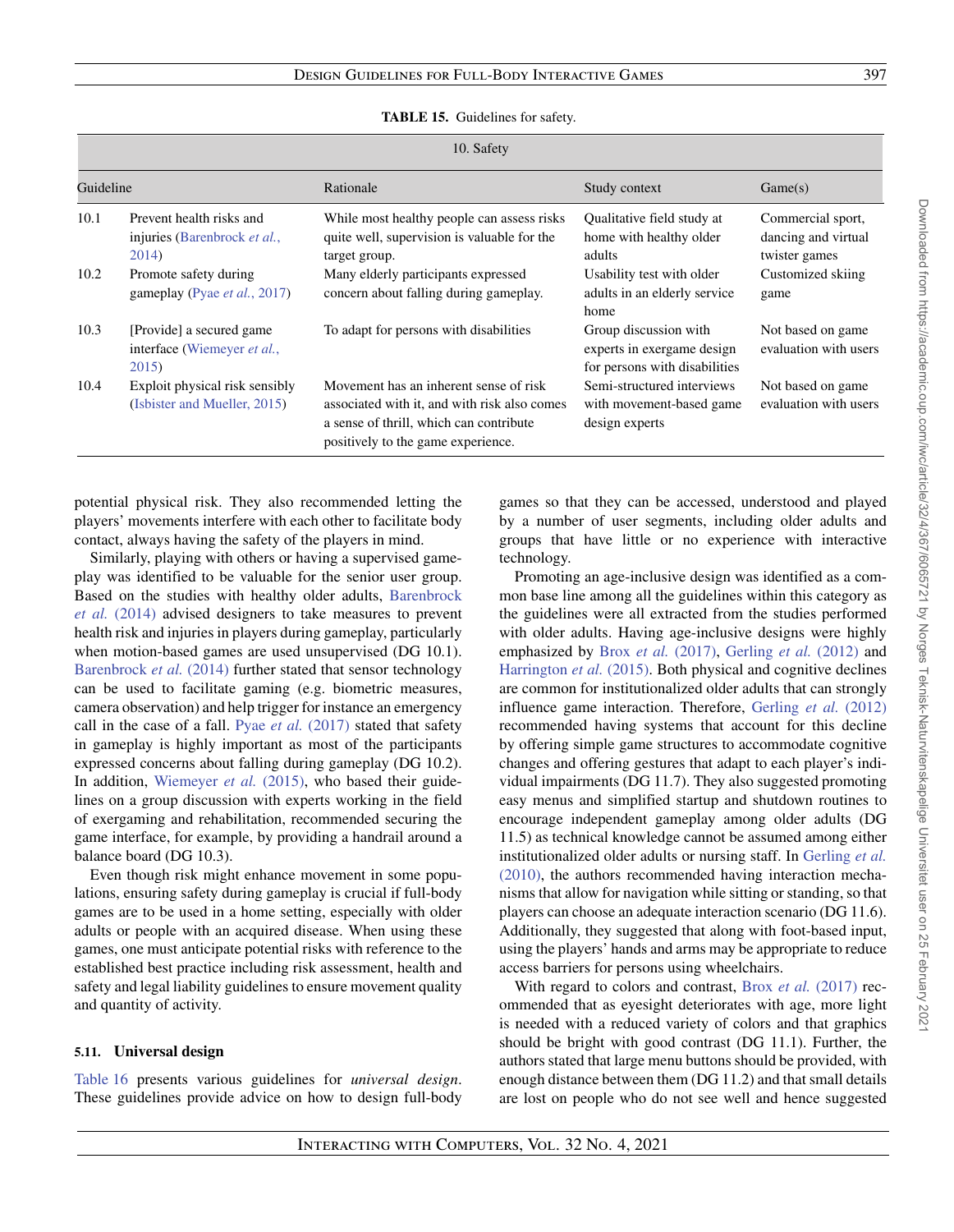#### **TABLE 16.** Guidelines for universal design.

<span id="page-31-1"></span>

| 11. Universal design |                                                                                                                                                           |                                                                                                                     |                                                                              |                                                    |
|----------------------|-----------------------------------------------------------------------------------------------------------------------------------------------------------|---------------------------------------------------------------------------------------------------------------------|------------------------------------------------------------------------------|----------------------------------------------------|
| Guideline            |                                                                                                                                                           | Rationale                                                                                                           | Study context                                                                | Game(s)                                            |
| 11.1                 | Design with good colors and<br>contrast (Brox et al., 2017)                                                                                               | Eyesight naturally deteriorates<br>with age.                                                                        | Usability test with older<br>adults in a senior center                       | Commercial fantasy<br>game                         |
| 11.2                 | Provide large menu buttons with<br>distance between each other<br>(Brox et al., 2017)                                                                     | Eyesight naturally deteriorates<br>with age.                                                                        | Usability test with older<br>adults in a senior center                       | Commercial fantasy<br>game                         |
| 11.3                 | Volume should be the same for<br>all sounds (Brox et al., 2017)                                                                                           | Sound was in some cases<br>disturbing during the study.                                                             | Usability test with older<br>adults in a senior center                       | Commercial fantasy<br>game                         |
| 11.4                 | Provide thick, clear font (Brox<br><i>et al.</i> , 2017)                                                                                                  | Eyesight naturally deteriorates<br>with age.                                                                        | Usability test with older<br>adults in a senior center                       | Commercial fantasy<br>game                         |
| 11.5                 | [Provide] simple setup routines<br>(Gerling et al., 2012)                                                                                                 | Technical knowledge cannot be<br>assumed for either institutionalized<br>older adults or nursing staff.             | User evaluations with<br>institutionalized older adults<br>in a nursing home | Customized<br>gesture-based game                   |
| 11.6                 | Allow for navigation while<br>sitting or standing (Gerling<br>et al., 2010)                                                                               | Players must be able to choose an<br>adequate interaction scenario.                                                 | Focus group test with older<br>adults in a nursing home                      | Customized balance<br>game                         |
| 11.7                 | [Promote] age-inclusive design<br>(Gerling $et al., (2012)$                                                                                               | Embrace age-related physical and<br>cognitive impairments that are<br>common for institutionalized older<br>adults. | User evaluations with<br>institutionalized older adults<br>in a nursing home | Customized<br>gesture-based game                   |
| 11.8                 | Provide age-appropriate music<br>for elderly users, and the music<br>should fit the aim of the game or<br>the movements performed<br>(Nawaz et al., 2014) | The elderly did not like the music<br>and background noise in the three<br>game systems.                            | Workshops with older adults<br>in a senior center                            | Commercial sport,<br>fitness, and balance<br>games |
| 11.9                 | Avoid small details (Brox et al.,<br>2017)                                                                                                                | Small details are lost on people<br>who do not see well.                                                            | Usability test with older<br>adults in a senior center                       | Commercial fantasy<br>game                         |

### **TABLE 17.** Guidelines for social aspects.

<span id="page-31-0"></span>

| 12. Social aspects |                                                               |                               |                                                                       |                                            |  |
|--------------------|---------------------------------------------------------------|-------------------------------|-----------------------------------------------------------------------|--------------------------------------------|--|
| Guideline          |                                                               | Rationale<br>Study context    |                                                                       | Game(s)                                    |  |
| 12.1               | Facilitate social fun (Isbister and<br><b>Mueller</b> , 2015) | Moving with others is<br>fun. | Semi-structured interviews with<br>movement-based game design experts | Not based on game<br>evaluation with users |  |

avoiding small details (DG 11.9). They further recommended using big, thick and clear text (DG 11.4); that less text is better; and that the placement of the text on the screen plays an important role.

Brox *et al.* [\(2017\)](#page-36-13) also stated that sound was identified to be disturbing by older adults in some cases during their study, and hence the authors suggested providing uniform [volume for all sounds in the game \(DG 11.3\). Similarly,](#page-38-26) Nawaz *et al.* (2014) recommended providing age-appropriate music for elderly users such that the music also fits the aim of the game and the movements performed (DG 11.8).

The above guidelines indicate the importance of diverse factors such as interface design, interaction mechanisms and communication in promoting an age-inclusive design.

## **5.12. Social aspects**

Interestingly, [Table 17](#page-31-0) presents a single guideline corresponding to *social aspects*. The guideline is related to the social factor and offers a suggestion concerning the social environment in which the gameplay occurs.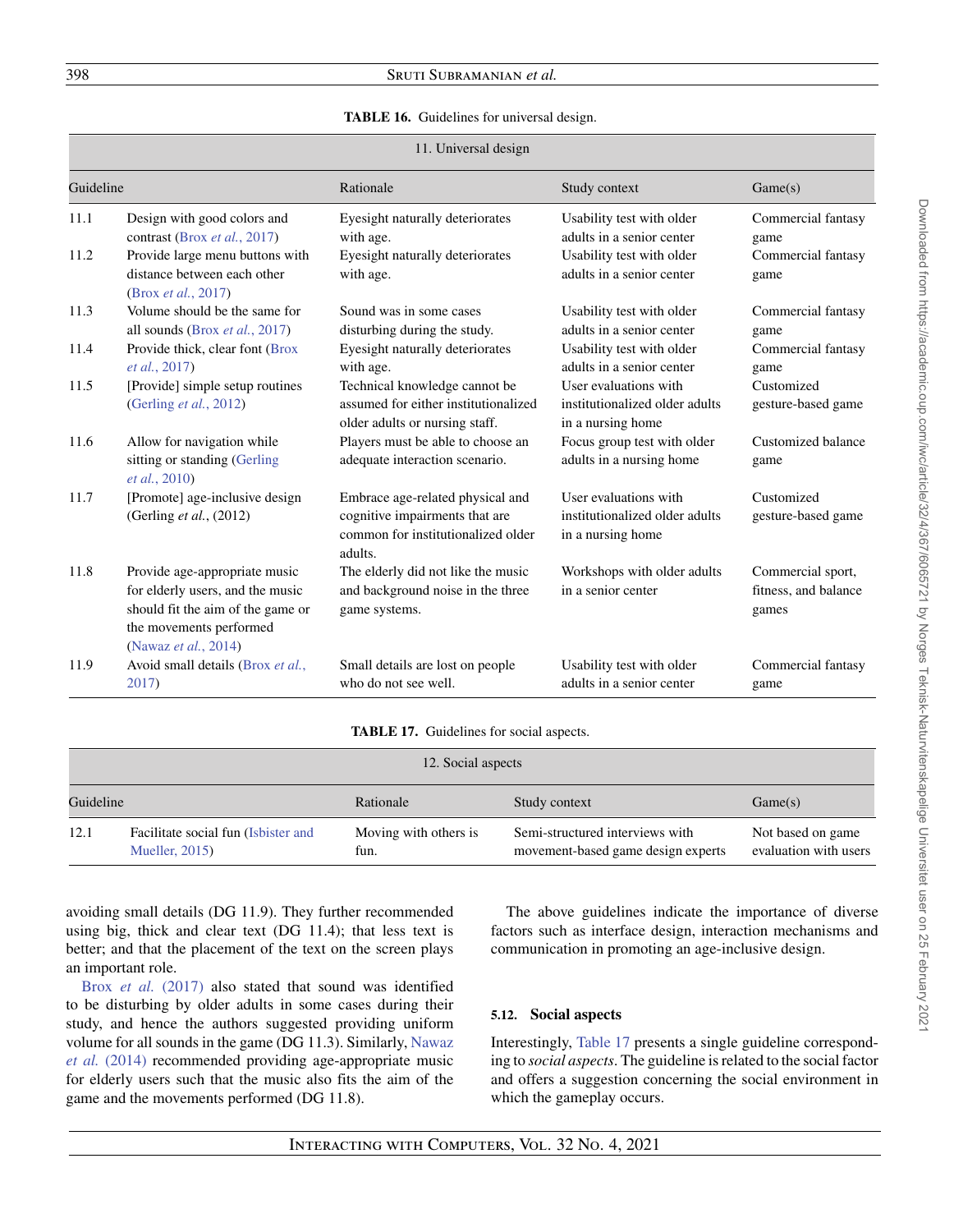Even though the social aspect of a game, e.g. the ability to play, interact and compete with others, is a major attraction for all gamers. [Isbister and Mueller's \(2015\)](#page-37-16) is the only paper presenting a guideline with the social aspect in mind. They suggested facilitating social fun by making movement a social experience, as moving with others can be perceived as fun (DG 12.1). Hence, the authors suggested a multiplayer design that includes other players and audience by making the game easy to learn by observation and potentially turning bystanders into players.

However, in [Section 5.6](#page-21-0) 'game challenge' balancing mechanisms in games have been recommended as a way to increase game challenge (DGs 6.9, 6.19, 6.13–6.15). These guidelines might also be a way to increase social aspects as balancing of games often deals with a multiplayer feature.

# <span id="page-32-0"></span>**6. EMERGING CONCERNS**

Having systematically categorized and reviewed existing guidelines for the design of full-body interactive games, we now turn our attention to what we see as overarching concerns given the state of the art:

- the hedonic–utilitarian divide in movement-related guidelines,
- the lack of a common structure for specifying design guidelines,
- the lack of systematic development of design guidelines,
- the validity,
- the limited focus on tangible user interfaces.

# <span id="page-32-1"></span>**6.1. The hedonic–utilitarian divide in movement-related guidelines**

During the past decade, a new form of interactive gaming that requires physical body movements to play computer games has emerged, often referred to as full-body games or exergames. One of the main advantages of full-body games is the potential to provide both fun and utility for the users to engage in physical activity. Therefore, full-body games can be used for hedonic reasons, such as entertainment or fun, or for utilitarian reasons, such as rehabilitation and exercise, or for both.

If we take a closer look at the categories in the current review that offer guidelines for how a full-body game can influence the way players use their bodies during gameplay (i.e. *movement elicitation*, *mapping of movement* and *explicit movement guidance*), we find that the relevant guidelines tend to address two different objectives: (i) how to utilize body movements to promote positive player experiences (Isbister [and Mueller, 2015\) and \(ii\) how to design with the intention](#page-37-16) of helping players achieve desirable health-specific effects from gameplay [\(Nawaz](#page-38-26) *et al.*, 2014; [Skjæret](#page-38-18) *et al.*, 2014). These two objectives correspond to the *hedonic* and *utilitarian* aspects of the game design [\(Kari, 2017\)](#page-37-24). Below, we elaborate the two groups of guidelines further and discuss concerns related to imbalances and contradictions that may exist between them.

Many of the guidelines listed under the category *movement elicitation* in [Table 6](#page-15-0) (i.e. DGs 1.1–1.5 and 1.11) give suggestions for hedonic gameplay and how one can design for positive player experiences in full-body games. In general, these guidelines appear to point toward the importance of encouraging movements that are perceived by the player as unrestrictive and 'natural' during gameplay, thereby encouraging explorative rather than strictly choreographed gameplay. For instance, Pyae *et al.* [\(2017\)](#page-38-22) recommended that players should be able to interact with a game using movements that they are likely to already be familiar with through activities such as sports and daily life (DG 1.2). The suggestion to embrace the natural expression of movements and not to curtail individual self-expression in movements was also emphasized by [Isbister and Mueller \(2015\)](#page-37-16) (DGs 1.3 and 1.4), who stated that embracing ambiguity of movement is necessary, as forcing precision may only frustrate the players. Interestingly, these two articles are based on entirely different study contexts. As Pyae *et al.* [\(2017\)](#page-38-22) based their studies with healthy older adults, [Isbister and Mueller \(2015\)](#page-37-16) are presenting findings from a long-term collaboration with design experts. This highlights the importance of enjoyment behind the usage intentions and the actual use of full-body games as an exercise tool, disregarding age and function of the intended users.

While most of the movement-related guidelines in the reviewed articles gave advice on how to design for enhanced player experiences *during* gameplay, the guidelines offered by [Skjæret](#page-38-18) *et al.* (2014) and [Uzor and Baillie \(2014\)](#page-38-25) provided (utilitarian) recommendations for how full-body games can be designed to elicit player movements associated with healthspecific effects. Interestingly, these guidelines derive from work with older adults specifically. However, even though several studies have found positive health effects of full-body usage, few games have been designed exclusively for specific physical functions or movement characteristics with utilitarian reasons in mind. Gaining long-term exercise adherence is difficult for persons of all ages and adherence to exercise programs is generally low, with estimates suggesting that as many as 50% drop out in the first 3–6 months [\(Dishman, 1988\)](#page-36-17). Enjoyment or interest in exercise benefits (White *et al.*[, 2005\)](#page-39-4), as well as intrinsic motivation and satisfaction of basic needs [\(Duncan](#page-37-25) *et al.*, 2010), is a predictor of adherence to exercise. Previous research also pointed out that hedonic enjoyment perceptions have a stronger effect on attitude toward using fullbody games compared with utilitarian perceptions of physical fitness promotion [\(Kari and Makkonen, 2014;](#page-37-26) Lin *et al.*[, 2012\)](#page-37-27), which in turn might be the reason why most guidelines focus on this aspect.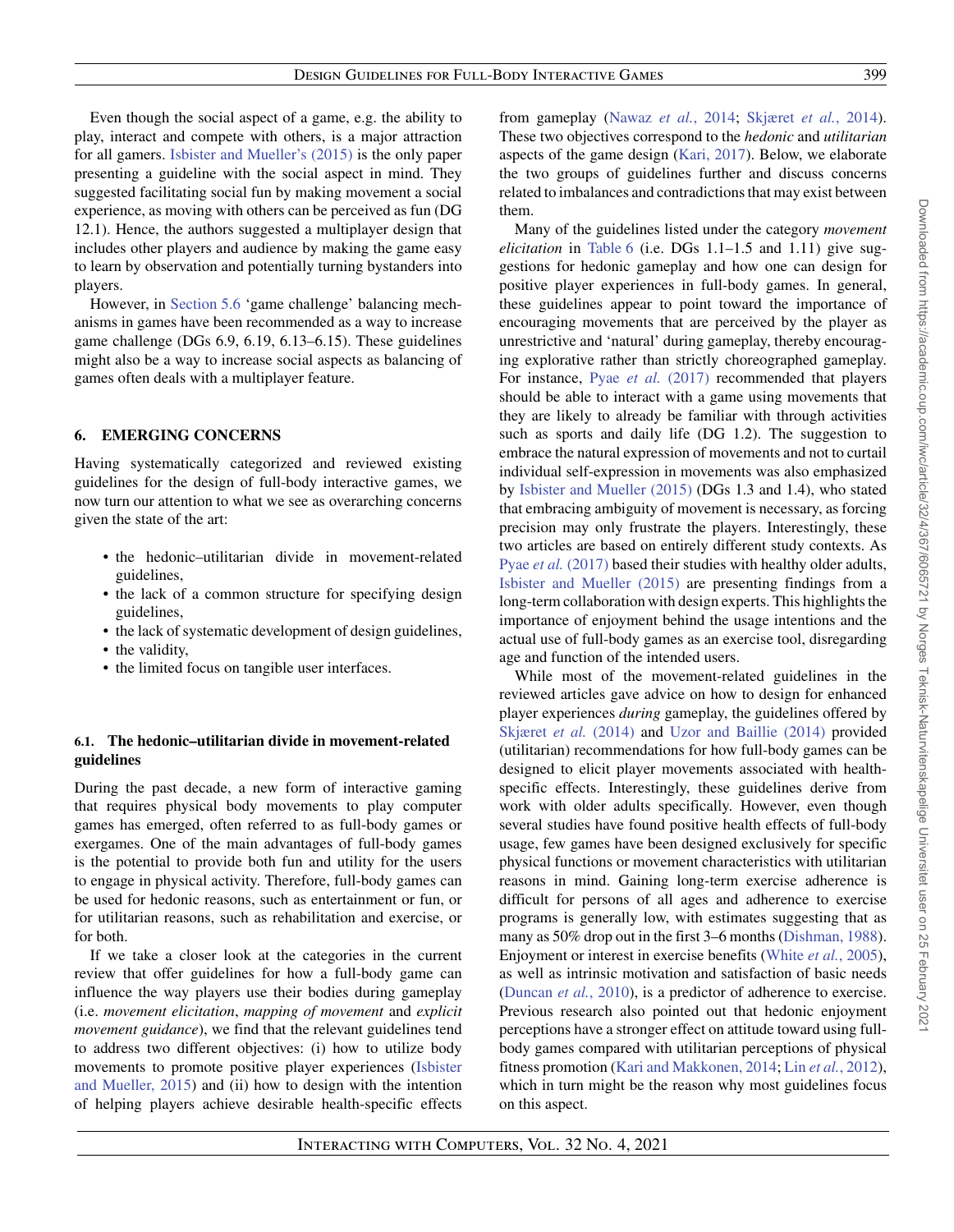Other movement-related design guidelines that concern the health effects of gameplay include more safety-oriented guidelines, such as DGs 1.12–1.14. These guidelines draw attention to how game-related movements, in some cases, may present a safety hazard for players (with specific reference to older adults) and hence should be avoided. As there is limited evidence to assess where the use of full-body games is a safe tool of activity for older adults, measures to ensure safety during gameplay should be of high priority when designing these games.

Given the two 'silos' that current design guidelines fall under, we see two main concerns. First, if we take the envi[sioned health benefits of full-body games into regard \(e.g.](#page-37-0) Li *et al.*, 2018; [Rosenberg](#page-38-1) *et al.*, 2019; [Staiano and Calvert, 2011\)](#page-38-2), the status quo suggests that there are currently few design guidelines that focus on health effects and that consequently can help realize these visions. Consequently, it can be argued that the existing body of design guidelines for full-body games suffers from a lack of specific clinical relevance for health and rehabilitation interventions.

Second, we see potential contradictions between the utilitarian and hedonic design guidelines, particularly when applied to the design of health interventions. While many of the guidelines addressing hedonic aspects of the game design can be considered relevant for ensuring user acceptance and, hence, contribute indirectly to fulfilling utilitarian (health) purposes, one should be aware of possible tensions. For example, by offering freedom of movement (DGs 1.1, 1.3 and 1.4) in a full-body game, with the intention of enhancing a player's immediate game experience, one also risks opening up for movements that are inefficient in terms of yielding desirable health effects—if the goal is to design for balance training, then movements that do not produce weight shift in players during gameplay might be undesirable (DG 1.6). Similarly, there may be contradictions between freedom of movement and safety-oriented guidelines (DGs 1.12–1.14). The exemplified contradictions may be seen as a consequence of guidelines having been derived from different contexts, for example, a physical rehabilitation context with older adults [\(Skjæret](#page-38-18) *et al.*, 2014) versus a recreational context with young adults (Jensen and [Grønbæk, 2016\). Based on the above, we recommend that](#page-37-20) designers and developers of full-body games be mindful about potential conflicts between guidelines serving hedonic and utilitarian purposes, as well as designing for different generations.

For HCI and design of full-body games, we consider the two concerns raised above to represent new and interesting research possibilities. The lack of guidelines for how to design for specific movement qualities that can yield positive health effects is one (interdisciplinary) area of opportunity in this regard. Another research opportunity lies in bridging the hedonic–utilitarian divide that characterizes the existing body of design guidelines, that is, designing both for positive

<span id="page-33-0"></span>long-lasting player experiences and desired health effects from the gameplay.

# **6.2. The lack of a common structure for specifying design guidelines**

The conducted review revealed that the way design guidelines for full-body games are specified in the literature varies consid[erably. Some guidelines, such as those proposed by](#page-37-16) Isbister and Mueller (2015) (DGs 1.3–1.5, 2.1, 5.3, 7.8–7.10, 9.5 and 10.4), are presented in a structured format, with rich descriptions that specify elements such rationale, examples of use, strategies for designers, 'do's and don'ts', references and HCI relevance. The majority of reviewed guidelines, however, are presented in a more unstructured manner, often without the provision of a clear rationale, the examples of practical implementation or a description of how a specific guideline relates to others. We consider such 'thin' specifications to reduce the credibility of a guideline and also to have practical consequences due to the limited advice provided on how it can be implemented. As such, the lack of consensus in the relevant literature on how to specify design guidelines for full-body games risks watering out the main purpose of design guidelines, that is, to clearly communicate recommendations for good practices in design [\(Interaction Design Foundation, 2019\)](#page-37-28).

The way inconsistent structures and other format issues can reduce the usability of design guidelines have been discussed in earlier HCI research [\(Cronholm, 2009;](#page-36-2) [Huhn, 2010\)](#page-37-4). Given the focus of the current study, we find it relevant to specifically call attention to the consequences inconsistent guideline structures can have with respect to the design of full-body games. Below, we highlight three relevant issues.

First, and as elaborated further in [Section 6.3,](#page-34-0) we consider the lack of a common specification format a key barrier that prevents the *systematic* development of design guidelines for full-body games. This in turn may explain why several guidelines for full-body games appear to replicate guidelines that have existed for years.

Second, we consider the absence of a common structure to reduce the likelihood that central aspects pertaining to a specific guideline, for example, information about the context from it has been derived, are sufficiently communicated. With respect to design guidelines for full-body games, context information is particularly relevant as design knowledge derived from one context is not automatically transferable to another. For example, recommendations that advocate freedom of movement and that typically have been derived from studies involving recreational full-body games may have to be applied more cautiously in full-body games design for rehabilitation contexts. Naïve application of guidelines derived from other context may have undesirable effects.

Third, inconsistency in the structure of design guidelines for full-body games is also problematic in light of the complexity of factors that designers are likely to have to deal with. In the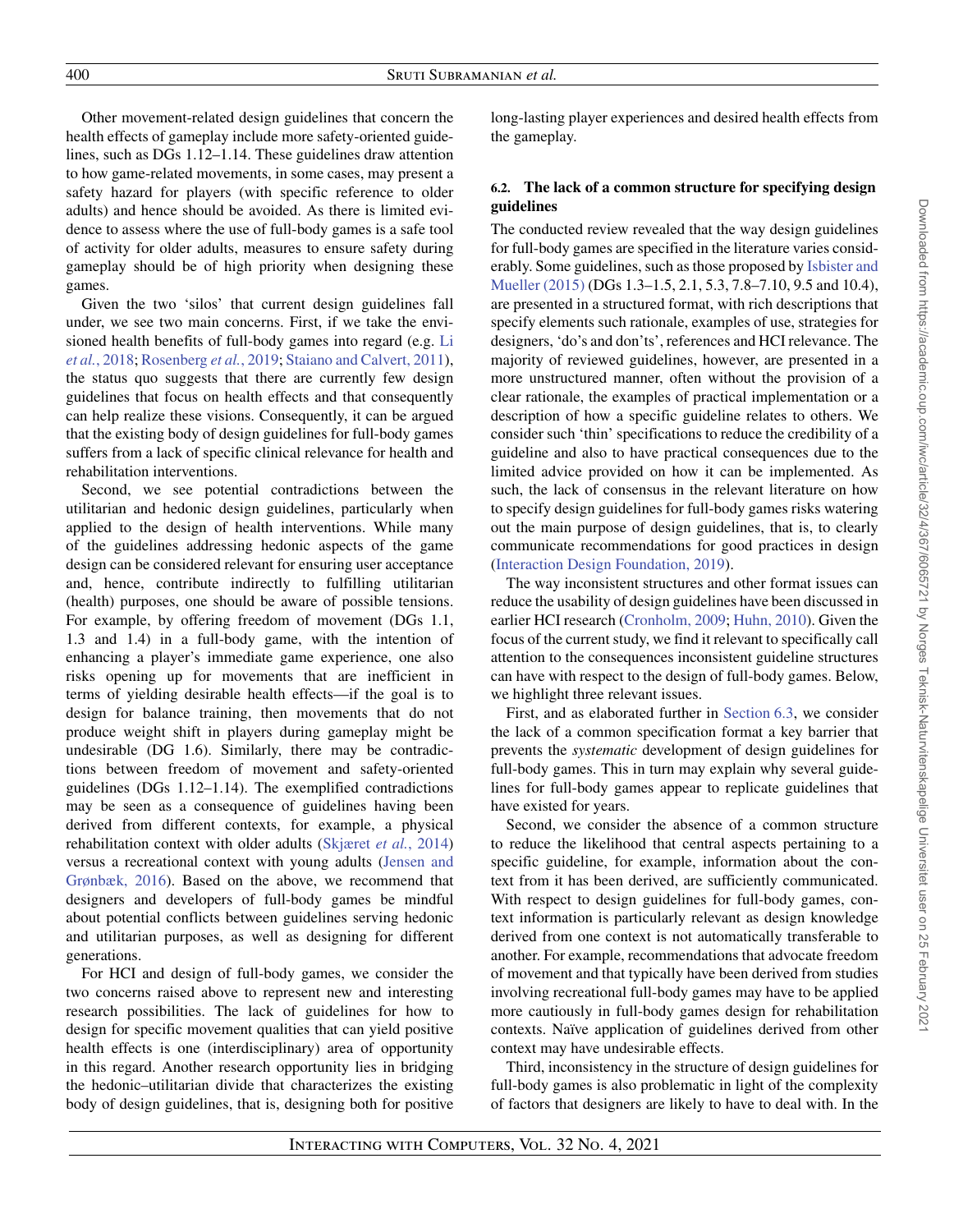current review, we identified a large variety of issues pertaining to different aspects of the game and the game experience (cf. [Tables 6](#page-15-0)[–17\)](#page-31-0). Compared with the more well-defined and usability-oriented sets of guidelines and principles proposed by [Nielsen \(1993\),](#page-38-10) [Norman \(2013\)](#page-38-11) and [Shneiderman \(1997\),](#page-38-7) the design guidelines for full-body games form a relatively large and highly unstructured network of design insights. The inconsistency in the format of design guidelines arguably makes this network less accessible and more challenging to navigate.

While identifying an ideal format the specification of fullbody game design guidelines is beyond the scope of this work, [we consider the pattern-inspired format adopted by](#page-37-16) Isbister and Mueller (2015) to be more in line with earlier definitions of [what design guidelines are and what they should contain \(Fu](#page-37-3) *et al.*, 2016; [Nowack, 1997\)](#page-38-6). However, to benefit designers, we argue that it is important to understand the full-body game designers' needs and behavior in dealing with design guidelines. This argument is very much in line with the motivation underlying [Huhn's \(2010\)](#page-37-4) observational study of designers' behaviors when developing online shopping sites. The study was conducted with the intention of informing the organization of relevant guidelines. To our knowledge, no similar studies addressing the organization of design guidelines for full-body games have been conducted.

## <span id="page-34-0"></span>**6.3. The lack of systematic development of guidelines**

As described earlier, full-body games are first and foremost characterized by the way the body is both a medium of interaction and also at the heart of the user or player experience. However, we found that the majority of the reviewed guidelines (i.e. categories 4–12) were neither concerned with movement as a design element nor strictly limited to movementbased applications (such as full-body games). For example, most guidelines listed under the category *universal design* (e.g. DGs 11.1, 11.2 and 11.8) are highly generic and hence potentially applicable to several other types of applications. Similarly, the larger portion of guidelines listed under the category *feedback on player performance* (e.g. DGs 7.1–7.8, 7.12– 7.14, 7.16–7.19) can be considered relevant for motivating not only the players of full-body games but also the users of, for example, behavior change technologies. The same generalizability also applies to many of the guidelines grouped under the category *game challenge* (e.g. DGs 6.1, 6.2, 6.4–6.6, 6.10 and 6.11).

While a generic and varied set of design guidelines (addressing many aspects of design) may initially be considered to form a rich 'toolbox' for designers of full-body games, we were surprised to find that many of the guidelines related to the three categories mentioned above are to a large extent repeating the essence of guidelines published in an earlier work. For example, the guidelines listed under the categories *universal design, feedback on player performance* and *attention* are to a large extent covered by the seven principles of universal design

and work by [Honeywell \(1992\);](#page-37-29) [Story \(1998\).](#page-38-32) We also found large overlaps between several guidelines reviewed as part of the current study. Examples of such overlaps can be found between DGs 9.1 *provide exertion management*, 9.2 *prevent overexertion* and 9.3 *control perceived exertion*, which essentially convey the same message. Similarly, DGs 10.1 *prevent health risks and injuries*, 10.2 *promote safety during gameplay* and 10.4 *exploit physical risk sensibly* convey similar meaning.

We see two main problems related to the relatively large number of 'replicated' guidelines in the reviewed studies. First, the observation arguably questions the novelty of some of the insights the corresponding studies contribute. This is *not* to say that reproducing research result on which the existing design guidelines are based is without value—as further discussed in the next subsection, the limited evidence that many design guidelines for full-body games appear to be based on is a considerable validity problem. From such a perspective, it can even be considered highly beneficial to see similar design lessons arise from comparable studies. In addition, we recognize that the application of design guidelines in various contexts may potentially create opportunities for new interpretations, which again may complement existing guidelines. When we question the research value of studies that close to replicate existing guidelines, we mean first and foremost the problem that the study that originally produced the guideline often is not discussed in the 'replicating' study.

Second, and perhaps more dire, the replication of guidelines strongly suggests that there is a lack of systematic development of design guidelines for full-body games. The absence of a common guideline format (see above) can in many ways be seen as a key barrier preventing such a development, as it makes it more challenging to identify, compare and relate guidelines found in the literature. This situation makes it particularly challenging to build a structured network of guidelines that can be easily extracted and navigated and seriously compromises the quality of the corpus of relevant design guidelines as a whole. However, while a common guideline format might help the situation, we consider it equally important that review processes of work that offer new design guidelines thoroughly scrutinize how proposed recommendations fit into the network of existing ones described in related work. For the design of full-body interactive games, this means that the quality of the evolving body of design guidelines is in part a responsibility of the associated design community.

# **6.4. Validity**

The reviewed design guidelines were derived from studies that employed different research methods [\(Table 3\)](#page-5-1) and that were highly diverse, for example, in terms of the number of conducted assessments, duration per assessment and number of participants [\(Table 5\)](#page-7-0). The variations described above raise an interesting issue concerning what is required in the context of full-body games for a design recommendation to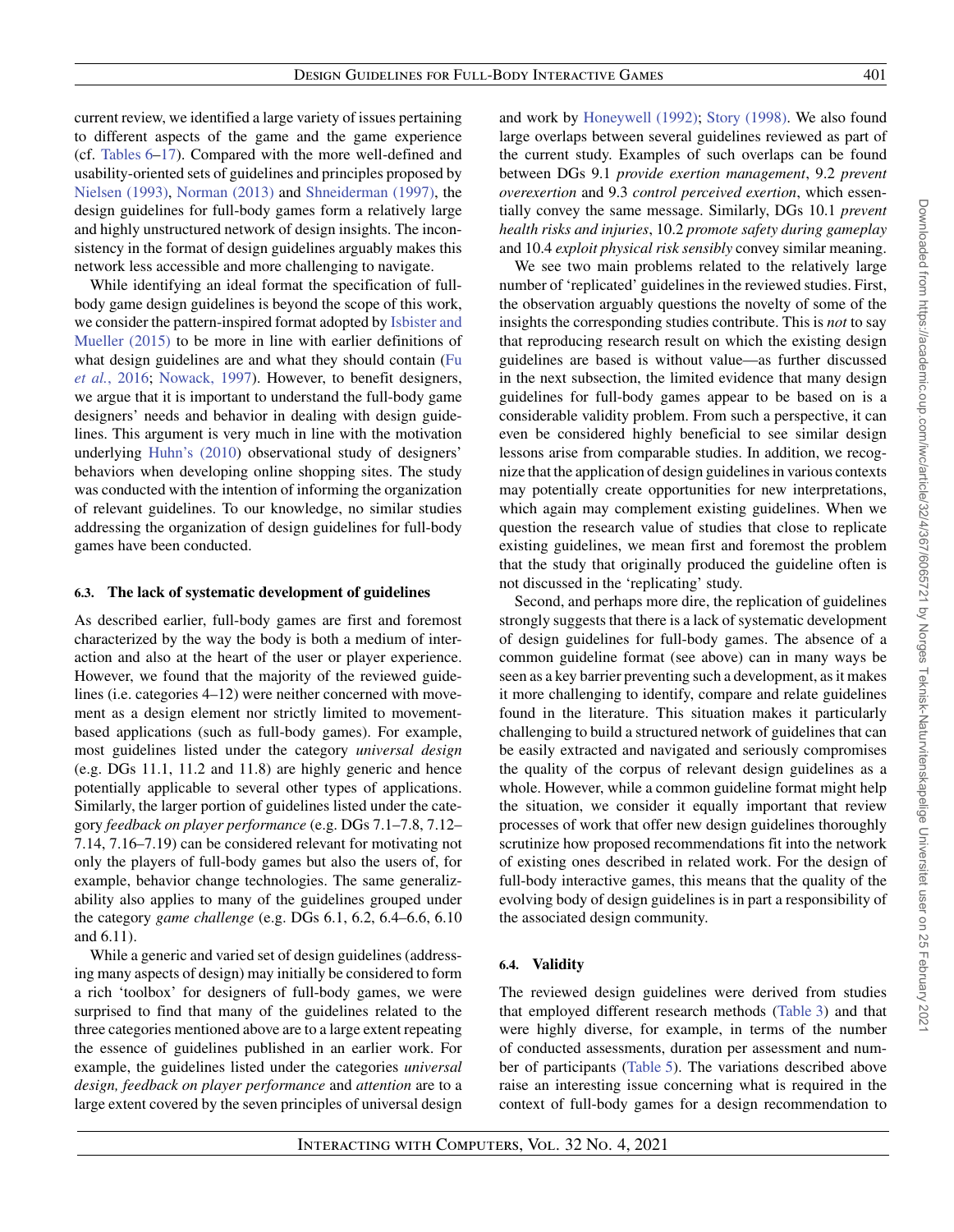qualify as a guideline. As long as there is no formal definition of the quality requirements of a guideline for the design of human–computer interfaces in general, the validity of existing design guidelines for full-body games is likely to be highly ambiguous. Given these concerns, we consider the major-

ity of the guidelines presented in the reviewed articles to form candidate guidelines rather than the proven best practices in design. As a consequence, the guidelines should be used with caution.

# **6.5. The limited focus on tangible user interfaces**

Another noteworthy finding from the literature review is that the vast majority of identified guidelines were derived from studies of full-body games where large displays (e.g. TV screens and projected screens) played a central role in player– game interaction. The high representation of screen-based solutions raises issues concerning the practical use value of some of the produced guidelines. First, many of the guidelines, for example, those concerning the use of animations, avatars and text (DGs 2.2, 3.2, 4.1–4.3, 5.10, 11.4 and 11.9) will only be applicable in the design of games that actually make use of large displays as the primary output channel.

Second, and more importantly, the limited attention paid to non-screen-based full-body games indicates that there is a potential gap in the existing body of design guidelines. While design guidelines derived from screen-based fullbody games (e.g. DGs 5.5–5.8) in many cases can also be applicable in the design of games that employ tangible user interfaces, new generalizable design knowledge might also [be derived from studying non-screen-based games.](#page-37-16) Isbister and Mueller's (2015) recommendation to *focus on the body and not the screen when designing player feedback* (DG 7.9) is an example of a design guideline, which was derived in part from the studies involving the use of a non-screenbased game, *i-dentity* (Garner *et al.*[, 2013,](#page-37-30) [2014\)](#page-37-31). Other recommendations [Isbister and Mueller \(2015\)](#page-37-16) offer, which partly build on insights from studying players interacting with non-screen-based games, are *support players in expressing themselves using their bodies* (DG 1.3) and *exploit physical risk sensibly* (DG 10.4). For both design guidelines, the game *JS joust* (Fabrik) is given as an example of implementation. In both *i-dentity* and *JS* joust, Sony Move controllers are used as I/O technology (Mueller and Isbister, 2014). Moreover, Isbister and Mueller's guideline *help players identify rhythm in their movements* (DG 1.5) appears to draw on lessons learned from the face-to-face interaction clapping game *Mary Mack 5000* (Abe). In the game, sound (rhythm) plays an important complementary role to screen-based (visual) output by helping two collaborative players synchronizing hand clapping (Mueller and Isbister, 2014). The examples provided above illustrate how studies of full-body games employing alternative or additional output media to large displays may offer novel design insights.

# **7. METHODOLOGICAL CONSIDERATIONS**

In the current study, we have synthesized and provided a systematic review of the existing design guidelines for full-body games. As with all structured SLRs, the picture that is painted of the topic in focus is colored by the aspects pertaining to the applied method. Hence, we find it relevant to call into attention some methodological considerations that have influenced the status the current work gives of full-body games and relevant design guidelines.

First, inclusion of an article in the SLR was dependent on the abstract of that article specifying that design guidelines (or equivalent terms) for body-controlled games was a main scientific outcome. As mentioned earlier in the paper, this means that papers providing other forms of design knowledge or *guidance* have not been included. Hence, it is important to understand that the current review does not present a status of all available design knowledge relevant for full-body games but only reports on the body of research literature providing explicit recommendation for design of such applications. Using a relatively complex search string to gather relevant articles also meant that we retrieved a broad range of design guidelines that had been derived from studies with different focal points and designs targeting different user (player) groups. It is also worthwhile to note that while we focused on reviewing research articles explicitly offering design guidelines as the main outcome of the described study, we did not distinguish between the variety and quality in the formatting of the guidelines, i.e. the structure used in the individual papers to describe the guidelines.

Second, it is important to note that the categorization of identified guidelines [\(Tables 6](#page-15-0)[–17\)](#page-31-0) was based on our (the authors') interpretation of the guidelines. While we attempted to ensure consistency in our grouping through internal discussions and constant reassessments of the categories as they were expanded with new guidelines, the final result should not be regarded as a 'blueprint' or an attempt to standardize categorization of the design guidelines for fullbody games. The categories are in other words a result of the authors' sense-making of the existing corpus of relevant recommendations.

<span id="page-35-1"></span><span id="page-35-0"></span>Third, we recognize that our relatively broad coverage of design guidelines and the way we categorized them may to some extent also have affected the concerns we identified and discussed in [Section 6.](#page-32-0) For example, the hedonic–utilitarian divide in movement-related guidelines [\(Section 6.1\)](#page-32-1) can be seen as a result of this comprehensive coverage. The lack of systematic development of guidelines [\(Section 6.2\)](#page-33-0), again, is to some degree an issue that emerged as a result of our interpretation and grouping of design guidelines, i.e. we became gradually aware of the issue through the grouping process. Thus, the emerging list of concerns is neither exhaustive nor complete but rather a consequential result of the aspects pointed out above.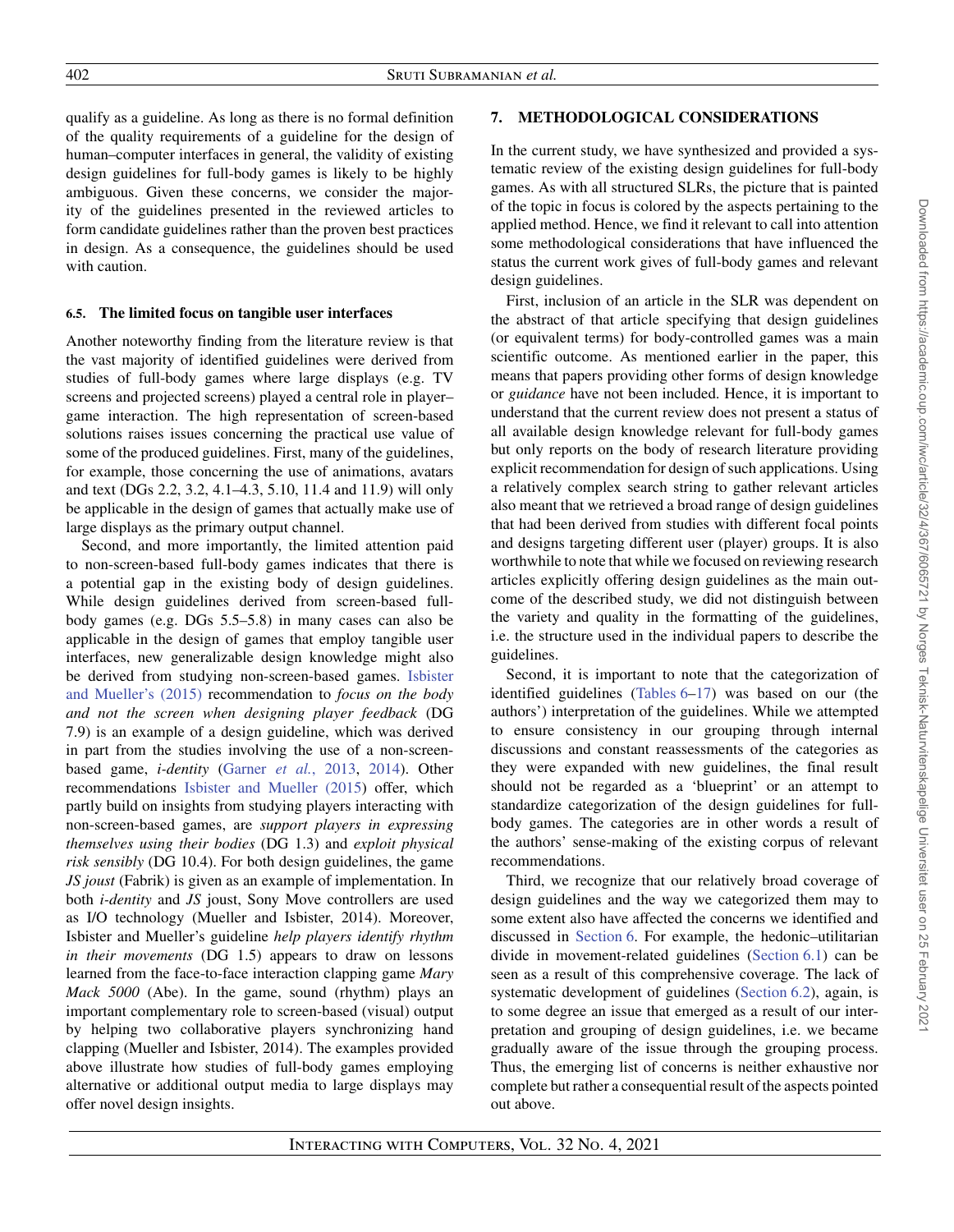# **8. CONCLUSIONS**

In light of the increasing attention that the design and use of full-body interactive games have gained in HCI and game design research in recent years, we assessed the present state of design guidelines for such applications through a systematic review of existing literature. A total of 22 articles were included from an initial 3562 retrieved references. The review resulted in the extraction of 107 design guidelines, which were further sorted into 12 different categories and accounted for. The 12 categories were *movement elicitation*, *mapping of movement*, *explicit movement guidance*, *player representation and game world*, *attention*, *game challenge*, *feedback on player performance*, *player agency and customization*, *exertion*, *safety*, *universal design* and *social aspects*.

The broad range of categories suggests that the existing body of design guidelines for full-body interactive games cover many relevant design aspects. As such, the current work offers a comprehensive overview of both challenges related to design of full-body games and possible ways to cope with the same challenges. At the same time, the review revealed a number of overarching concerns regarding the present state of the same body. These concerns were related to (i) the hedonic–utilitarian divide in movement-related design guidelines relevant literature, (ii) the lack of common structure for specifying guidelines, (iii) the lack of systematic development of guidelines, (iv) the issues related to the validity of the existing guidelines and (v) the limited focus on tangible interfaces in the present state of the art.

In conclusion, the current review paints a somewhat questionable picture of the present state of the corpus of design guidelines for full-body games, with relatively large differences in the quality of the guidelines proposed in the individual articles and a lack of reference to already existing guidelines. In the longer run, these quality issues risk watering out the original meaning of the term *design guideline*. Rather than communicating the best practices in design—if we understand 'best practices' as simple-to-follow, exemplified, justified, structured, validated and well-explained recommendations—there is a danger that the concept of *design guideline* will be reduced to nothing more than a simple hypothesis about design, thereby losing its potential value in design of full-body interactive games. To counter such prospects, we encourage designers of full-body games, including both users and developers of design recommendations, to engage in the discourse on how we can ensure the usability and value of design guidelines.

#### **Author Disclosure Statement**

No competing financial interests exist.

# **Funding**

This research was funded by NTNU Health, Norwegian University of Science and Technology.

## **REFERENCES**

- <span id="page-36-4"></span>Abascal, J. and Nicolle, C. (2005) Moving towards inclusive design guidelines for socially and ethically aware HCI. *Interact. Comput.*, 17, 19.
- Abe, K. Mary Mack 5000. (2010) [http://kahoabe.net/?portfolio=](http://kahoabe.net/?portfolio=mary-mack-5000) [mary-mack-5000](http://kahoabe.net/?portfolio=mary-mack-5000) (accessed May 15, 2020).
- <span id="page-36-7"></span>Ahtinen, A., Huuskonen, P. and Häkkilä, J. (2010) Let's all get up and walk to the North Pole: Design and evaluation of a mobile wellness application. In *NordiCHI '10*. ACM, Reykjavik, Iceland.
- <span id="page-36-14"></span>Altimira, D., Mueller, F. F., Lee, G., Clarke, J. and Billinghurst, M. (2014) Towards understanding balancing in exertion games. In *Proc. 11th conf. advances in computer entertainment technology*. ACM, Funchal, Portugal.
- <span id="page-36-6"></span>Amershi, S. *et al.* (2019) Guidelines for human–AI interaction. In *Human Factors in Computing Systems*. ACM, Glasgow, Scotland, UK.
- <span id="page-36-0"></span>Bamparopoulos, G., Konstantinidis, E., Bratsas, C. and Bamidis, P. D. (2016) Towards exergaming commons: Composing the exergame ontology for publishing open game data. *J. Biomed. Semantics*, 7, 15.
- <span id="page-36-15"></span>Barenbrock, A., Herrlich, M. and Malaka, R. (2014) Design lessons from mainstream motion-based games for exergames for older adults. In *2014 IEEE games, media, entertainment (GEM) conf.*, IEEE, Piscataway, NJ, USA, October 2014, pp. 22–24.
- <span id="page-36-5"></span>Benyon, D. (2013) *Designing Interactive Systems: A Comprehensive Guide to HCI, UX and Interaction Design*. Pearson.
- <span id="page-36-12"></span>Bianchi-Berthouze, N. (2013) Understanding the role of body movement in player engagement. *Hum.-Comput. Interact. Ser.*, 28, 40–75.
- <span id="page-36-3"></span>Brittin, J., Sorensen, D., Trowbridge, M., Lee, K. K., Breithecker, D., Frerichs, L. and Huang, T. (2015) Physical activity design guidelines for school architecture. *PLoS One*, 10, 1–30.
- <span id="page-36-13"></span>Brox, E., Konstantinidis, S. T. and Evertsen, G. (2017) User-Centered design of serious games for older adults following 3 years of experience with exergames for seniors: A study design. *JMIR Serious Games*, 5, e2. doi: [10.2196/games.6254.](https://doi.org/10.2196/games.6254)
- <span id="page-36-9"></span>Byrne, R. and Marshall, J. (2016) Balance ninja: Towards the design of digital vertigo games via galvanic vestibular. In *CHI PLAY '16 annual symposium on computer–human ineraction in play*. ACM, Austin, Texas, USA.
- <span id="page-36-10"></span>Clark, L. *et al.* (2019) The state of speech in HCI: Trends, themes and challenges. *Interact. Comput.*, 31, 349–371.
- <span id="page-36-16"></span>Congdon, N., O'Colmain, B., Klaver, C., Klein, R., Munoz, B., Friedman, D. S., Kempen, J., Taylor, H. R., Mitchell, P. and Hyman, L. (2004) Causes and prevalence of visual impairment among adults in the United States. *Arch. Ophthamol.*, 122, 477–485.
- <span id="page-36-8"></span>Consolvo, S. *et al.* (2008) Activity sensing in the wild: A field trial of ubifit garden. In *CHI '08 conf. human factors in computing systems*. ACM, Florence, Italy.
- <span id="page-36-2"></span>Cronholm, S. (2009) The usability of usability guidelines: A proposal for meta-guidelines. In *OZCHI: Australian conf. human–computer interaction (HCI)*. ACM, Melbourne, Australia.
- <span id="page-36-17"></span>Dishman, R. K. (1988) *Exercise Adherence: Its Impact on Public Health*. Human Kinetics Books.
- <span id="page-36-11"></span>Doherty, K. and Doherty, G. (2019) Engagement in HCI: Conception, theory and measurement. *ACM Comput. Surv.*, 51, 39.
- <span id="page-36-1"></span>Dourish, P. (2001) *Where the Action Is: The Foundations of Embodied Interaction*. MIT Press Cambridge, MA, USA.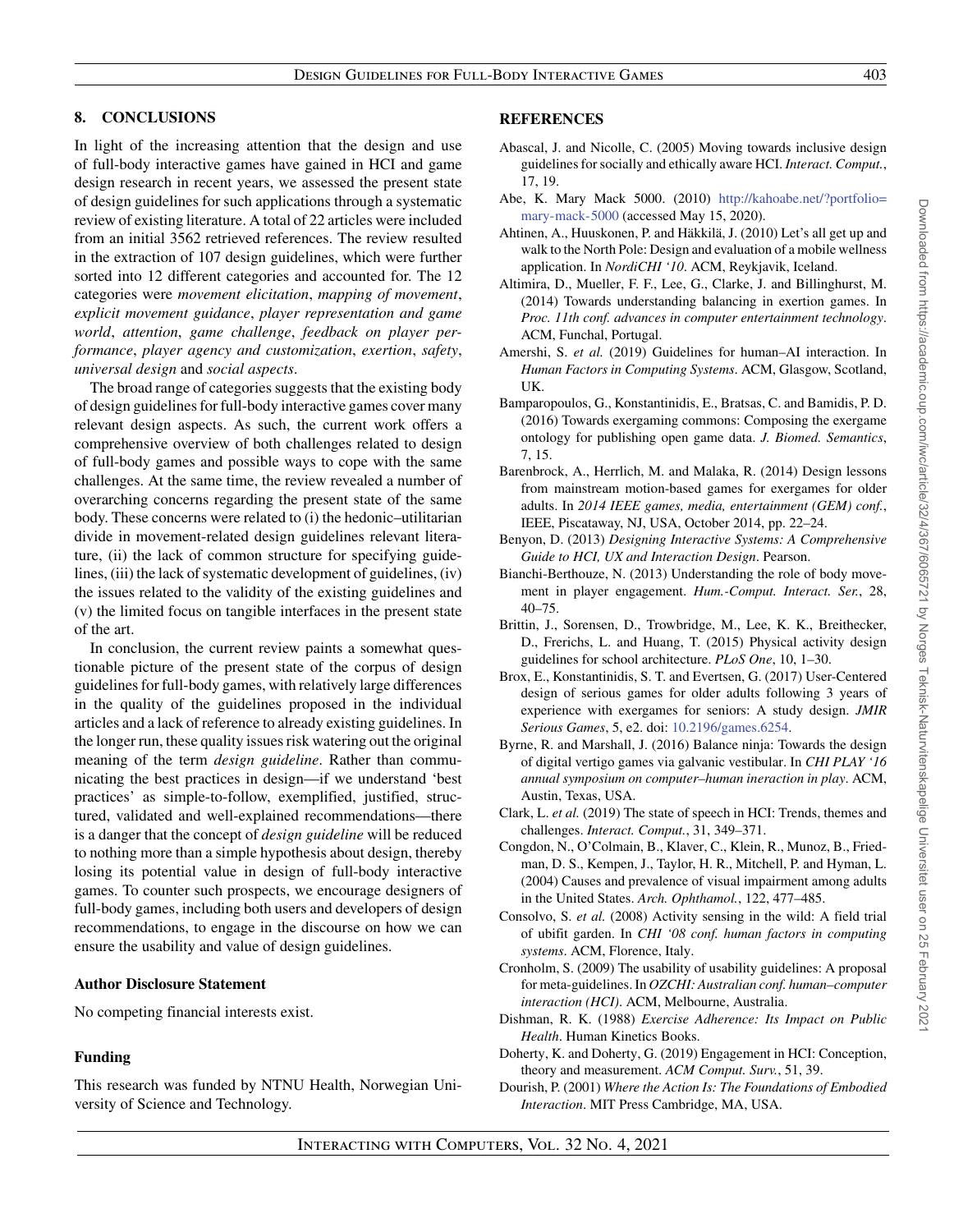- <span id="page-37-25"></span>Duncan, L. R., Hall, C. R., Wilson, P. M. and Jenny, O. (2010) Exercise motivation: A cross sectional analysis examining its relationships with frequency, intensity and duration of exercise. *Int. J. Behav. Nutr. Phys. Act.*, 7, 7.
- <span id="page-37-8"></span>Elnaggar, A. and Reichardt, D. (2016) Digitizing the hand rehabilitation using the serious games methodology with a user-centered design approach. In *2016 int. conf. computational science and computational intelligence*. IEEE.
- Fabrik, D. G. (2013) Johann Sebastian joust. <http://jsjoust.com> (accessed May 15, 2020).
- <span id="page-37-21"></span>Fernandez-Cervantes, V., Neubauer, N., Hunter, B., Stroulia, E. and Liu, L. (2018) VirtualGym: A Kinect-based system for seniors [exercising at home. 27, 60–72. doi:](https://doi.org/10.1016/j.entcom.2018.&break;04.001) 10.1016/j.entcom.2018. 04.001.
- <span id="page-37-3"></span>Fu, K. K., Yang, M. C. and Wood, K. L. (2016) Design principles: Literature review, analysis, and future directions. *J. Mech. Des.*, 138, 101103–101116.
- <span id="page-37-31"></span>Garner, J., Wood, G., Pijnappel, S., Murer, M. and Mueller, F. (2014) i-dentity: Innominate movement representation as engaging game element. In *SIGCHI conf. human factors in computing systems*. ACM, Toronto, Canada.
- <span id="page-37-30"></span>Garner, J., Wood, G., Pijnappel, S., Murer, M. and Mueller, F. F. (2013) Combining moving bodies with digital elements: Design space between players and screens. In *Australian conf. interactive entertainment: Matters of life and death*. ACM, Melbourne, Australia.
- <span id="page-37-12"></span>Gerling, K., Livingston, I., Nacke, L. and Mandryk, R. (2012) Fullbody motion-based game interaction for older adults. In *Proc. SIGCHI conf. human factors in computing systems*. ACM, Austin, Texas, USA.
- <span id="page-37-17"></span>Gerling, K., Schild, J. and Masuch, M. (2010) Exergame design for elderly users: The case study of silver balance. In *Proc. 7th int. conf. advances in computer entertainment technology*. Taipei, Taiwan.
- <span id="page-37-5"></span>Gong, J. and Tarasewich, P. (2004) Guidelines for handheld mobile device interface design paper. In *DSI annual meeting*. Decision Science Institute.
- <span id="page-37-18"></span>Harrington, C. N., Hartley, J. Q., Mitzner, T. L. and Rogers, W. A. (2015) Assessing older adults' usability challenges using Kinectbased exergames. In *1st int. conf. human aspects of it for the aged population, ITAP 2015*. Held as part of 17th International Conference on Human–Computer Interaction, HCI International 2015, Springer, Los Angeles, CA, United States, August 2–7, 2015.
- <span id="page-37-9"></span>Hernandez, H. A., Graham, N. T. C., Fehlings, D., Switzer, L., Ye, Z., Bellay, Q., Hamza, M. A., Savery, C. and Stach, T. (2012) Design of an exergaming station for children with cerebral palsy. In *SIGCHI conf. human factors in computing systems*. Austin, Texas, USA.
- <span id="page-37-29"></span>Honeywell, Inc. (1992) Human Factors Design Guidelines for the Elderly and People with Disabilities. (Revision 3, Draft). In *Sensor and system development center*. Honeywell Inc., Minneapolis, MN.
- <span id="page-37-1"></span>Höök, K. (2018) *Designing with the Body: Somaesthetic Interaction Design*. MIT Press.
- <span id="page-37-11"></span>Hornbæk, K. and Hertzum, M. (2017) Technology acceptance and user experience: A review of the experiential component in HCI. *ACM Trans. Comput. Hum. Interact.*, 24, 30.
- <span id="page-37-4"></span>Huhn, K. (2010) Effective organization of design guidelines reflecting designer's design strategies. *Int. J. Ind. Ergon.*, 40, 669–688.
- <span id="page-37-28"></span>Interaction Design Foundation (2019) Design guidelines. [https://](https://www.interaction-design.org/literature/topics/design-guidelines) [www.interaction-design.org/literature/topics/design-guidelines](https://www.interaction-design.org/literature/topics/design-guidelines) (accessed May 10, 2020).
- <span id="page-37-16"></span>Isbister, K. and Mueller, F. (2015) Guidelines for the design of movement-based games and their relevance to HCI. *Hum.- Comput. Interact.*, 30, 366–399. doi: [10.1080/07370024.2014.](https://doi.org/10.1080/07370024.2014.&break;996647) 996647.
- <span id="page-37-20"></span>Jensen, M. and Grønbæk, K. (2016) Design strategies for balancing exertion games: A study of three approaches. In *Proc. 2016 ACM conf. designing interactive systems*. ACM, Brisbane, QLD, Australia.
- <span id="page-37-19"></span>Jensen, M. M., Rasmussen, M. K., Mueller, F. F. and Grønbæk, K. (2015) Keepin' it real: Challenges when designing sportstraining games. In *Proc. 33rd annual ACM conf. human factors in computing systems*. ACM, Seoul, Republic of Korea.
- <span id="page-37-22"></span>Jørstad-Stein, E. C., Hauer, K., Becker, C., Bonnefoy, M., Nakesh, R. A., Skelton, D. A. and Lamb, S. E. (2005) Suitability of physical activity questionnaires for older adults in fall-prevention trials: A systematic review. *J. Aging Phys. Act.*, 13, 461–481.
- <span id="page-37-24"></span>Kari, T. (2017) Exergaming usage: Hedonic and utilitarian aspects. Doctoral Dissertation, University of Jyväskylä.
- <span id="page-37-26"></span>Kari, T. and Makkonen, M. (2014) Explaining the usage intentions of exergames. In *Thirty fifth int. conf. information systems*. ACM, Auckland.
- <span id="page-37-23"></span>Klevjer, R. (2006) What is the Avatar? Fiction and embodiment in Avatar-based single player computer games. PhD Thesis, University of Bergen.
- <span id="page-37-2"></span>Konrad, T., Demirdjian, D. and Darrell, T. (2003) Gesture + play: Full-body interaction for virtual environments. In *CHI '03 extended abstracts on human factors in computing systems*. ACM.
- <span id="page-37-6"></span>Koštomaj, M. and Boh, B. (2009) Evaluation of user's physical experience in full body interacive games. In *Int. conf. haptic and audio interaction design*. Springer.
- <span id="page-37-10"></span>Leijdekkers, P. and Gay, V. (2013) Personalised mobile health and fitness apps: Lessons learned from myFitnessCompanion. *Heal. Technol.*, 3, 7.
- <span id="page-37-0"></span>Li, J., Erdt, M., Chen, L., Cao, Y., Lee, S. and Theng, Y. (2018) The social effects of exergames on older adults: Systematic review and metric analysis. *J. Med. Internet Res.*, 20, 10486–10497.
- <span id="page-37-27"></span>Lin, H. H., Wang, Y. S. and Chou, C. H. (2012) Hedonic and utilitarian motivations for physical game systems use behavior. *Int. J. Hum.- Comput. Interact.*, 28, 445–455.
- <span id="page-37-7"></span>MacKelvie, K. J., Khan, K. M. and McKay, H. A. (2002) Is there a critical period for bone response to weight-bearing exercise in children and adolescents? A systematic review. *Br. J. Sports Med.*, 36, 7.
- <span id="page-37-13"></span>McNaney, R., Balaam, M., Holden, A., Schofield, G., Jackson, D., Webster, M., Galna, B., Barry, G., Rochester, L. and Olivier, P. (2015) Designing for and with people with Parkinson's: A focus on exergaming. In *Conf. human factors in computing systems*.
- <span id="page-37-14"></span>Mueller, F. and Isbister, K. (2014a) Movement-based game guidelines. In *Chi 2014 one of a chind*. ACM.
- <span id="page-37-15"></span>Mueller, F. and Isbister, K. (2014b) Movement-based game guidelines. In *Proc. SIGCHI conf. human factors in computing systems*. ACM, Ontario, Canada, Toronto.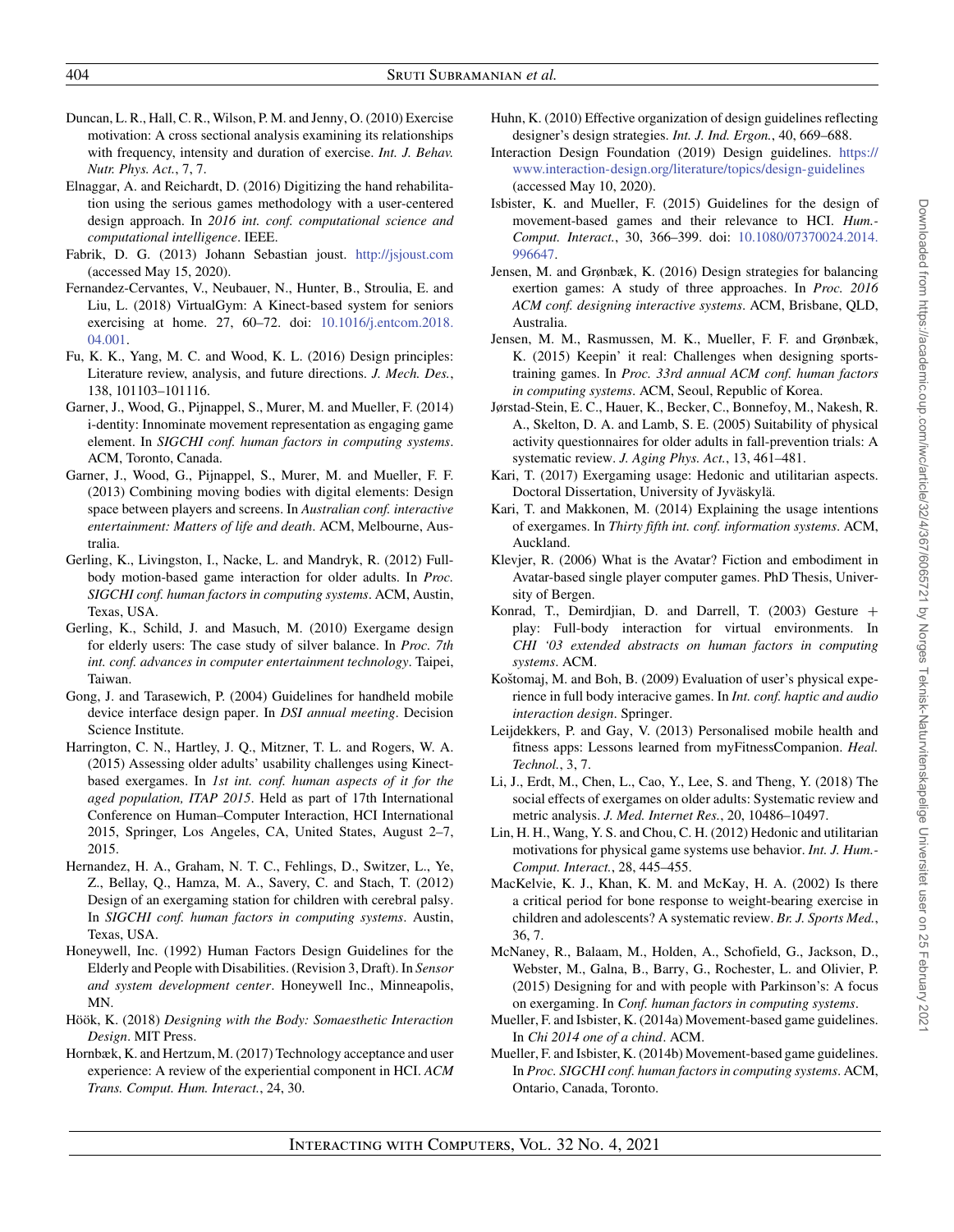- <span id="page-38-4"></span>Mueller, F. F., Li, Z., Byrne, R. and Mehta, Y. D. (2019) A 2nd person social perspective on bodily play. In *CHI conf. human factors in computing systems*. ACM, Glasgow, Scotland, UK.
- <span id="page-38-26"></span>Nawaz, A., Waerstad, M., Omholt, K., Helbostad, J. L., Vereijken, B., Skjaeret, N. and Kristiansen, L. (2014) An exergame concept for improving balance in elderly people. In *2nd int. workshop on ICTs for improving patients rehabilitation research techniques, REHAB 2014*. Springer, Oldenburg, Germany, May 20–23, 2014.
- <span id="page-38-10"></span>Nielsen, J. (1993) Guidelines and heuristic evaluation. In *Usability Engineering*. SunSoft, Mountain View, California.
- <span id="page-38-0"></span>Nijholt, A., Reidsma, D. and Poppe, R. (2010) Games and entertainment in ambient intelligence environment. In *Human-Centric Interfaces for Ambient Intelligence*. Academic Press, Burlington, MA, USA.
- <span id="page-38-11"></span>Norman, D. (2013) Design thinking. In *The Design of Everday Things*. Basic Books, New York.
- <span id="page-38-6"></span>Nowack, M. L. (1997). Design guideline support for manufacturability. PhD Thesis, University of Cambridge, Cambridge.
- <span id="page-38-17"></span>Nunes, F., Verdezoto, N., Fitzpatrick, G., Kyng, M., Grönvall, E. and Storni, C. (2015) Self-care technologies in HCI: Trends, tensions, and opportunities. *ACM Trans. Comput.-Hum. Interact.*, 22, 45.
- <span id="page-38-31"></span>Oppermann, L. and Slussareff, M. (2016) Pervasive game. In *Int. GI-Dagstuhl seminar on entertainment computing and serious games, GI 2015*. Springer, Dagstuhl Castle, Germany, July 5–10, 2015.
- <span id="page-38-3"></span>Plow, M. A., McDaniel, C., Linder, S. and Alberts, J. L. (2011) A scoping review of exergaming for adults with systemic disabling conditions. *J. Bioeng. Biomed. Sci.*, 1, 11.
- <span id="page-38-22"></span>Pyae, A., Liukkonen, T. N., Mika, L., Kattimeri, C. and Smed, J. (2017) Investigating the Finnish elderly people's user experiences in playing digital game-based skiing exercise: A usability study. *Gerontechnology*, 16, 65–80. doi: [10.4017/gt.2017.16.2.002.00.](https://doi.org/10.4017/gt.2017.16.2.002.00)
- <span id="page-38-20"></span>Pyae, A., Liukkonen, T. N., Saarenpää, T., Luimula, M., Granholm, P. and Smed, J. (2016a) When Japanese elderly people play a Finnish physical exercise game: A usability study. *J. Usability Stud.*, 11, 131–152.
- <span id="page-38-21"></span>Pyae, A., Luimula, M. and Smed, J. (2016b) Pre-studies on using digital games for the elderlys physical activities. In *6th int. conf. wellbeing in the information society, WIS 2016*. Springer, Tampere, Finland, September 16–18, 2016.
- <span id="page-38-19"></span>Richards, C. and Graham, T. C. N. (2016) Developing compelling repetitive-motion exergames by balancing player agency with the constraints of exercise. In *Proc. 2016 ACM conf. designing interactive systems*. ACM, Brisbane, QLD, Australia.
- <span id="page-38-9"></span>Robbins, J. E., Hilbert, D. M. and Redmiles, D. F. (1998) Extending design environments to software architecture design. *Autom. Softw. Eng.*, 5, 29.
- <span id="page-38-1"></span>Rosenberg, D., Depp, C. A., Vahia, I. V., Reichstadt, J., Palmer, b. W., Kerr, J., Norman, G. and Jeste, D. V. (2019) Exergames for subsyndromal depression in older adults: A pilot study of a novel intervention. *Am. J. Geriatr. Psychiatry*, 18, 221–226.
- <span id="page-38-13"></span>Rossmy, B. and Wiethoff, A. (2019) StringTouch: A scalable lowcost concept for deformable interfaces. In *Conf. human factors in computing systems*. ACM, Glasgow, Scotland UK.
- <span id="page-38-14"></span>Salen, K. and Zimmerman, E. (2004) *Rules of Play: Game Design Fundamentals*. The MIT Press, Cambridge, Massachusetts.
- <span id="page-38-16"></span>Schönauer, C., Pintaric, T. and Kaufmann, H. (2011) Full body interaction for serious games in motor rehabilitation. In *Augmented human int. conf.* ACM.
- <span id="page-38-15"></span>Sheridan, J. G. (2010) When clapping data speaks to Wii: Physical creativity and performative interaction in playground games and songs. In *Proc. 24th BCS interaction specialist group conf.* ACM, Dundee, United Kingdom.
- <span id="page-38-7"></span>Shneiderman, B. (1997) *Designing the User Interface: Strategies for Effective Human–Computer Interaction*. Addison-Wesley Longman Publishing Co., Inc., Boston, MA, United States.
- <span id="page-38-18"></span>Skjæret, N., Nawaz, A., Ystmark, K., Dahl, Y., Helbostad, J. L., Svanaes, D. and Vereijken, B. (2014) Designing for movement quality in exergames: Lessons learned from observing senior citizens playing stepping games. *Gerontology*, 61, 186–194. doi: [10.1159/000365755.](https://doi.org/10.1159/000365755)
- <span id="page-38-30"></span>Spelmezan, D., Jacobs, M., Hilgers, A. and Borchers, J. (2009) Tactile motion instructions for physical activities. In *Conf. human factors in computing systems*. ACM.
- <span id="page-38-2"></span>Staiano, A. E. and Calvert, S. L. (2011) The promise of exergames as tools to measure physical health. *Entertain. Comput.*, 2, 5.
- <span id="page-38-12"></span>Stephanidis, C., Akoumianakis, D., Sfyrakis, M. and Paramythis, A. (1998) Universal accessibility in HCI: Process-oriented design guidelines and tool requirements. In *4th ERCIM Workshop "User Interfaces for All"*. Springer, Stockholm, Sweden.
- <span id="page-38-32"></span>Story, M. F. (1998) Maximizing usability: The principles of universal design. *Assist. Technol.*, 10, 8.
- <span id="page-38-29"></span>Subramanian, S., Dahl, Y., Skjaeret-Maroni, N., Vereijken, B. and Svanaes, D. (2019) Twelve ways to reach for a star: Player movement strategies in a whole-body exergame. In *IEEE int. conf. serious games and applications for health (SeGAH)*. IEEE, Kyoto, Japan.
- <span id="page-38-5"></span>Svanæs, D. (2013) Interaction design for and with the lived body: Some implications of Merleau-Ponty's phenomenology. *ACM Trans. Comput.-Hum. Interact.*, 20.
- <span id="page-38-8"></span>Telenko, C. and Seepersad, C. C. (2010) A methodology for identifying environmentally conscious guidelines for product design. *J. Mech. Des.*, 132, 9.
- <span id="page-38-27"></span>Thin, A. G. and Poole, N. (2010a) Dance-based ExerGaming: User experience design implications for maximizing health benefits based on exercise intensity and perceived enjoyment. In Pan, Z., Cheok, A. D., Wolfgang, M., Zhang, X., Wong, K. (eds), *Transactions on Edutainment IV*, pp. 189–199. Springer.
- <span id="page-38-28"></span>Thin, A. G. and Poole, N. (2010b). Dance-based ExerGaming: User experience design implications for maximizing health benefits based on exercise intensity and perceived enjoyment. In *Transactions on Edutainment IV*, Vol. 6250. Springer, Berlin, Heidelberg.
- <span id="page-38-25"></span>Uzor, S. and Baillie, L. (2014) Investigating the long-term use of exergames in the home with elderly fallers. In *Proc. SIGCHI conf. human factors in computing systems*. ACM, Ontario, Canada, Toronto.
- <span id="page-38-23"></span>Velazquez, A., Martinez-Garcia, A. I., Favela, J., Hernandez, A. and Ochoa, S. F. (2013) Design of exergames with the collaborative participation of older adults. In *2013 IEEE 17th int. conf. computer supported cooperative work in design, CSCWD 2013*. IEEE, Whistler, BC, Canada, June 27–29, 2013.
- <span id="page-38-24"></span>Velazquez, A., Martinez-Garcia, A. I., Favela, J. and Ochoa, S. F. (2017) Adaptive exergames to support active aging: An